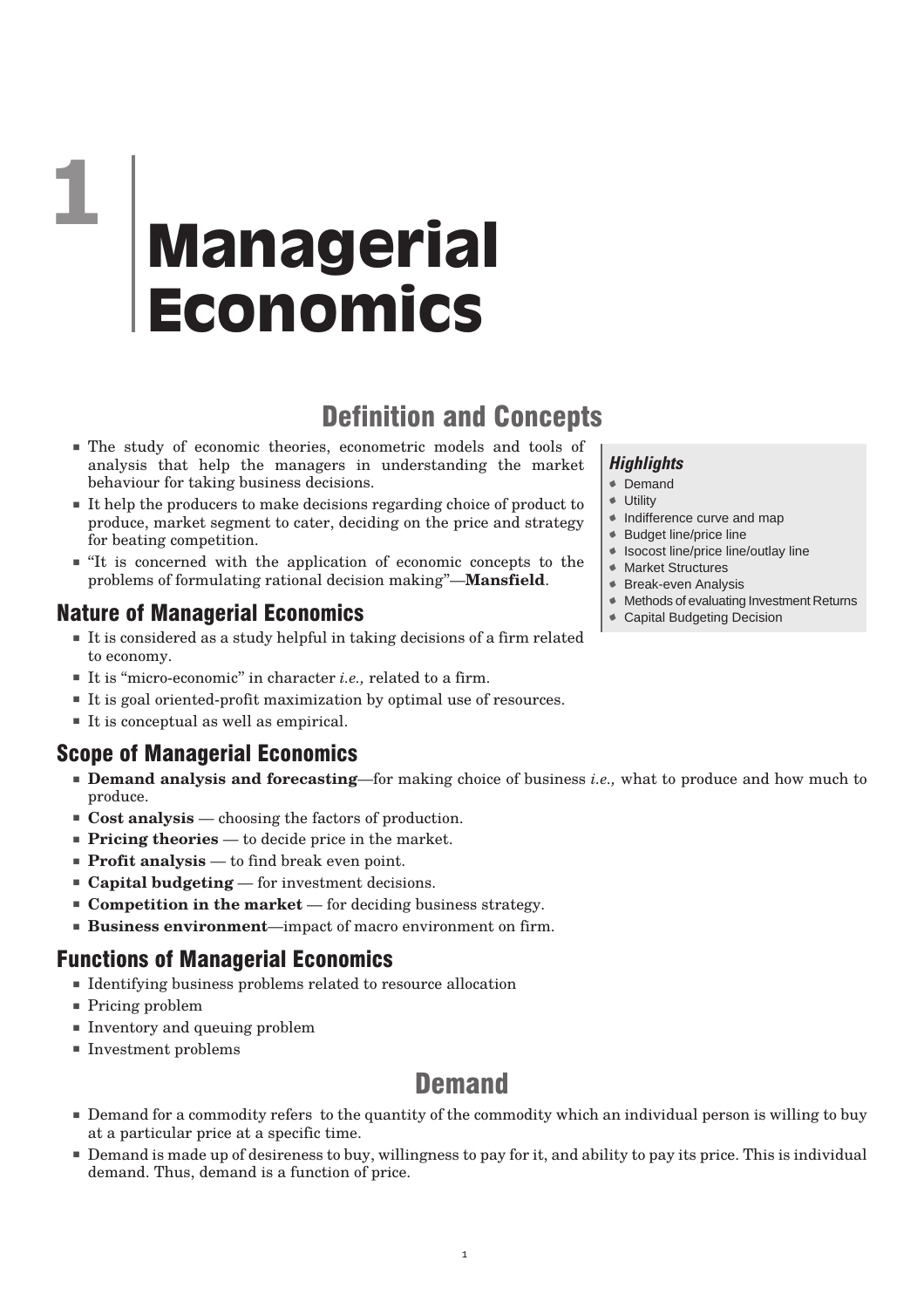#### **UGC-NET** *Tutor* **Management**

- **Market demand** It is the sum of all the individual demands for a commodity in the market.
- Management decisions relating to production, cost allocation, pricing, advertising, budgeting, etc call for an analysis of the market demand for its firms product.

#### Types of Demands

- **Individual demand** Demand by a single customer.
- **Market demand** Summation of all individual demands.
- **Industry demand** Total demand for a commodity produced by all the firms constituting that industry is called the industry demand like demand for all kinds of cars.
- **Short-run demand** Demand for goods over a short period like fashion goods, seasonal goods,
- **Long-run demand** Refers to the demand which exists over a long period. Most generic goods (FMCG and consumer durables) have long-term demand.
- **Autonomous demand** Also called as direct demand, is one that arises on its own out of a natural desire to purchase. It is independent of demand for any other commodity like demand for food, cloth, house, etc.
- **Derived demand** It arose because of the demand for some other commodity, like demand for house is autonomous demand. Demand for cement, bricks and iron is derived demand, derived from construction needs.
- **Demand for durable goods** Goods whose usefulness is not exhausted in a single use. They can be used repeatedly like TV, clothes, shoes, cars, electronic goods.
- **Demand for non-durable goods** Non-durable goods are those which can be consumed only once in a very short time. All foods items, drinks, cosmetics, fall in this category. They are perishable in nature.

### Utility

- It is the basis for demand of a commodity by individual.
- **Product utility** It satisfies the requirements of a consumer
- **Consumer's utility** Psychological feeling of pleasure from its consumption to a consumer. It is a post consumption phenomenon.

#### **Consumer's Utility**

It is a subjective concept which depends totally on the consumer who consumes it because

- product has utility to actual consumer only. Meat has no utility to vegetarians.
- utility varies from time to time woolens have utility in winters and no utility in summers.
- a commodity need not have same utility for same consumer at different times.

### **Total Utility** (TU)

Summation of the utilities derived by a consumer from the various units of a good at a point or over a period of time.

### Marginal Utility (MU)

■ It may be defined as the addition of an extra utility to the total utility resulting from the consumption of one additional unit. Thus, utility derived from last unit consumed can be measured by change in total utility. It is proposed by **Alfred Marshall**. Suppose marginal unit is *n* th unit. Therefore,

$$
\text{MU}_n = \text{TU}_n - \text{TU}_{n-1} = \frac{\Delta \text{ TU}_n}{\Delta Q_n}
$$

Where MU<sub>n</sub> is marginal utility for  $n^{th}$  unit,  $\Delta\bf{Q}_n$  is change in quantity consumed by one unit, and  $\Delta T\bf{U}_n$  is change in total utility.

### Law of Diminishing Marginal Utility

Also called as the ''Gossen's First Law'', proposed by **Hermann Heinrich** in 1854.

■ States that the marginal utility (MU) of a good diminishes as an individual consumes more and more units of a good. The extra utility or satisfaction that he derives from an extra unit consumed goes on falling.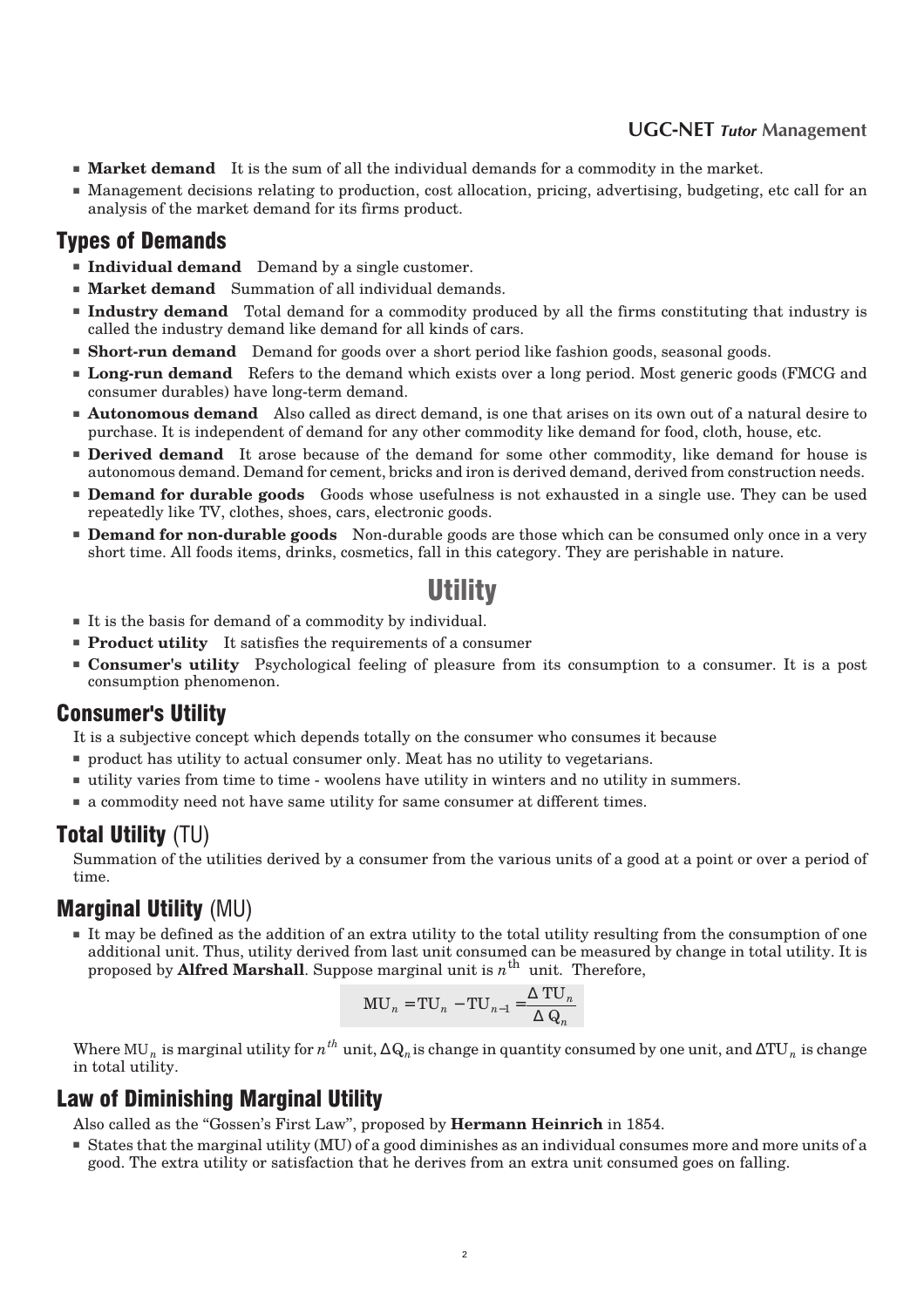- It is only the MU that declines and not the Total Utility (TU) that is increasing but at a decreasing rate.
- This law of diminishing MU is based on two facts

As an individual consumes more and more units of a good, intensity of his want for goods goes on falling and a point is reached where the individual no longer wants any more units of the good. That is, when saturation point is reached, MU of a good becomes zero, afterwards it can be negative. *Second fact* is that the different goods are not perfect substitutes for each other, in the satisfaction of other particular wants. It is consumed for satisfaction of only one specific want.

- Money is an exception. MU of money is never zero or negative since it can be put to various uses for satisfying different wants.
- Law of diminishing MU is one important cause for the demand curve to slopes downward.

#### Conditions Where Law of Diminishing MU applies are

- Units of the commodity should be consumed continuously in succession at one particular time.
- There should not be any changes in the taste, fashions, lifestyles, customs of the consumer. Mental stage should be same.
- All units of commodity should be homogenous in features.
- Prices of all units of commodity and their substitutes should remain the same.

### Law of Equi-marginal Utility

- Also known as law of substitutions, law of maximum satisfaction and Gossen's Second Law.
- Law of equi-marginal utility explains the consumer's equilibrium. A consumer has a given income which he has to spend on various goods he wants. Now, how will he allocate his money between various goods. What would be his equilibrium position in respect of the purchases of various goods?
- Law of equi-marginal utility depends on the MU of goods and the price of the goods. These two factors decide the buying behaviour of a consumer.
- This Gossen's Second Law of substitution states that the ''Consumer will spend his money on different goods in such a way that marginal utility of each good is proportional to its price." That is, if consumer has two goods X and Y to consume. He will be in equilibrium where

$$
\frac{MU_x}{P_x} = \frac{MU_y}{P_y} = MU_m
$$

- $\blacksquare$  Where, MU  $_x$  is marginal utility of good  $x$ , MU  $_y$  is marginal utility of good  $y$ ,  $P_x$  is price of good  $x$ ,  $P_y$  is price of good *y*.
- MU<sub>*m*</sub> is marginal utility of money *i.e.*, last rupee spent on consumption.
- **If** suppose MU<sub>x</sub> /  $P_x$  is not equal to, but is greater than MU<sub>y</sub> /  $P_y$ , then the consumer will substitute good *X* for good *Y*. As a result MU of X will fall and MU of *Y* will rise.

### Cardinal Utility

- Classical economists like Carl Menger, Jeremy Bentham, Leon Walras and neo-classical economists like Alfred Marshall believed that utility can be measured in quantitative figures just as height and weight. It gives absolute figures of utility.
- Neo-classical economists coined the term "*util*" to measure the utility of any good consumed. Thus "*util*" is a unit of utility. They assumed that **1 util** = **1 unit of money** and that utility of money remains constant.

#### Assumptions of Cardinal Utility Theory

- **Rationality** It is assumed that consumer is rational in nature, he will spend his money on that commodity first which yields the highest utility and the last which gives the least utility.
- Limited money income of a consumer to spend on goods.
- Consumer tries to maximize his satisfaction on spending.
- It is assumed that the utility gained from the successive units of a commodity consumed, decreases as a person consumes them.
- Marginal utility of money remains constant, whatever be the level of a consumers income. Utility is additive $U_n = Ux_1 + Ux_2 + \dots + Ux_n$

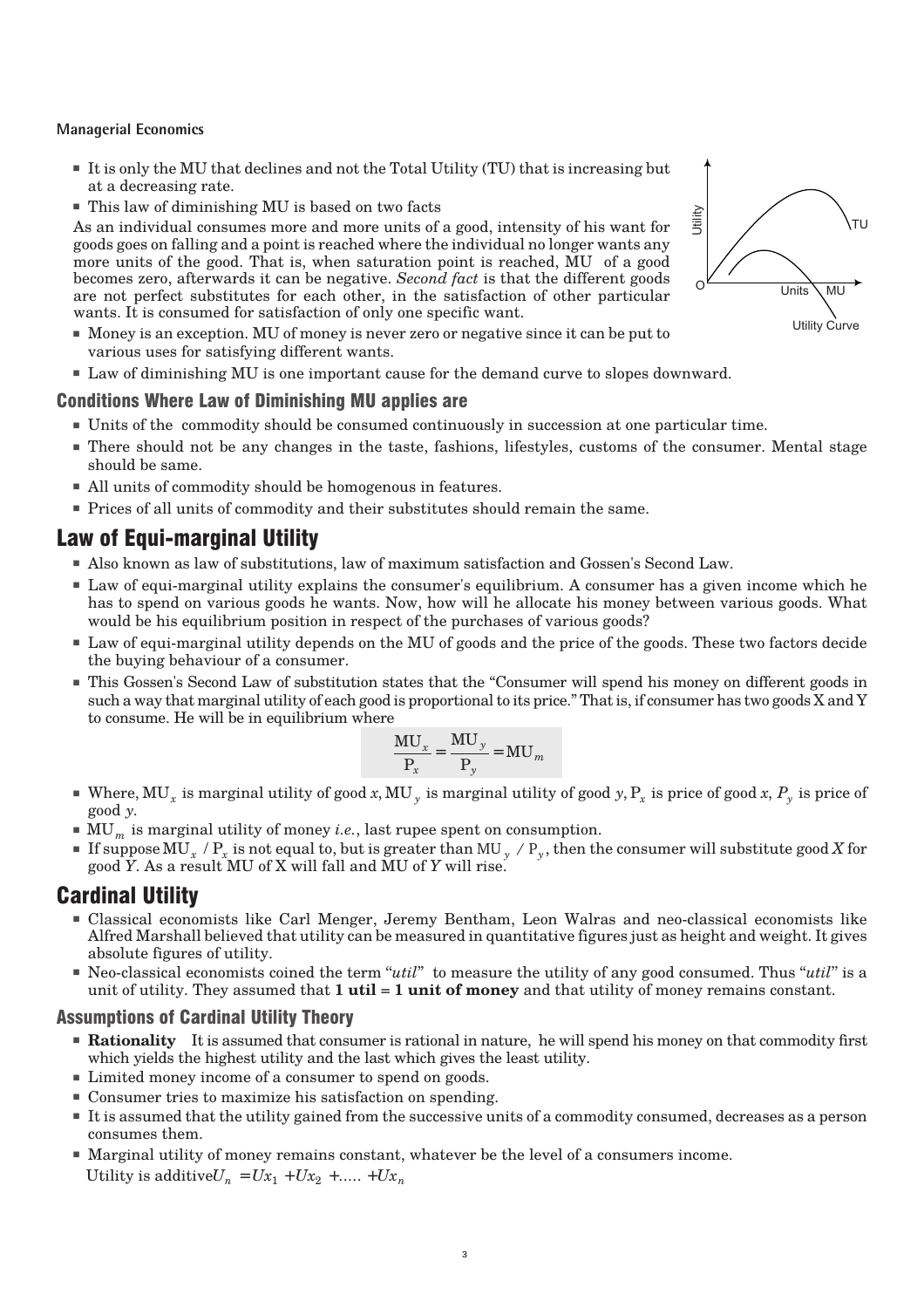#### **UGC-NET** *Tutor* **Management**

### Ordinal Utility

- Modern economists like **JR Hicks** and **RGD Allen** are of the view that utility cannot be measured in absolute figures. Utility can be expressed only ordinally *i.e.,* in order of their preferability.
- This is known as ordinal concept *i.e.*, a consumer may not be able to say that chocolate gives 8 utils of satisfaction and cake give 12 utils of pleasure. But, he or she can always tell whether chocolate gives more or less utility than cake. This is the basis of ordinal theory of consumer behaviour.
- Cardinal utility approach can be called as Neo-classical approach.
- Ordinal utility approach of Hicks and Allen can be called as the Indifference curve analysis.
- Cardinalists used "money" as a measure of utility in absolute terms.

#### Assumptions of Ordinal Utility Theory

- **Rationality** Aim of maximizing total satisfaction.
- **Ordinal utility** Consumer is only able to express the order of his preference for different products.
- **Transitivity of choice** If a consumer prefers A to B and B to C, then he will prefer A to C.
- **Consistency of choice** If a consumer prefers A to B in one period, he does not prefer B to A in another period or even will not treat A equals to B.
- Diminishing marginal rate of substitution of one good for another shown byD<sub>y</sub> D<sub>y</sub> This approach assumes that  $D_y$ ,  $D_x$  goes on decreasing when a consumer continues to substitute *X* for *Y*.

# Indifference Curve

- JR Hicks presented this concept in his book **'Value and Capital'** in 1939 and its another work "A Revision of Demand Theory'' in 1956, along with R Allen
- According to indifference curve analysis, utility being a psychological feeling is not quantifiable. It can be preferred.
- Indifference curve may be defined as the locus of points each representing a different combination of two substitute goods, which yield the same utility to the consumer. Such a situation is possible because consumer has a large number of goods to consume and that one commodity can be substituted for another. He can make various combinations of two substitute goods which give him the same level of satisfaction. Thus, he would be indifferent between the combinations when he makes a choice. When such combinations are plotted on a graph, it results in indifference curve. It can also be called as Iso-utility curve.

### Indifference Schedule

■ For goods *X* and *Y*-suppose there are 5 combinations of units of *X* and *Y* consumed giving equal utility U. **See fig. 1**.

| Combination | Units of Y | Units of X | <b>Total Utility</b> |
|-------------|------------|------------|----------------------|
| а           | 27         |            |                      |
|             | 20         |            |                      |
| C           | 12         |            |                      |
|             |            | 20         |                      |
| A           |            | クト         |                      |

■ All the combinations lying on this curve will give same total utility U.

# Indifference Map

Consumer can take many other combinations giving total utility greater than or less than U. So, there can be various indifference curves showing various levels of total utility. In this chart, four IC curves  $IC<sub>1</sub>, IC<sub>2</sub>, IC<sub>3</sub>, IC<sub>4</sub>$  make a indifference map.  $IC_1$  having lowest total utility and curve  $IC_4$  represents combinations giving the highest total utility. Least total utility is  $U_1$  and highest total utility is  $U_4$ . **See fig. 2**.

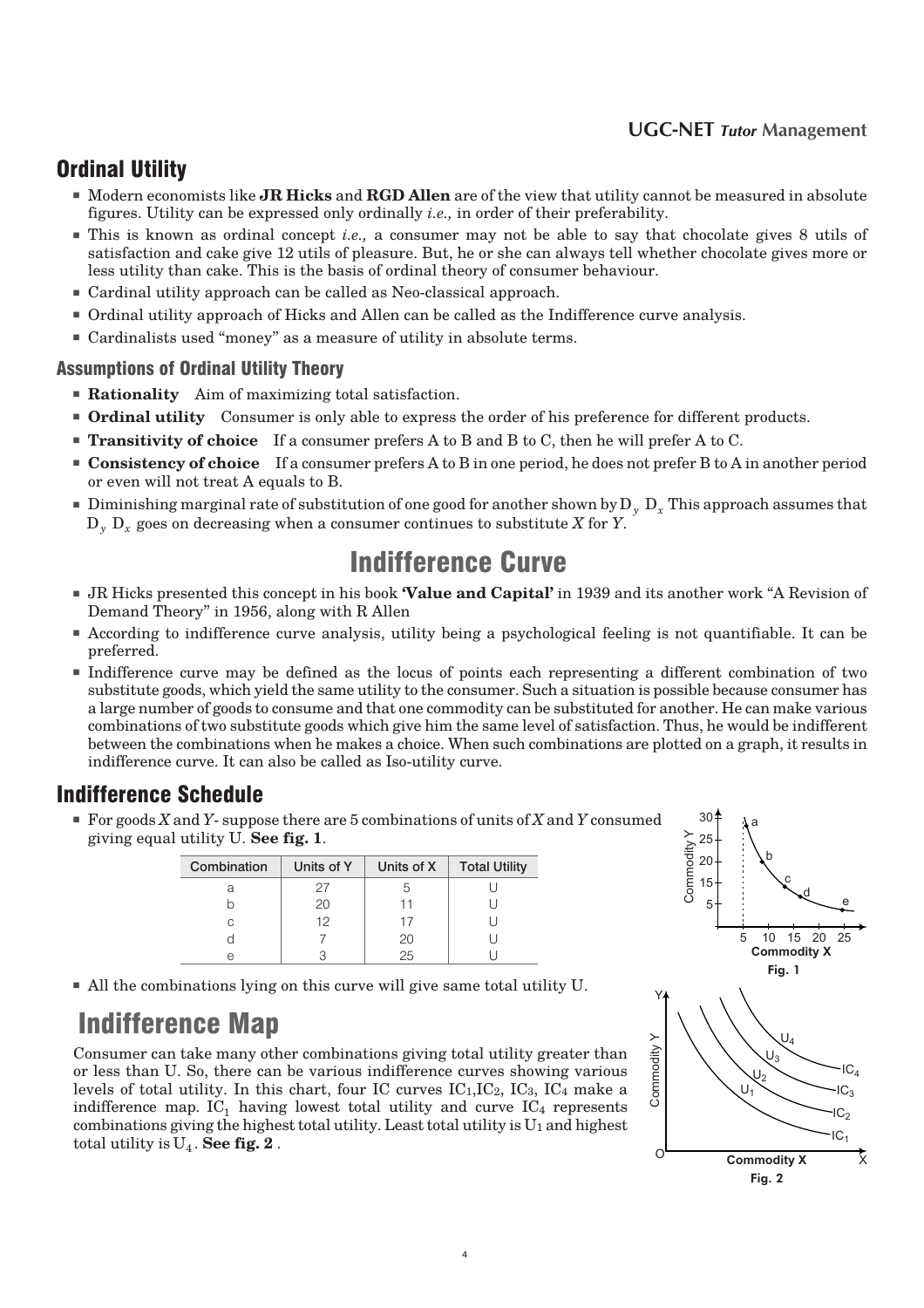### Properties of Indifference Curve

■ Indifference curve have a negative slope-which implies that the two commodities are substitutes for each other. Also if quantity of one commodity is increased, the quantity of other commodity will automatically be decreased so that consumer feels the same level of satisfaction from the new combination of the two commodities. **See fig. 3.** Y

| Combination Units of Y |    | Units of X | $MRS$ <sub>v-x</sub> |
|------------------------|----|------------|----------------------|
| а                      | 15 |            |                      |
|                        |    |            | $-7/2 = -3.5$        |
| C                      | h  | hi         | $-3/2 = -1.5$        |



- Marginal rate of substitution is negative and goes on decreasing from 3.5 to 1.5. This diminishing marginal rate of substitution causes the indifference curves to be convex to the origin. It also implies that no two commodities are perfect substitutes for one another.
- Indifference curves can neither intersect nor be tangent to one another. The intersection violates the transitivity rule of A=B, B=C, then A should be equal to  $C(A = C)$ , where A, B and C are three different combinations of two commodities lying on the same IC curve.
- Upper Indifference curve represent a higher level of satisfaction than the lower ones.

# Budget Line/Price Line

- Every consumer wants to maximize his utility from expenditure incurred on buying goods. But, every consumer has two limitations — one is his limited income, and other is the price of product. These two combined form a budgetary constraint. All the combinations of two commodities available to the consumer, whose, combined price do not exceeds his income, when joined form a budget line, or price line. Slope of budget line is equal to the price ratio of two commodities.
- The demand curve is negatively sloped indicating that a fall in price leads to increase in demand. This is because of the following reasons

Lower prices bring in new buyers to add to market demand.

Decline in price causes the real income of the consumer to increase which induces more buying capacity. This is called ''Income Effect''.

When price falls, but prices of other related goods remains constant, commodity becomes relatively cheaper. This makes the consumer to replace costly goods with this cheaper goods. This is called ''*Substitution Effect*''.

### Movement Along the Demand Curve

It implies extension or contraction of demand. This is related with changes in the price of commodity, There will not be any change in other factors affecting demand. Suppose on demand curve  $\rm DD_{1}$ , consumer changes his demand from  $\rm Q_{1}$ at lower price  $P_1$  on Point A to the new demand  $Q_2$  at higher price  $P_2$  on point B, this is upward movement along the demand curve from point A to B due to increase in price.

This is called contraction in demand =  $OQ_1 - OQ_2 = Q_1Q_2$ 

Decrease in price cause increase in demand which is extension of demand. Increased price causes contraction of demand. **See fig. 4**.

### Shift in Demand Curve

It implies movement of demand curve from one position to another, not because of changes in the price of commodity, but because of change in other factors like income, tastes, price of related goods. This change is called as in as increase in demand or decrease in demand. Initially quantity demanded is  $OQ<sub>1</sub>$  at a price P on A point of demand curve DD1. Now demand curve shift upward right to new position as  $DD<sub>2</sub>$ . At same price P, quantity demanded increased to  $OQ<sub>1</sub>$ . This change is due to non-price factors. **See fig. 5.**

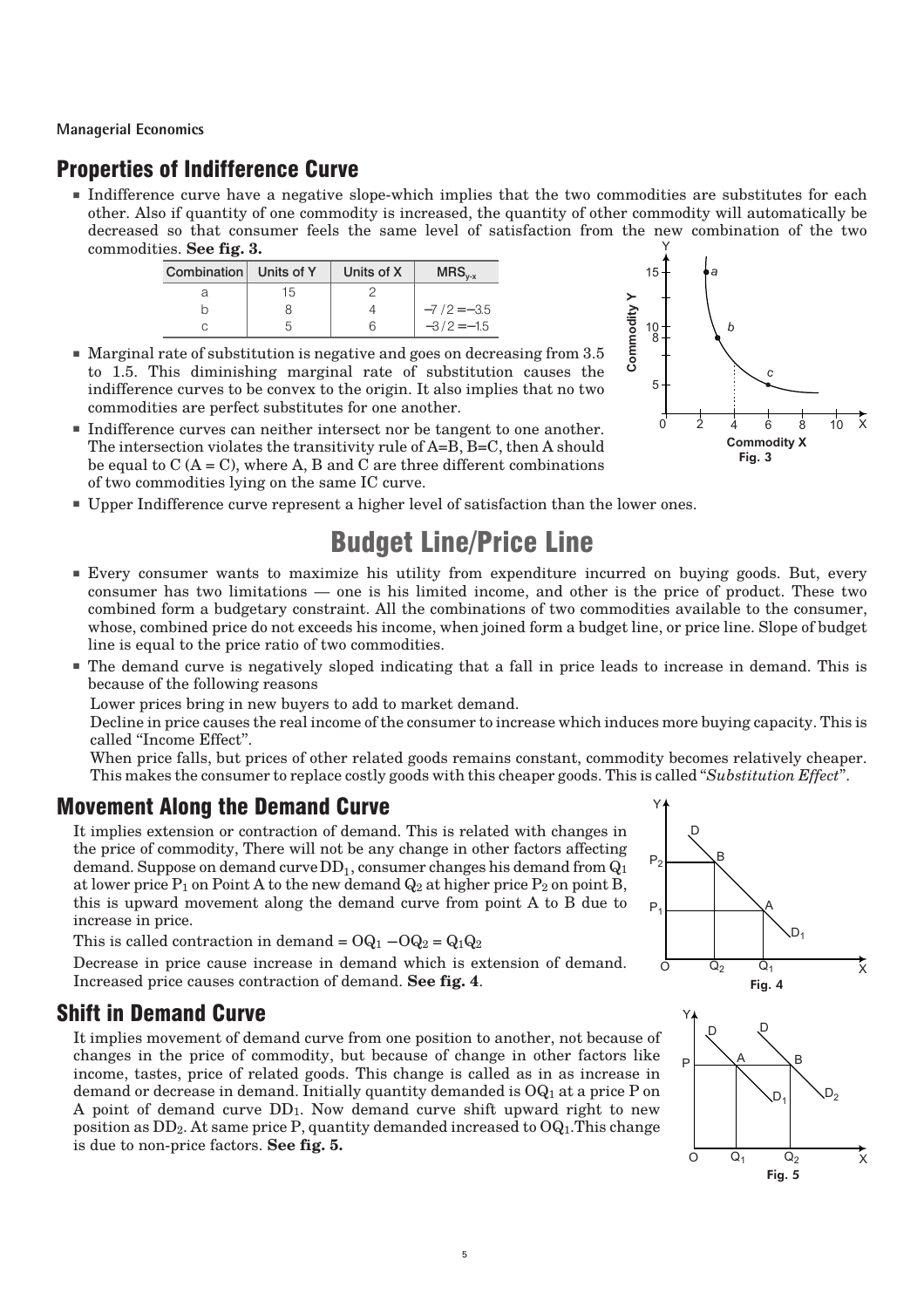#### **UGC-NET** *Tutor* **Management**

#### **Revealed Preference Theory–**By Samuelson

This theory is based on the axiom that all the combination on a budget line are equally expensive, and if a consumer purchases any one particular combination. It means his preference for that particular combination is revealed. The consumer reveals his preference by the combination of goods he buys at different prices. This theory is also treated as the ''Third root of the logical theory of demand''.

# Demand Function

Demand function sets the relation between the demand and the factors that influence the demand. Demand for a commodity not only depends on the price of a commodity, but also on the income, price of substitutes and complementary goods, tastes, habits of consumer.

#### Short-run Demand Function

Quantity demanded of X (*Dx*) depends on prices of X (*Px*), other factors remain constant in the short run. Thus  $Dx = f(Px)$ . Thus change in *Px* causes change in *Dx*.

#### Long-run Demand Function

Quantity demanded of  $X(Dx)$  depends on all the factors related to price as well as the consumer.

 $Dx = f(Px, I, T, Ps, Pc, \ldots,$ 

where,  $Px = \text{Price of commodity } x$ 

| $I =$ Income of consumer,                | $T =$ Taste and preference of consumer |
|------------------------------------------|----------------------------------------|
| $Ps = \text{Price of substitute goods},$ | $Pc =$ Price of complementary goods    |

### Linear Demand Function

It is a straight line curve with constant ∆ *D*/∆ *P i.e.,* change in demand *w.r.t* change in price is same on the whole curve. It creates demand line.

#### Non-linear Demand Function

It is a curvilinear shaped curve with ∆ *D*/∆ *P* changes along the curve. It creates demand curve.

#### Law of Demand

This law states that demand for goods increases with the decrease in price for goods, other factors remaining same.

### Elasticity of Demand

Law of demand tells us the effect of changes in price on the demand in terms of increase or decrease but does not inform about the degree of responsiveness of consumers to a price change. We cannot quantify the change in demand by studying law of demand.

■ Elasticity of demand is the measure of the responsiveness of demand to changing prices. The measure is known as the elasticity coefficient (*Ed*).

$$
E_d = \frac{\Delta Q / Q}{\Delta P / P}
$$

### Types of Demand Curves on Basis of Their Elasticities

#### Perfectly Inelastic Demand Curve

- **Curve** where price change has no effect on quantity demanded. It remains  $OQ$  at price  $OP_1$  as well as  $OP_2$  $\Delta Q = 0$ . Total revenue decreases with decrease in price.
- $E_d$  = 0. Very essential commodities like medicines, salt, etc have no effect on demand of the change in price.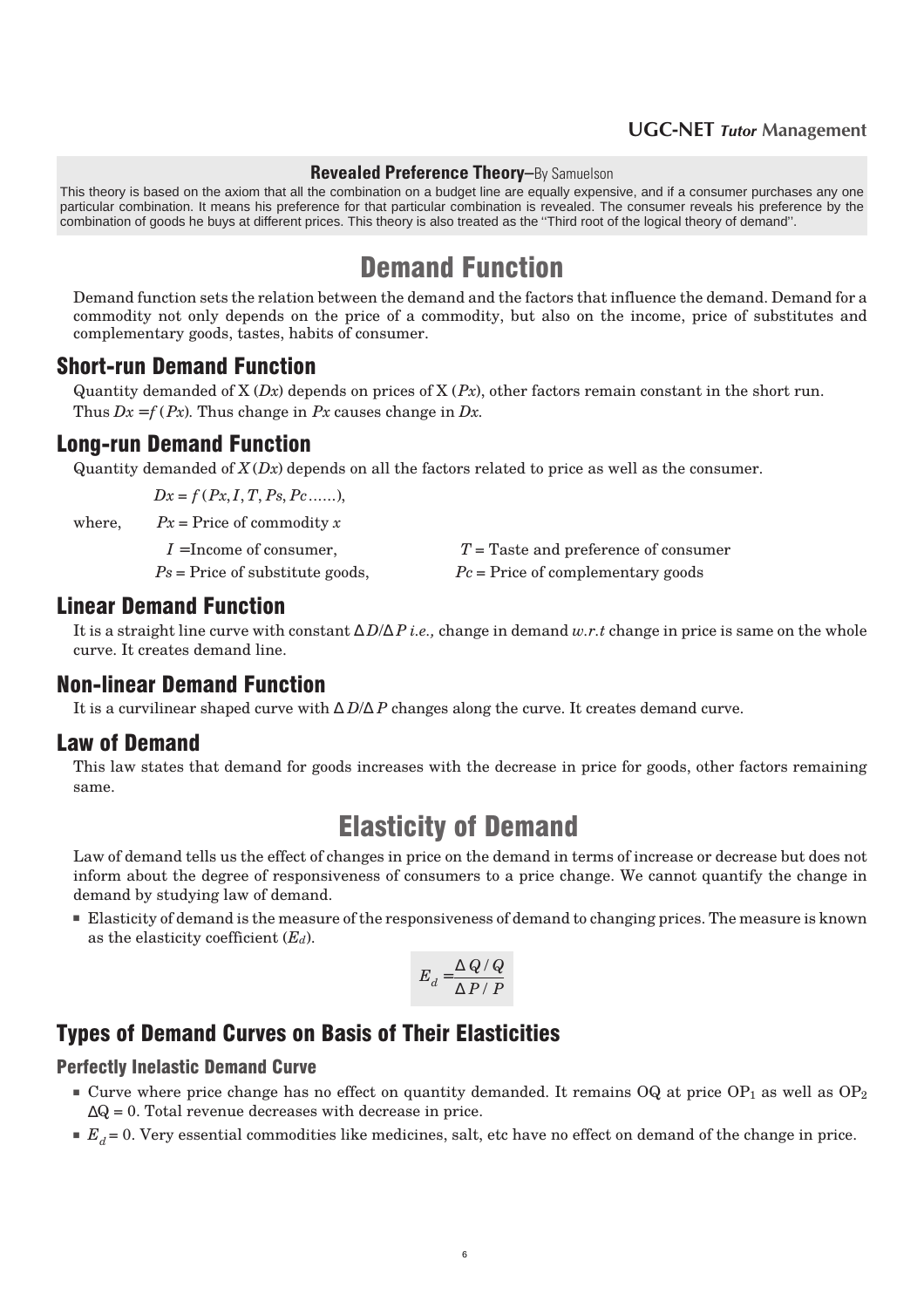#### Inelastic Demand Curve

When the price (P) falls, the quantity (Q) increase but at less rate, total revenue (TR) still decreases. **See fig 6.**

 $\Delta Q$ < $\Delta P, E_d$  <  $1$ 

It is also called as relatively inelastic demand curve.

 $P_1 = 50$ ,  $Q_1 = 10$ ,  $TR_1 = 5000$  $P_2 = 10, Q_2 = 130, TR_2 = 1300$  $\Delta Q = 30, \Delta P = 40, E_d$  < 1

#### Unitary Elastic Curve

It is a case where total revenue remains unaffected by change in price. Change in price will have equal affect on change in demand, so that total revenue remains same. **See fig. 7**.

 $E_d=1$ 

$$
P_1 = 100, Q_1 = 5, P_1 Q_1 = \text{TR}_1 = 500
$$
  

$$
P_2 = 10, Q_2 = 50, P_2 Q_2 = \text{TR}_2 = 500
$$
  

$$
E_d = \frac{\Delta Q / Q}{\Delta P / P} = \frac{45 / 5}{90 / 10} = 1
$$

#### Elastic Demand Curve

It has an elasticity coefficient between 1 and  $\infty$ , have the property that when price decreases, revenue increases and *vice versa*. **See fig. 8.**

Quantity demanded increases at much greater rate than price decrease.

 $P_1 = 10$ ,  $Q_1 = 50$ , TR<sub>1</sub>= 500  $P_2 = 5$ ,  $Q_2 = 150$ , TR<sub>2</sub> = 750

#### **Perfectly Elastic Demand Curve**

These are the curves where quantity demanded is infinitely responsive to a very small price change. **See fig. 9**.

When price falls, demand increases infinitely,  $\Delta Q \rightarrow \infty$ ,  $\Delta P \rightarrow 0$ ,  $TR \rightarrow \infty$ When price rises, quantity demanded falls to zero and total revenue falls to zero

$$
\Delta Q \Rightarrow 0, \, TR = 0
$$

This is a situation where no reduction in price is needed to cause an increase in demand to infinity.

 $E^{\vphantom{\dagger}}_d = \infty$ 

1







#### **Measurement of Elasticity of Demand–**By Marshall

- % The elasticity can be measured between any two points on a demand curve called arc elasticity or at a point called as point elasticity.
- % Method for arc elasticity *e <sup>p</sup>* = − *Q P* ∆ . 1 *P Q* ∆
- % Point elasticity method is used where change in price is infinitesimally small. It is equal to ratio of lower portion below point to the upper portion above point on the linear curve.

$$
e_p = \frac{\partial Q}{Q} \cdot \frac{P}{\partial P}
$$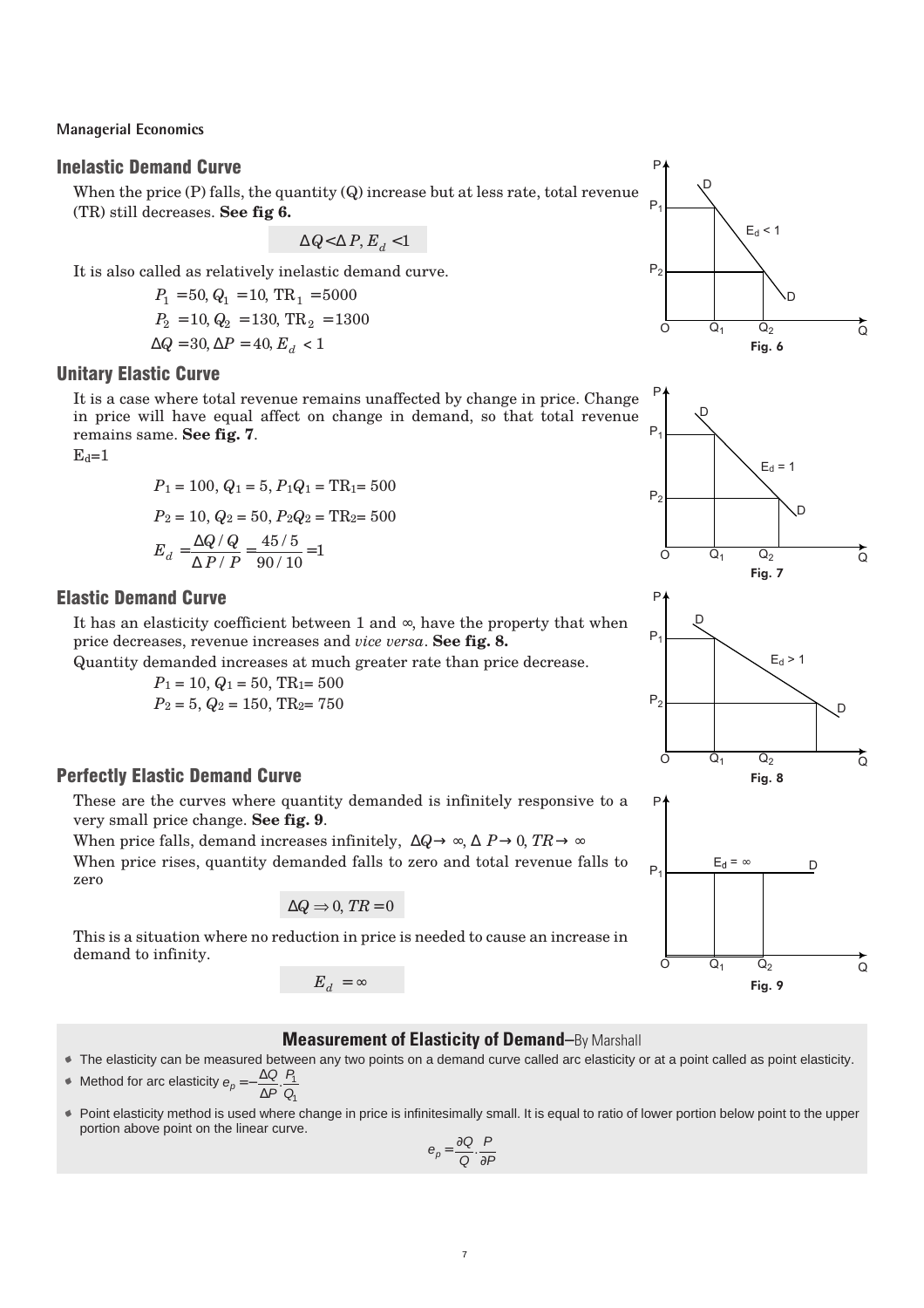### Relation Between Price Elasticity (*e<sup>p</sup>* ) and Marginal Revenue (MR)

*Q*

 $\overline{a}$  $\overline{)}$  J

J 1 Ι

∂

Total revenue TR = *P.Q* Marginal revenue MR =  $\frac{\partial}{\partial x}$ ∂ ∂ ∂ *TR Q P Q Q*  $=\frac{\partial (P,Q)}{\partial Q}$  $\Rightarrow$  MR =  $\frac{P(\partial Q)}{P(\partial P)} + \frac{Q(\partial P)}{P(\partial P)} = P +$ *Q*  $Q_{{\cdot}}(\partial P)$ *Q*  $P + \frac{Q(\partial P)}{Q(\partial P)}$ (  $(\partial Q)$  $.(\partial P)$  $(\partial Q)$  $.(\partial P)$  $(\partial Q)$  $\partial Q$ ∂ ∂ ∂ ∂  $\Rightarrow$  MR =  $P\left|1+\frac{Q}{R}\cdot\frac{(\partial P)}{(\partial R)}\right| = P\left|1+\frac{1}{\Box R}\right|$ L  $\overline{\phantom{a}}$  $\left[\frac{1}{e}\right] = P\left[1 + \left(\frac{-1}{e}\right)\right]$ l  $\overline{\phantom{a}}$ L L L L *Q P P Q P e p*  $\cdot \frac{(\partial P)}{(\partial \Omega)}$  $(\partial Q)$ ∂ ∂  $\Rightarrow$  MR = *P e p*  $1 - \frac{1}{\cdot}$ L L L L  $\overline{\phantom{a}}$ J  $\overline{\phantom{a}}$ J

# Relation Between Price Elasticity (*e<sup>P</sup>* ) and Average Revenue (AR)

Price = Average revenue (AR), *P* = AR

$$
MR = AR\left[1 - \frac{1}{e_p}\right] = AR - \frac{AR}{e_p} \Rightarrow e_p = \frac{AR}{AR - MR}
$$

### Price Elasticity of Demand

A product with more elastic demand will be fixed at a lower price relative to the product having inelastic demand whose price can be fixed high. **See fig. 10.**

$$
E_p=\frac{\Delta Q}{\Delta P}\times\frac{P}{Q}
$$

### Income Elasticity of Demand

 $E_v = \frac{\Delta Q}{\Delta V}$ *Y Y*  $\frac{\Delta Q}{\Delta Y} \cdot \frac{Y}{Q}$ ∆ .

Where, ∆*Y* = change in income. Income elasticity of demand is low for inferior goods as with increase in income, consumer will buy less of these goods, and high for superior goods.

### Cross Elasticity of Demand

The cross elasticity (E<sub>c</sub>) is the measure of change in demand for a commodity in response to the changes in the price of its substitute goods or complementary goods.

$$
E_c = \frac{\Delta Q_1}{Q_1} \cdot \frac{P_2}{\Delta P_2}
$$

Where  $Q_1$  is quantity demand of product  $1$  and  $P_2$  is price of product  $2.$ 

#### Complementary Goods

- Electricity and electrical machines, butter and bread, pen and ink, petrol and vehicle. Substitute goods can be vanaspati ghee and desi ghee, tea and coffee, sugar and jaggery, vegetables and pulses.
- The cross elasticity of demand of complementary goods is negative, two goods *A* & *B* are complementary to each other, fall in price of *A* will lead to increase in demand for *B* and *vice- versa*.
- The cross elasticity of demand for substitute goods is positive. The fall in price of coffee will decrease the demand for tea and *vice-versa*.
- Cross elasticity defines the relationship between two commodities. If *E<sup>C</sup>* is positive and higher the two goods are very close substitute. If *E<sup>C</sup>* is lower in value and negative, the two goods are complementary to each other, but to some extent only.

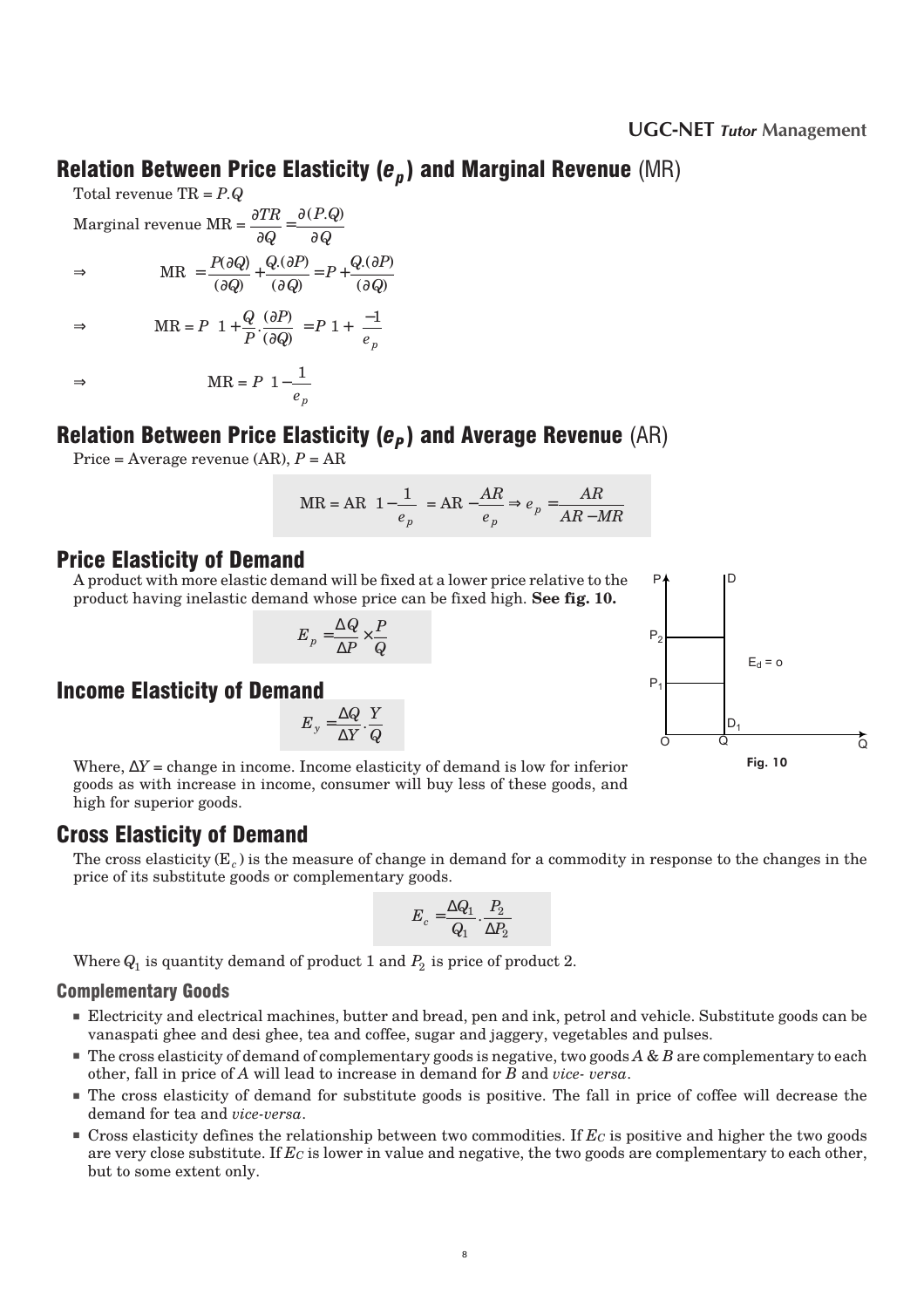■ Cross elasticity for two goods cannot be reciprocated. The *E<sup>C</sup>* of tea w.r.t coffee is never equal to the *E<sup>C</sup>* of coffee *w.r.t* tea.

### Advertising Elasticity of Sales

■ The responsiveness of sales to the changes in promotional expenditure can be measured in terms of advertising elasticity of sales, *E<sup>A</sup>*

$$
E_A = \frac{\Delta S / S}{\Delta A / A}
$$

- $\blacksquare$  Suppose  $E_A^{}$  = 0.4. It means that the one per cent increase in ad-expenditure results in only 0.4 per cent increase in sales(s).
- Advertising elasticity (*A*) lies between zero and infinity. It can never be negative.

#### **Factors That Determine Ad-elasticity are**

- The level of total sales.
- Advertisement by competitive firms.
- Overall effect of past advertisement.
- Other factors like product's price, consumer's income, etc.

### Elasticity of Price Expectation

- This concept was introduced by JR Hicks in 1939. Sometimes, consumer decides to buy a good in anticipation of fluctuations in future price.
- $\blacksquare$  The price-expectation-elasticity ( $E_x$ ), refers to the expected changes in future price, ( $P_F$ ), as result of change in current prices,  $(P_c)$ , of a good.

$$
E_x = \frac{\Delta P_f / P_f}{\Delta P_c / P_c}
$$

■ Concept of elasticity of price-expectation is very useful in formulating future pricing policy. It is important in case of costly and highly valuable goods.

# Demand Forecasting

As defined by 'Cundiff and Still', ''Demand forecasting is an estimate of demand during a specified future period based on a proposed marketing plan and particular uncontrollable and competitive forces.''

### Methods of Demand Forecasting

- There are two categories in which demand forecasting methods were classified—survey method and statistical methods.
- Survey method can be applied to consumer using census or sampling and can also be applied to opinion poll from experts using Delphi method.
- Statistical methods can be trend projection methods (least square and graphical methods), barometric methods and econometric methods (Regression method and simultaneous equations method).
- Least square method is used for projecting trend line. When the time series data shows a increasing trend in the sales, then a linear trend equation  $s = a + bt$  can be used, *a* and *b* are constants, *t* is time period, and *s* is sales in a year.
- Barometric method is based on the work done by National Bureau of Economic Research of US. It is used to forecast general trend in overall economic activities or general business conditions of an industry. Economic indicators used are
	- **Leading indicators** variables which move up and down ahead of other related variables
	- d **Coincidental indicators** variables that move up and down simultaneously with economic activity or market trends.
	- **Lagging indicators** variables which fall behind other variables.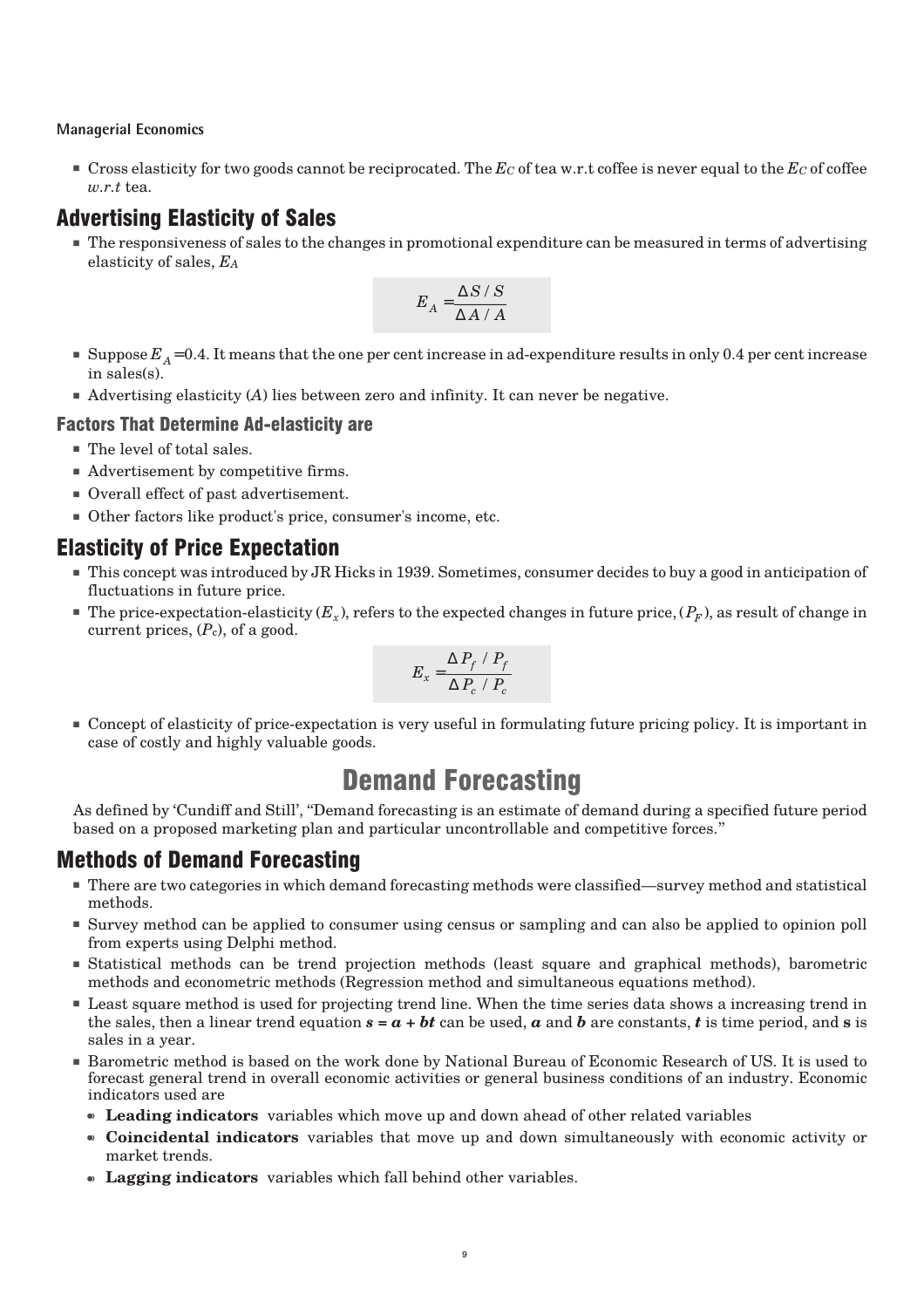#### 1 2 **UGC-NET** *Tutor* **Management**

- Barometric method can only be used for forecasting very short run demand. It is generally used to forecast business cycles.
- Delphi method attempts to arrive at a consensus between all experts about the future demand of a product by repeatedly questioning these experts. Information about opinions of other experts is shared between all experts. This feedback helps the expert in revising their earlier opinions. This may result in narrowing down of different views.

# Production Function

It is the technological relationship between all the inputs and outputs which can be represented in the form of an equation. The production function may take the form of a schedule, a table, a graph or curve, or a mathematical equation.

$$
Q = f(L, K, M, T, t, LB)
$$

Where,  $Q =$  Quantity of output

*T* = Technology  $L =$ Labour *M* = Material  $LB =$  Land and building  $t =$ Time  $K =$ Capital

### Short-run Period

It refers to a period of time in which the supply of certain inputs, like plant and building, is fixed or is inelastic. Thus, production can be increased by increasing use of variable inputs like man power and raw material.

#### Short-run Production Function

Supply of capital (K) is inelastic or fixed. It is also called single variable input production function.

 $Q = f(K, L)$ 

### Long-run Period

A period of time in which the supply of all inputs is elastic, but cannot change the technology. All inputs are variable.

#### Long-term Production Function

Both K & L can be increased  $Q = f(K, L)$ 

#### Very Long-run Period

Refers to a period of time in which the technology of production is also subject to change or can be improved along with other inputs.

### **Cobb-Douglas Production Function**

- Paul H Douglas and CW Cobb introduced this functions, it is a linear, homogeneous production function of the first degree which takes into account only two inputs—
- Labour and capital for the entire output of manufacturing industry.
- If inputs K and L are increased by 'N' times, output Q will become NQ *i.e.,* increased N times.
- $\blacksquare$  In the Cobb-Douglas function, the sum of exponents  $(a + b)$  shows the degree of return to scale.
- $a + b = 1$  shows constant returns to scale (Case of Cobb Douglas)
- $a + b$  > 1 shows increasing returns to scale

 $a + b < 1$  shows decreasing returns to scale.

$$
Q = AK^aL^b, a+b=1
$$

where, *a* & *b* are constant.  $a = \frac{1}{4}$ 4  $, b = \frac{3}{2}$ 4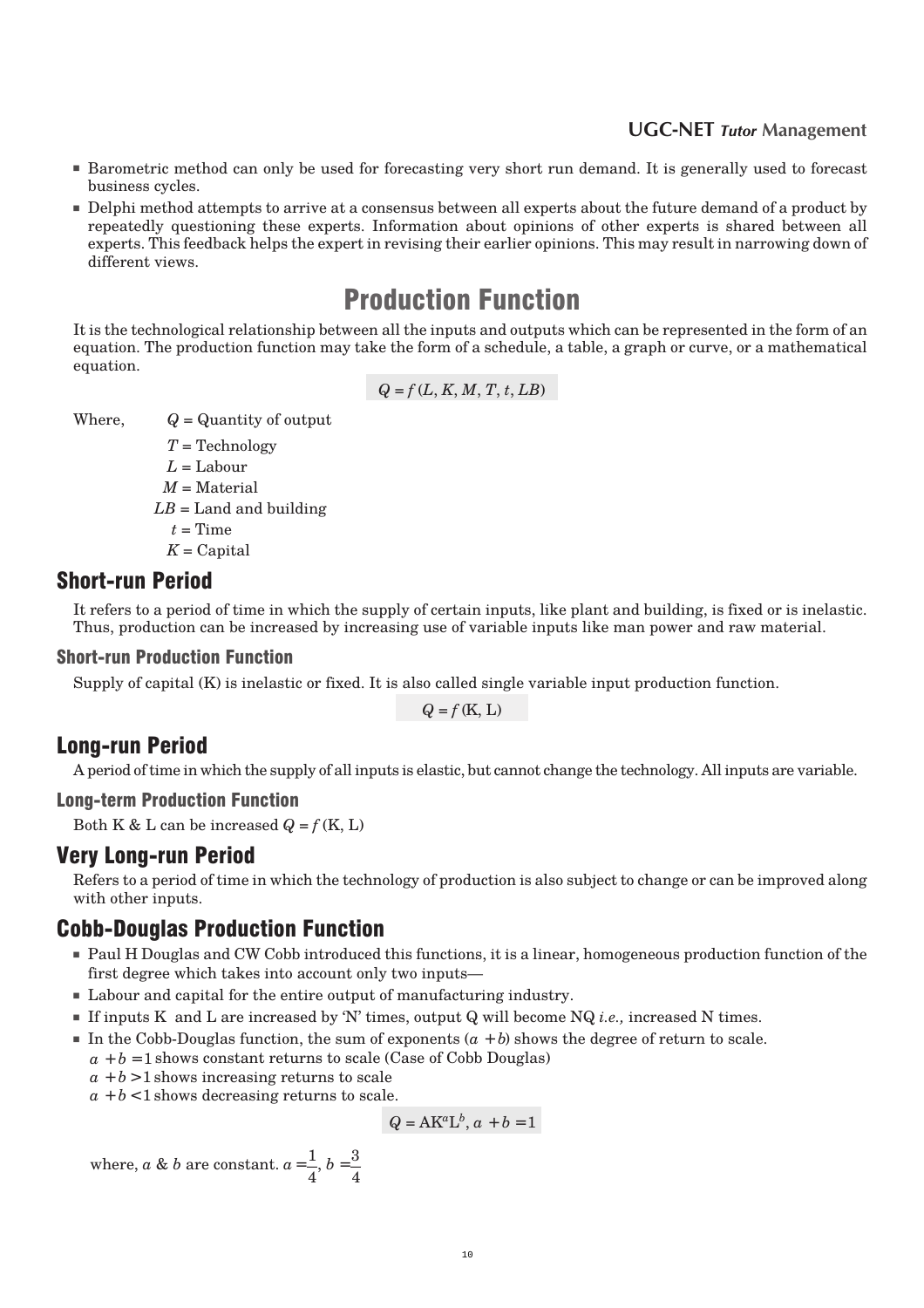### Nature of Production Function

- The factors of production are complementary to one another, this is revealed by principle of ''returns to scale'' where all the inputs are required to be increased simultaneously to attain higher scale of total output.
- The factors of production are substitutes of one another. We can substitute one unit of capital by few units of labour.
- All inputs are specific to the production of a particular product, none of the factors can be ignored.

### Laws of Returns to a Variable Input

This law states that when more and more units of a variable input (labour) are used with a given quantity of fixed input (capital), the total output may initially increase at an increasing rate, then at a constant rate but finally it increases at ''Diminishing'' rate. Thus, marginal increase in total output decreases when more and more units of a variable factor are used, given the state of technology and fixed factors.

### Assumptions of Law of Diminishing Returns

- Labour is the only variable input.
- All other factors remain same.
- Labour is homogeneous.
- State of technology is fixed.
- Input prices are given.
- In the words of Prof Samuelson, an increase in some inputs, will, in a given state of technology, cause output to increase but after a point the extra inputs will become less and less effective.''
- These extra inputs are surplus labour whose marginal productivity eventually declines.
- **Total Product** (TP) increases initially at an increasing rate till the marginal product is also increasing, it is first stage (increasing returns). Once the marginal product declines, the total product starts increasing at a decreasing rate. This is the stage of diminishing returns (second stage).
- When **Marginal Product** (MP) becomes zero, total product is at maximum level. After word, MP becomes negative, TP started declining. This is the (third stage) stage of negative returns.
- $\blacksquare$  When MP = AP, Average Product is at its maximum. When MP= 0, TP is at its maximum. When MP<AP, AP starts declining.
- Point of inflexion is the level at which MP is maximum. Till the point of inflexion, TP curve increases sharply.

# Iso-Quant Curve

It can be defined as the locus of all those points representing various combinations of two inputs—capital and labour yielding the same level of output. It is also called as "Equal Product Curve" or "Production. Indifference Curve''. When both these inputs can be changed in long run, relationship between inputs and outputs can be explained by laws of returns to scale''.

### Assumptions of Iso-quant Curves

- There are only two inputs labour and capital.
- Both inputs are perfectly divisible.
- Both are imperfect substitutes for each other.
- Technology of production is constant.

**Iso-quant**  $IQ_1$  **See fig. 11** represent various input combinations producing 50 units of output

| <b>Points</b> |    |                 | Output |
|---------------|----|-----------------|--------|
|               | SС | 10 <sup>1</sup> | 50     |
|               | 40 | 15              | 50     |
|               |    |                 |        |



20 units of capital are being substituted by **5 units** of labour when we go from point A to B.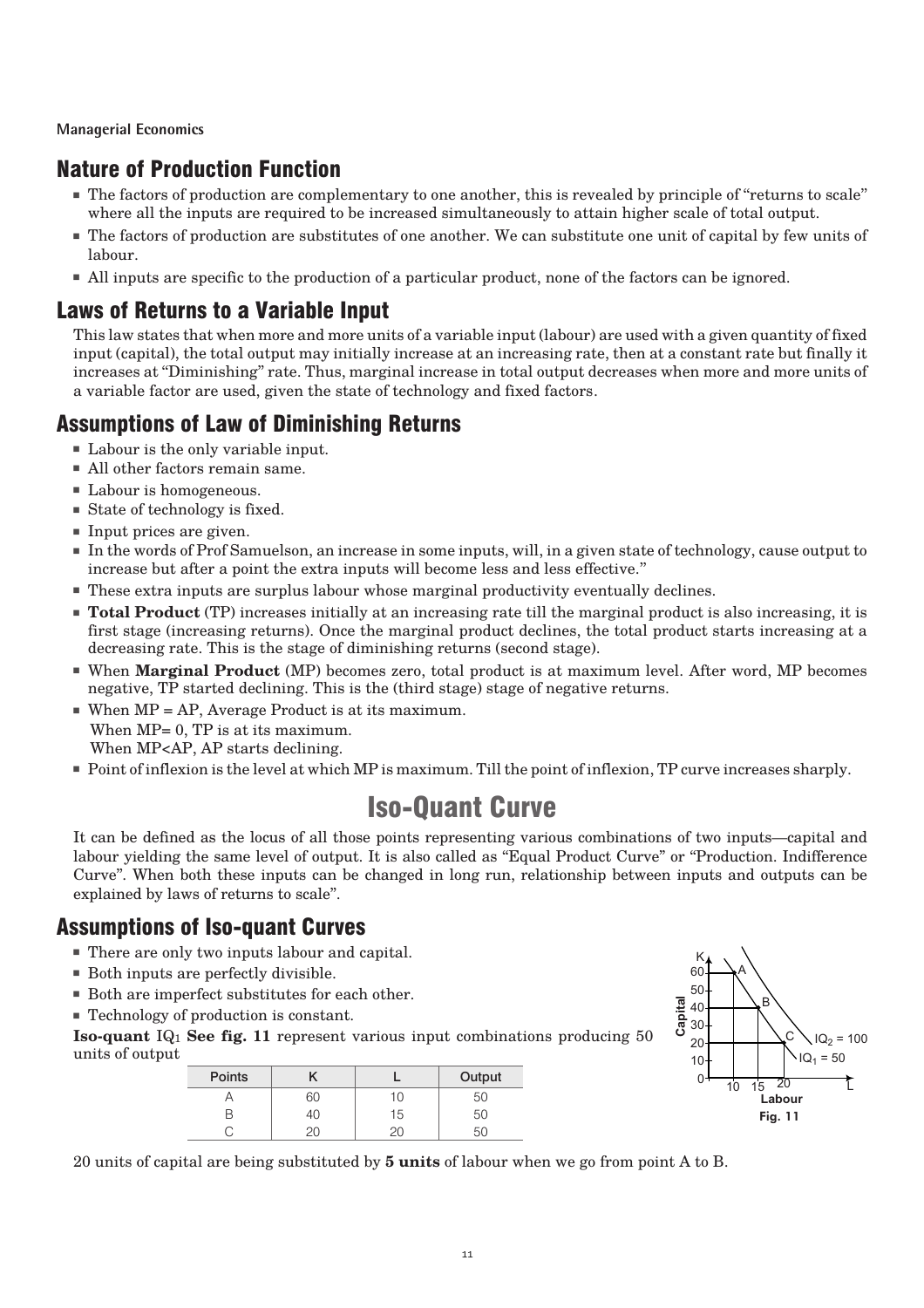#### 1 4 **UGC-NET** *Tutor* **Management**

### Properties of Isoquants

- Isoquants have a negative slope-this shows diminishing rate of substitution between two inputs curve moves downward to the right. **See fig. 12.**
- Isoquants are convex to the origin-shows diminishing **Marginal rate** of **technical substitution** (MRTS)

$$
MRTS = \Delta K/\Delta L = \text{slope of IQ}
$$

- Isoquants are non-intersecting and non-tangential to one another. It if happens, say  $IQ_1$  and  $IQ_2$  intersect at point C. This shown a combination of K and L at point C which yields two level of output, 20 units and 40 units which cannot be possible with a given technology.
- Upper isoquants represent higher level of output.

### Economic Region on Isoquants Map

It is that area of production plan in which substitution between two inputs is technically feasible without affecting the output see fig. 13. This area is marked by locating the points on all the isoquants at which MRTS=0. This can be obtained by drawing upper ridge line (locus of points on isoquants where Marginal Product (MP) of capital is zero) and lower ridge line (all points on isoquant where MP of labour is zero). Any production technique *i.e.,* capital - labour combination requires minimum combination of inputs in this region. **See fig. 13.**







Depending upon degree of substitutability of factors.

#### **Linear Isoquant**

It implies perfect substitutability between capital (K) and labour (L) in production. Isoquant AB represents that a given output can be obtained by using only capital (at point A) or only labour (at point B) or by using both K and L (all points on AB curve). It also implies that MRTS between K and L remains constant throughout. **See fig. 14.**

#### **Leontief Isoquant/L-shaped Isoquant**

- When a production of a certain quantity can be produced using a fixed proportion of both K and L the isoquant takes L shape.
- This assumes a perfect complementarity between K and L *i.e.*, only one combination of K and L can produce one level of output.
- There is zero substitutability between K and L. It also implies that quantity of one input is changed and the quantity of other input is held constant, there will be no change in output **See fig. 15.** Change in output can be possible only by change in quantity of both input. It is also called input-output isoquant. It assumes only one technique of production to produce  $\overline{Q}_1$  output,  $K_1$ ,  $L_1$  (A) is required. Even if  $K_1$  is increased to  $K_2$ , new combination  $K_2$  L<sub>1</sub> (B) or  $K_1$ , L<sub>2</sub> (C) give same output  $Q_1$ . To produce  $Q_2$ output, new combination  $K_2$ ,  $L_2$  is required.

#### **Kinked Isoquant/Linear Programming Isoquant**

■ It assumes that there are only a few process/techniques/combinations of two inputs that can produce a particular quantity of output. This assumes limited substitutability of K and L. But this substitutability is possible only at the kinks. OA, OB, OC, OD represent various techniques or processes. **See fig. 16.**



**Capital** (K)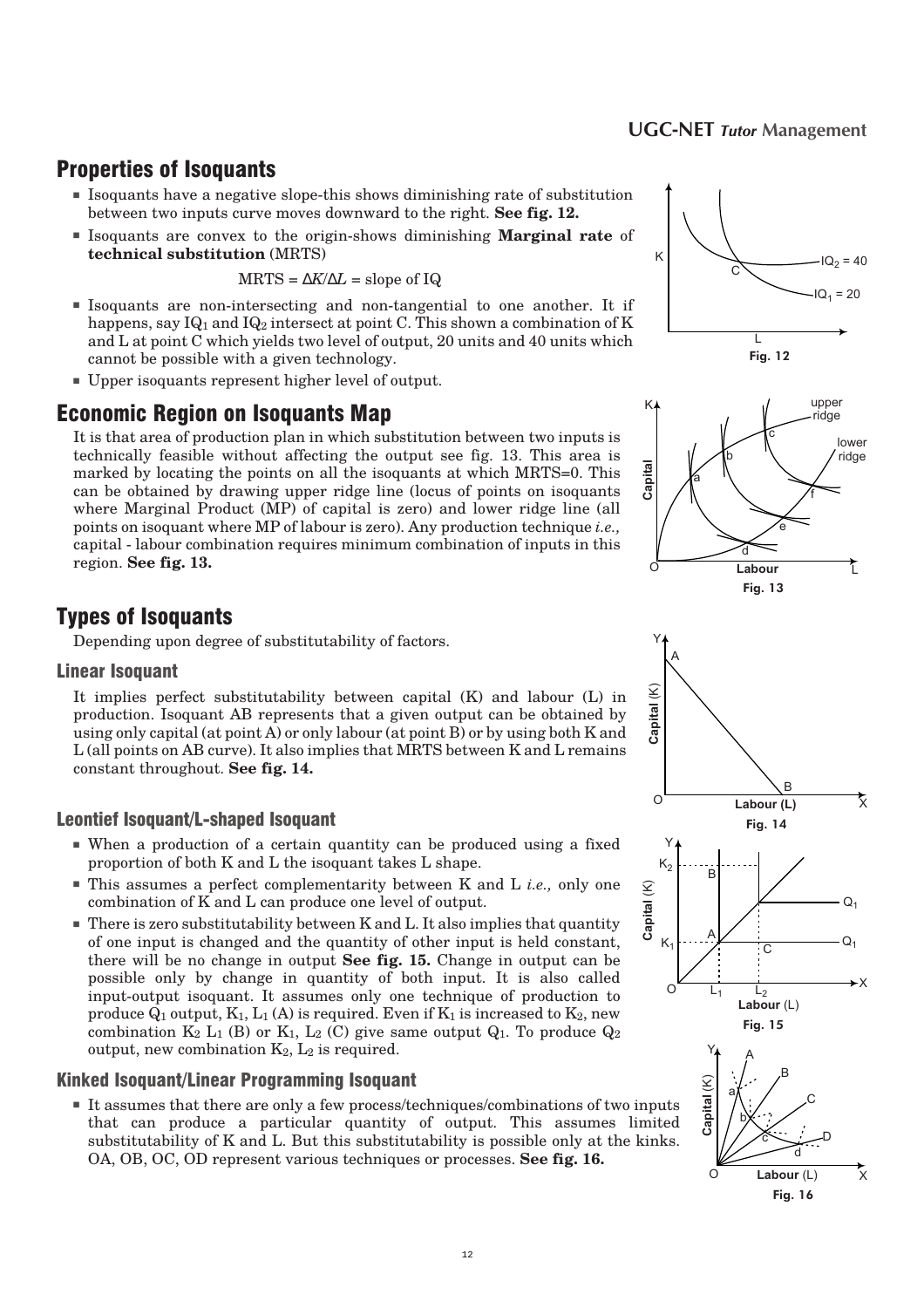- $\blacksquare$  By joining kink points  $a, b, c, d$ , we get Kinked isoquant. It is also called the "**linear-programming isoquant**" or ''**activity analysis isoquant**''.
- Kink are the technical feasible points. But on normal isoquant curve, all points are technically feasible for production.

#### **Smooth, Convex Isoquant**

■ This form assumes continuous substitutability of capital (K) and labour (L) only over a certain range, beyond which factors cannot substitute each other. The Isoquants appears smooth and convex to origin. **See fig. 17.**

# Isocost Line/Price Line/Outlay Line

- It indicates different combinations of two factors of production which a firm can purchase at given prices with a given cost.
- As the cost of factors increases, Isocost line moves right upward. A producer is in the state of equilibrium at point *Q* at which Isocost line AB touches isoproduct curve IP. Point *Q* is the optimum factor combination which produces output at minimum cost also known as **Least Cost Combination** (LCC). **See fig. 18.**

# Production Possibility Curve (PPC)

■ Producer has limited factors of production and they can be put to various uses for producing various commodities. So, these factors or inputs can be used in a way to produce various combinations of goods. These combinations of two commodities are termed as **Production Possibilities** (PP) and the curve joining these PPs is known as **Production Possibility Curve** (PPC). Thus, we can explain using chart.

| <b>PPs</b> | Production of TV | Production of Fridge |
|------------|------------------|----------------------|
|            |                  | 30                   |
|            |                  | 25                   |
|            | 15               | 20                   |
|            | 25               |                      |
|            |                  |                      |



Y

I

*Four PPs are shown of PPC curve AE.* **See fig. 19.**

■ Production possibility curve slopes downwards to the right and is concave to the origin. It implies that for production of additional units of goods on X-axis, increasing quantities of goods on Y-axis will need to be sacrificed. It is assumed that the time period is short and production technique is constant.

### First Order Condition for Least Cost Combination (LCC)

Can be expressed as : Ratio of Marginal Productivity (MP) of two factors should always be equal to the ratio of prices (P) of these two factors of production

$$
L = labour, K = capital \frac{MP_L}{MP_K} = \frac{P_e}{P_k}
$$

### Second Order Condition for LCC

Also called as **supplementary condition**. It requires that the first order condition be fulfilled at the highest possible isoquant.

# Laws of Returns to Scale

It explains the behaviour of output in response to proportional and simultaneous change in all the inputs. This can be possible in long-run when production capacity can be increased beyond its maximum limit by increasing fixed as well as variable factors of production. This is an expansion of scale of production.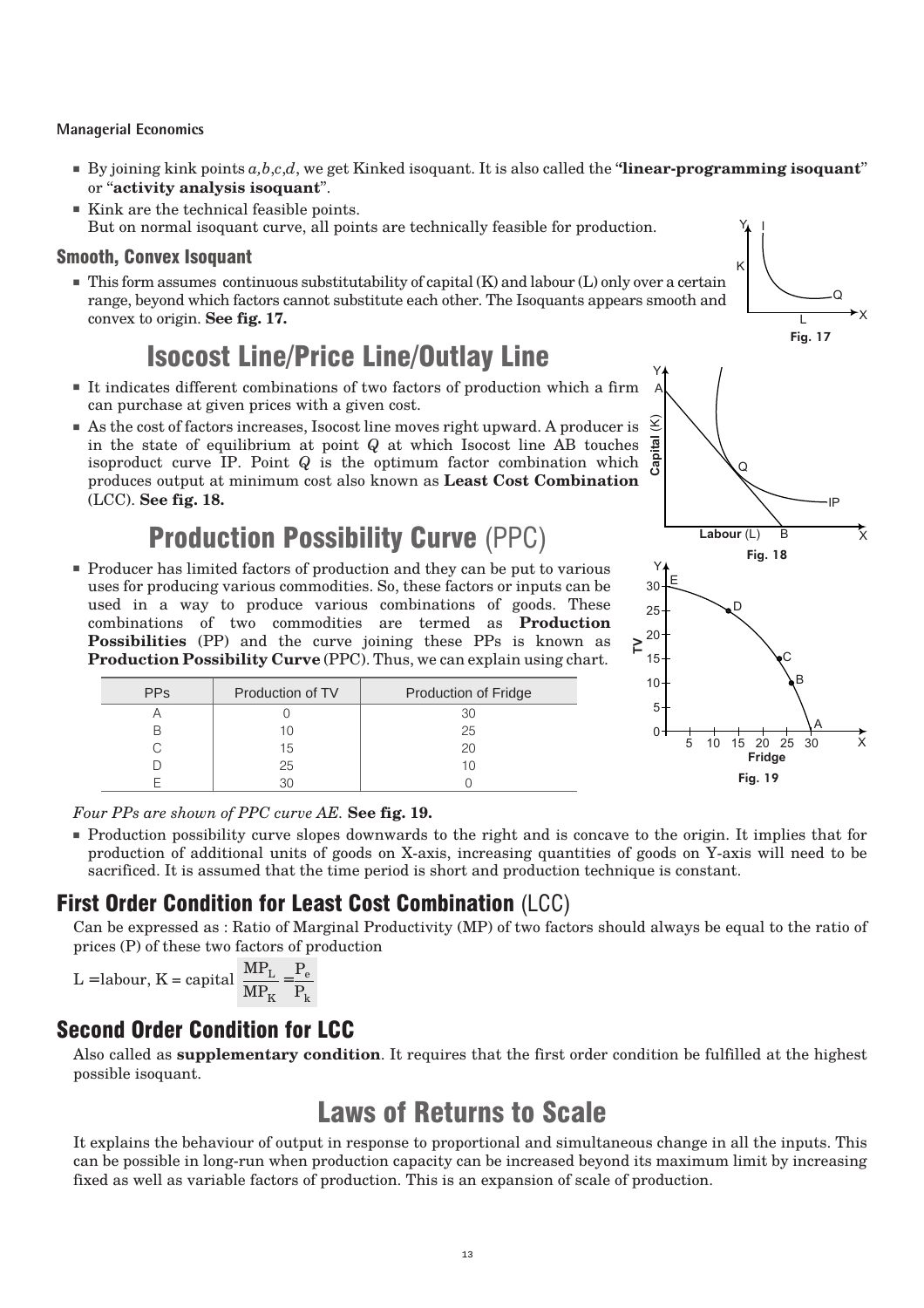### Increasing Returns to Scale

When output increases more than proportionately to the increase in inputs. Suppose if on doubling the inputs, output increases more than double, it exhibits increasing returns to scale. Marginal product is always greater than the average product. MP>AP

#### **Causes for Increasing Returns to Scale**

- Indivisibility of factors of production like machines and managers. If scale is increased, capabilities of a manager as well as the machine can be fully utilized. This is application of managerial economies.
- Higher degree of specialization increases productivity of both labour and machinery.
- Financial economies of buying in bulk reduces the transportation cost as well as purchase prices can be negotiated when volume is large.

### Constant Returns to Scale

When output increases in the same proportion to the increase in inputs, it exhibits constant returns to scale. Average product and marginal product will not change and will remain same at all levels of production MP=AP. The constant returns are the result of limits of economies of scale. Once the factors of production reached its optimum level, production cannot be increased beyond this limit, it will stagnate. This production function is homogeneous of degree 1, capital-labour ratio is fixed.

### **Decreasing Returns to Scale**

It applies when a certain proportionate increase in inputs leads to a less than proportionate increase in output. This can be explained as when capital and labour are increased by 50% the output increases by only 40%. In this case marginal product is always less than average Product MP<AP. It implies total product is increasing at diminishing rate.

 $MP = 0$ , when  $TP$  is maximum.

# Types of Costs

### **Explicit Cost**

Are the money expenditure incurred on the resources used in the production of a commodity. These are also known as paid out costs, expenditure costs and also as outlay costs.

### **Implicit Cost**

- Are the costs of self-owned and self-employed resources, which if employed else-where were being paid. These include interest on capital employed by entrepreneur in his firm, rent of building owned by entrepreneur, reward for his managerial skills. These are non-expenditure costs also called as imputed cost. Opportunity cost is an example of imputed cost.
- The explicit and implicit costs together make the economic cost.

### Social Cost

These are the costs that arise due to the production of the firm but they are not borne by the firm but they are borne by the society. This cost includes **(i)** the use of natural resources freely available, and **(ii)** the dis-utility created in the process of production. These cost together constitute social cost, also termed as external costs. *Example* is the chemical factories discharging its waste in rivers, air pollution created by chimneys of the firm, etc. Resources used are atmosphere, rivers, land etc.

### Real Cost

Efforts, pains and exertions of labour along with wait and abstinence required by entrepreneur for saving the capital used in making a commodity. It is a subjective type of cost introduced by **Marshall**.

### Incremental Cost

Increase in total cost on an increase in the level of operations is called the incremental cost. This cost is associated with the decisions to expand the output or to add a new variety of product or to replace worn out plant and machinery. It is also termed as **differential cost** and it does not apply to a new firm but applies to existing firm only.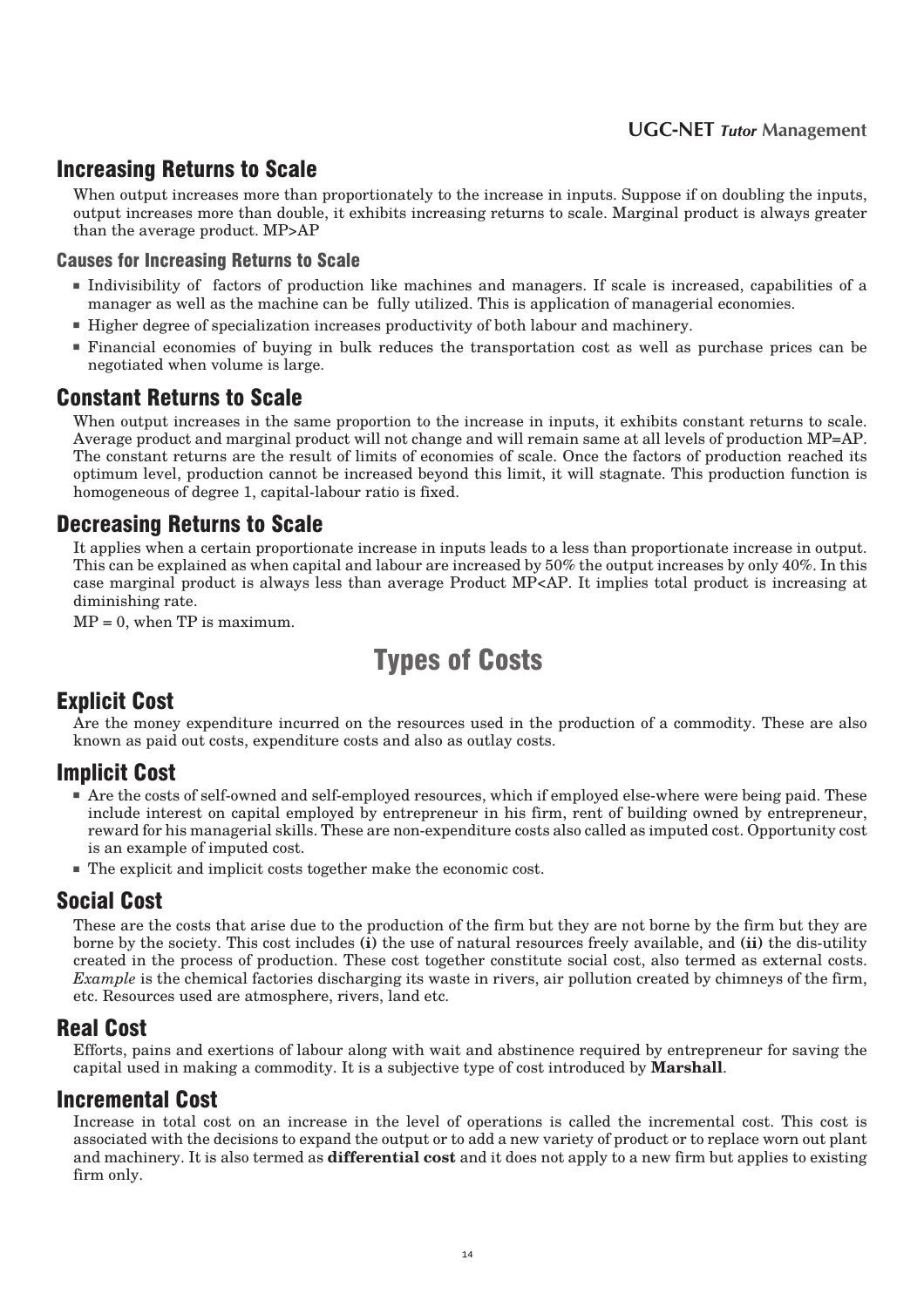### Fixed Cost (FC)

Are costs incurred on production firm which is fixed in short-run irrespective of the volume of output level. These are incurred even if production comes to hault. These include office over heads, depreciation on machinery, building, maintenance of firm etc. Fixed costs are also known as general costs, supplementary costs and indirect costs.

### Variable Cost (VC)

Also known as prime costs or direct cost, it varies with the variation in the volume of total output. It includes cost of raw material, running cost of fixed capital, direct labour charges and costs of all other inputs that vary with output.

### Total Cost (TC)

It is the sum of fixed costs and variable cost.  $TC = FC + VC$ Total cost curve TC moves parallel to total variable cost curve (TVC) because difference between TC and TVC is FC which remains constant. **See fig. 20.**

### Average Variable Cost (AVC)

AVC declines at initial stage due to law of increasing returns. It becomes constant when firm attains its full capacity, AVC starts to increase due to application of law of diminishing returns. Thus, AVC gets 'U' Shape in long-run. Same is applicable to Average Cost Curve. It is also U shaped. **See fig. 21.**

# Types of Cost Functions

### Short-run Cost Functions

The shape of the short run cost curves depends on the type of cost functions like linear, quadratic or cubic functions.

### Linear Cost Function

$$
\mathrm{TC} = a + b\mathrm{Q}
$$

$$
a = \text{TFC}, b = \text{change in TVC} = \text{MC},
$$

*Q* = quantity produced

$$
MC = \frac{\partial TC}{\partial Q} = b.
$$

MC remains constant throughout in case of a linear function. **see fig. 22.** Average cost and marginal cost curves can be presented as.



Average cost continues to decline with the increase in output.





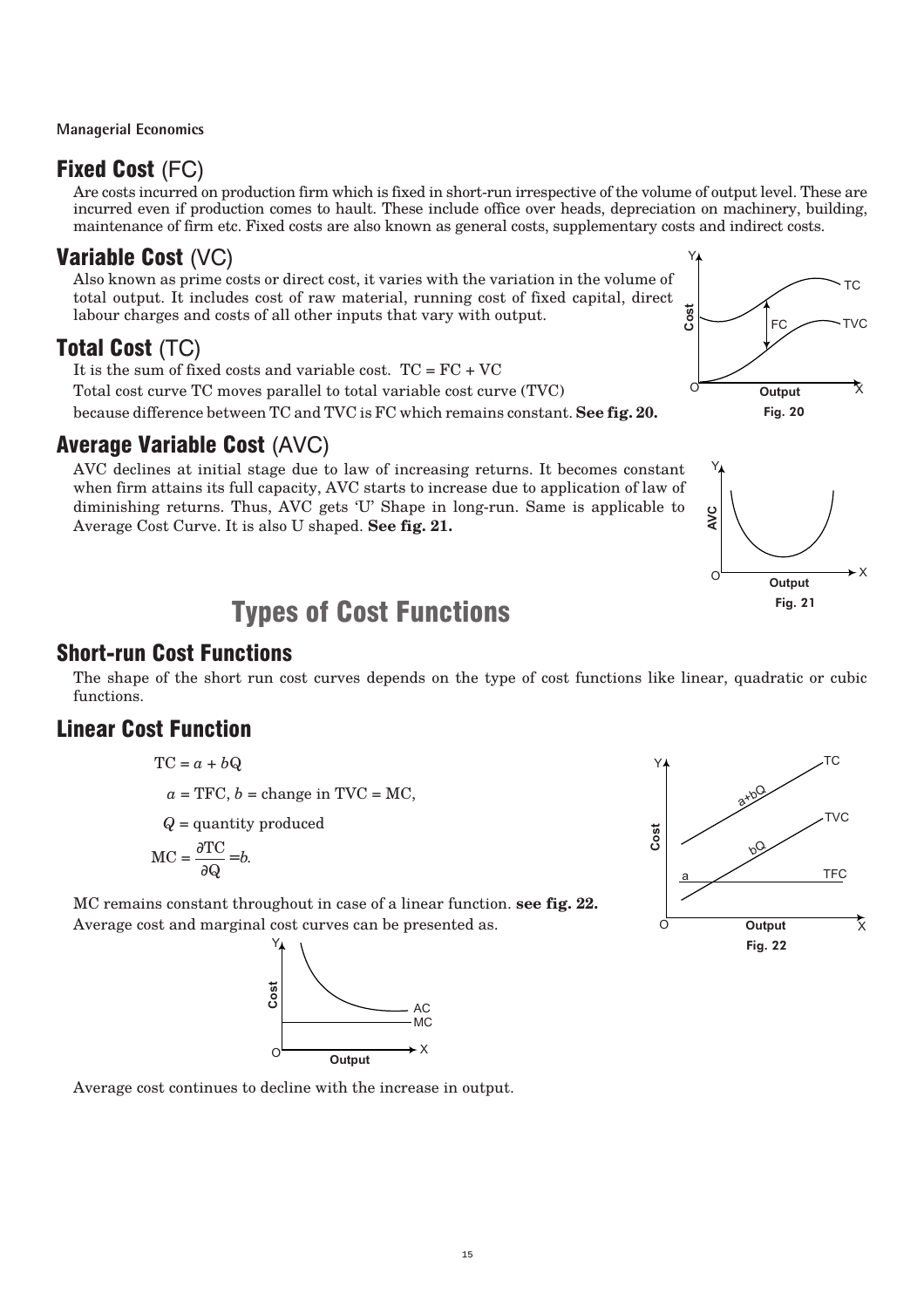### Quadratic Cost Function

TC =
$$
a + bQ + Q^2
$$
, AC =  $\frac{a}{Q} + b + Q$ , MC =  $b + 2Q$ 

where *a*,*b* are constants, *Q* is total output, TC is total cost.

### Cubic Cost Function

 $TC = a + bQ + CQ^2 + Q^3$ ,  $AC = \frac{TC}{C}$ *Q*  $=\frac{a}{a}$ *Q* + *b* + C*Q* + *Q*<sup>2</sup>

where, *a*, *b* and *C* are constants

$$
MC = \frac{\partial TC}{\partial Q} = b + 2CQ + 3Q^2
$$

### Relation between MC and AC Curve

- Both AC and MC are derived from total cost. So as far as AC falls, MC falls more sharply MC < AC.
- MC curve cuts AC curve from below at the minimum. This is point of optimum capacity.
- When AC increases, MC also increases but at a more pace, *i.e.*,  $MC > AC$ after intersection. **See fig. 23.**
- MC reaches its minimum level sooner than AC.
- Thus, just before the point of intersection, MC must be rising while AC is falling but MC curve must be below the AC curve.

# Long-run Cost Curve

Long-run is a period characterised by changing factors of production, fixed as well as variable. The firm plans to produce more by building a new large plant by changing the Y

production technique. **See fig. 24.** Laws of return to scale applies

- Each plant capacity has its own **Short-run Average Cost Curve** (SAC). In long-run, there can be a large number of plants as well as their SACs.
- LAC curve is a U shaped curve enveloping all the SACs. LAC curve is flatter, smooth and is tangent to all the SAC at its minimum point. It is also called envelope curve.
- **Long-run Average Cost Curve** (LAC) helps the firm to determine an optimum scale of operation which incurs least cost and maximum profit.

### Characteristics of LAC Curve

- LAC curve can never intersect or cut a SAC curve though they are tangential to each other. This implies that for any given output, average cost cannot be higher in the long-run than that in the short-run.
- If law of constant return applies to industry, LAC curve can be a horizontal line. In this case, point of minimum cost of all SACs will be equal.
- LAC is always lower than SACs because costs can be reduced only in the long run.

# Break-even Analysis

For any firm to operate, there is a level of output, below which production is non-profitable or may be in loss, and above which the firm starts earning profit,. Break-even analysis helps the firm in determining this break even point at which firm is at par *i.e.,* revenues are equal to costs and no-loss no-profit situation has arrived.

Break-even analysis, also known as Cost-Volume-Profit analysis is a technique to study the relationship between the total costs, total revenue and total profits or losses over various levels of output. At break-even point TR = TC



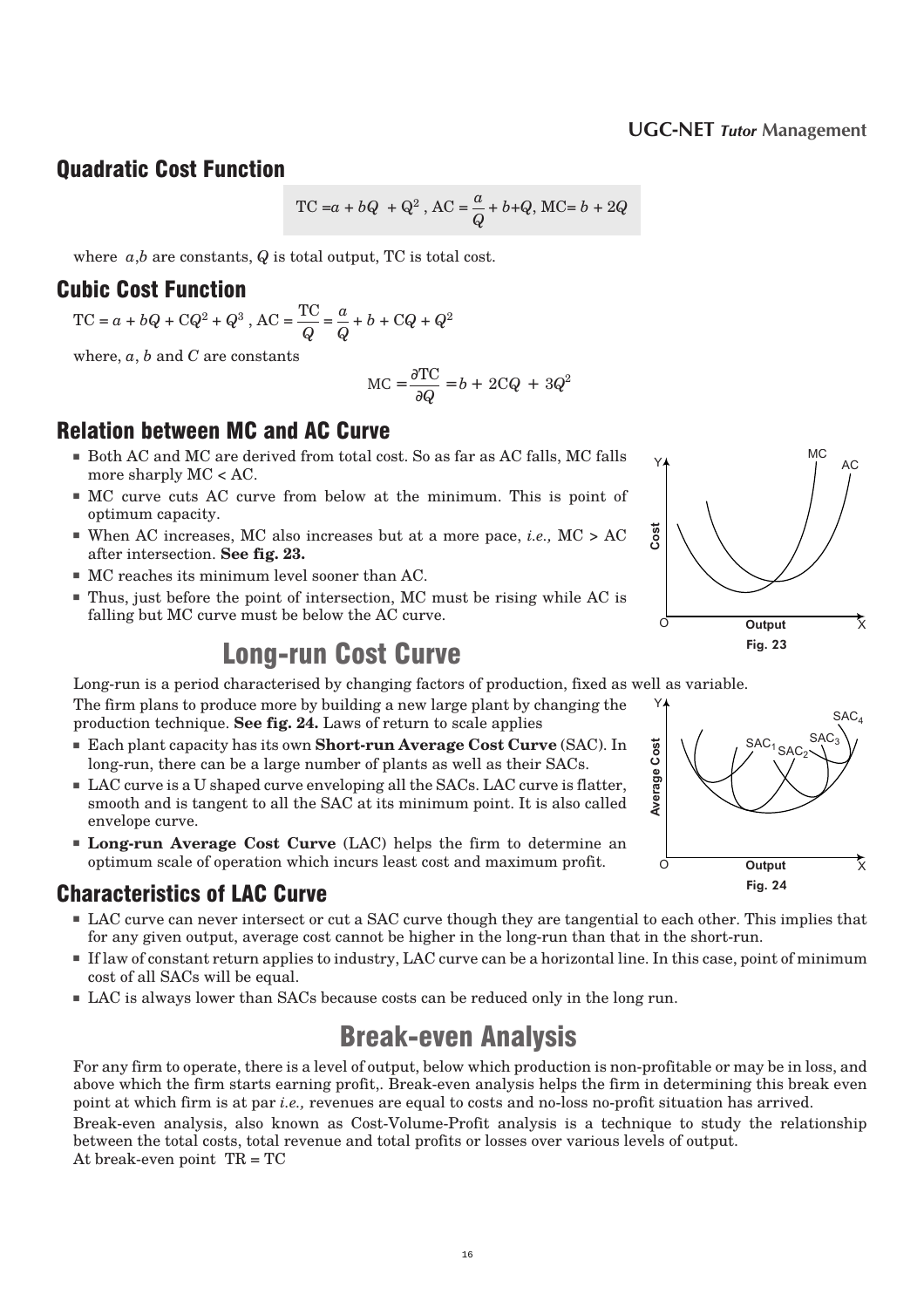### **Relation between Break-even Volume and Price**

 $TR = TC = TFC + TVC$ 

*P* − AVC

−

*P* – MC

 $TVC = AVC \times Q_b$  $TR = P \times Q_b \Rightarrow P \times Q_b = TFC \times AVC \times Q_b$  $Q_b (P - \text{AVC}) = \text{TFC}$  $Q_b = \frac{\text{TFC}}{\sum_{i=1}^{n} P_i}$ = TFC

Where,  $TFC = Total Fixed Cost, P = Unit Price, AVC = Average Variable Cost = MC$  $Q_b$  = Break Even Volume.

### Break-even Chart

At point *B*, TR curve and TC curve intersect. At OM level of output, total cost equals total revenue. Thus, *B* is the break even point. Below point *B*, TC curve is above TR curve showing losses. Above *B*, TR curve is higher than TC curve implying profits. **See fig. 25.**

### Assumptions of Break-even Analysis

- All costs can be separated into fixed and variable costs.
- Selling price will remain same throughout the operation though there may be competition or change in volume of production.
- There will not be any opening or closing stock .
- There will not be any change in technology of production.

### Relation Between Break-even Point and P/V Ratio

Break even point (in sales) = 
$$
\frac{\text{Fixed Cost} \times \text{Selling Price}}{\text{Selling Price} - \text{Variable Cost}} = \frac{\text{F} \times \text{SP}}{\text{SP} - \text{V}}
$$

\nP/V Ratio = 
$$
\frac{\text{SP} - \text{VC}}{\text{SP}}
$$

\nBEP (in sales) = 
$$
\frac{\text{Fixed cost}}{\text{P} / \text{V Ratio}}
$$



### **Margin of Safety (MoS)**

It is the difference between actual sales and the break even point sales. It is the range of sales over and above the break even sales. If the difference is big, it implies that the firm can still make profits even after a serious drop in production

$$
MoS = Present\ sales - Breakeven\ sales = \frac{Profit}{P / V\ ratio} = (Profit) / (\frac{Continution}{Sales})
$$

Unsatisfactory margin of safety can be improved by increasing the level of production, increasing the selling price, reduces the total cost of production and by substituting the current products by more profitable products which can be produced by the firm.

# **Market Structures**

The number of sellers of a product in a market determines the type of market and degree of competition in the market.

Depending on the number of sellers, market structure is divided into **four categories**

- Cat. 1-Perfect competition Cat. 3-Monopolistic competition
	-
- Cat. 2-Oligopoly Cat. 4-Monopoly
	- 17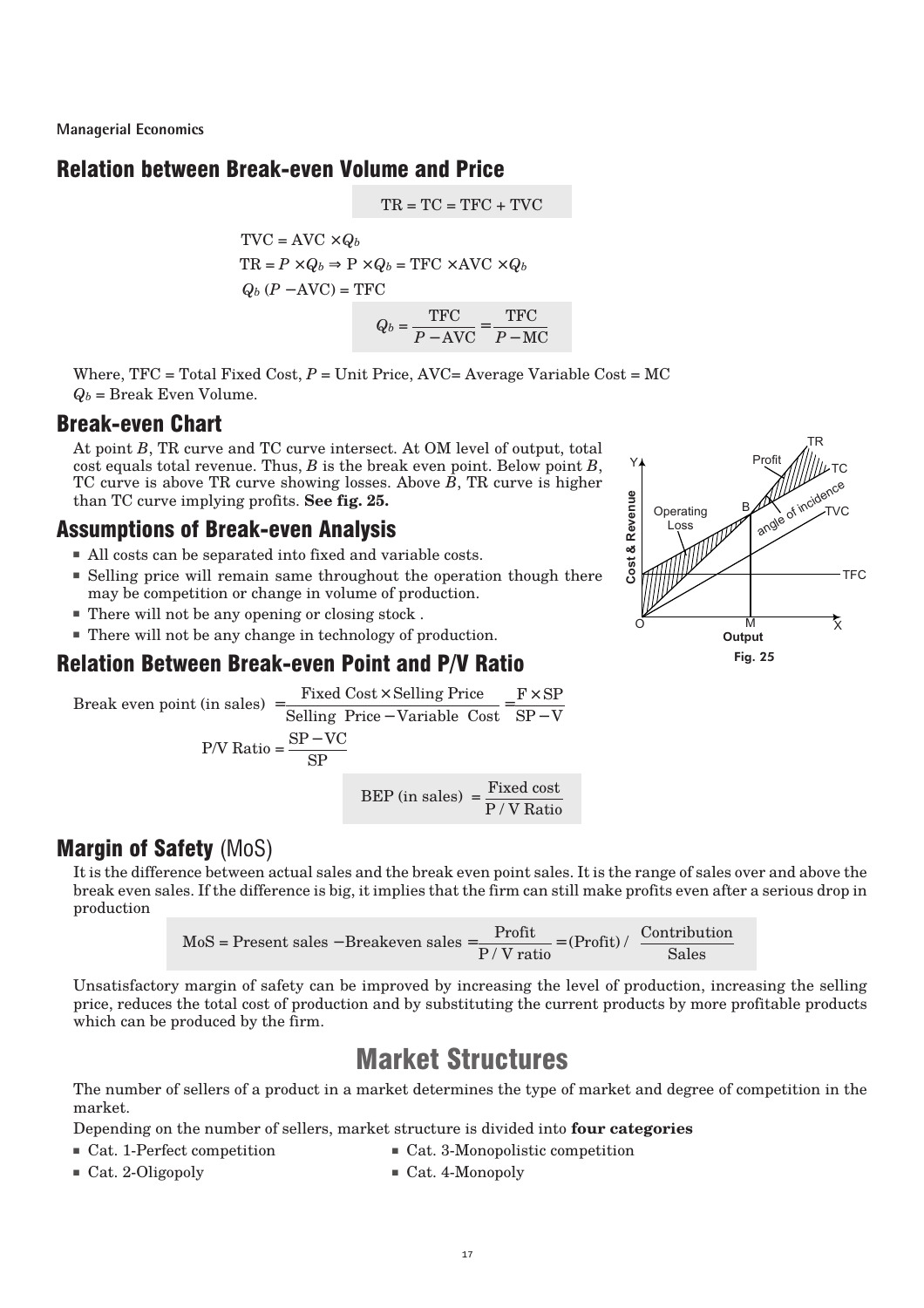#### 2 0 **UGC-NET** *Tutor* **Management**

### Perfect Competition

According to Prof Ferguson, "Perfect competition describes a market in which there is complete absence of direct competition among economic groups.''

Perfect competition is characterised by the presence of large number of firms selling homogeneous products with no product difference like farm production and financial market products.

#### **Features of Perfect Competition**

- Great number of buyers and sellers, no one is capable of affecting the price in the market.
- Free entry and free exit for all buyers and sellers in the perfect competition market.
- Homogeneous products are identical and perfect substitute.
- All buyers and sellers have perfect knowledge of prices.
- All firms enjoy easy access to the market. There is absence of any transport cost which differentiates the price.
- Absence of government or artificial restrictions on the working of the firms.
- **Pure competition** It is the perfect competition with no perfect mobility of factors and with no perfect knowledge.

#### **Pricing Under Perfect Competition**

Price is determined by the laws of supply and demand. Price will be fixed at a point where the market demand and market supply are at an equilibrium. Demand is governed by the law of demand based on marginal utility of the commodity to the buyers. Supply is governed by the cost of production. Point at commodity to the buyers. Supply is governed by the cost of production. Point at experience of the market supply, that is the point of  $\frac{8}{6}$ equilibrium. **See fig. 26.**

DD′ is the market demand curve and SS′ is the market supply. Both curves intersect at point E. PE is the equilibrium price of the industry.

#### **Price Elasticity of Demand for an Individual Firm in a Perfect Competition**

It is infinite. Demand curve will be a horizontal straight line at the particular price level as firm can sell infinite quantity of product at prevailing price in the market. There is no degree of control over the price by any single firm. **See fig. 27.**

In perfect competition,  $MR = AR = MC = P$ 

firm makes normal profit. If AR > AC, then only firm makes economic profit.

### **Pure Monopoly**

It means an absolute power of a firm to produce and sell a product that has no close substitute in the market. The cross elasticity of demand for a monopoly product is either zero or negative. Firm and industry are identical in a monopoly competition.

- **1.** A natural monopoly may emerge out of the technical conditions of efficiency and economies of scale.
- **2.** There is no certainty that a monopoly firm will always earn an economic profit. This all depends on
- $\bullet$  its cost and revenue conditions.
- $\bullet$  threat from potential competitors.
- $\bullet$  government policy in respect of monopoly.

#### Profit of Monopoly Firms

If AR > AC, firm enjoys supernormal or economic profit.

AR = AC, firm enjoys normal profit.

AR < AC, firm makes losses.

#### Measure of Monopoly Power

JS Bains and AP Lerner have used ''Excess Profit'' criterion for calculating the monopoly power of a firm. Excess profit can be defined as the profit in excess of the opportunity cost. While calculating excess profit, the opportunity cost of owner's capital and a margin for the risk must be deducted from the actual profit made by the firm.

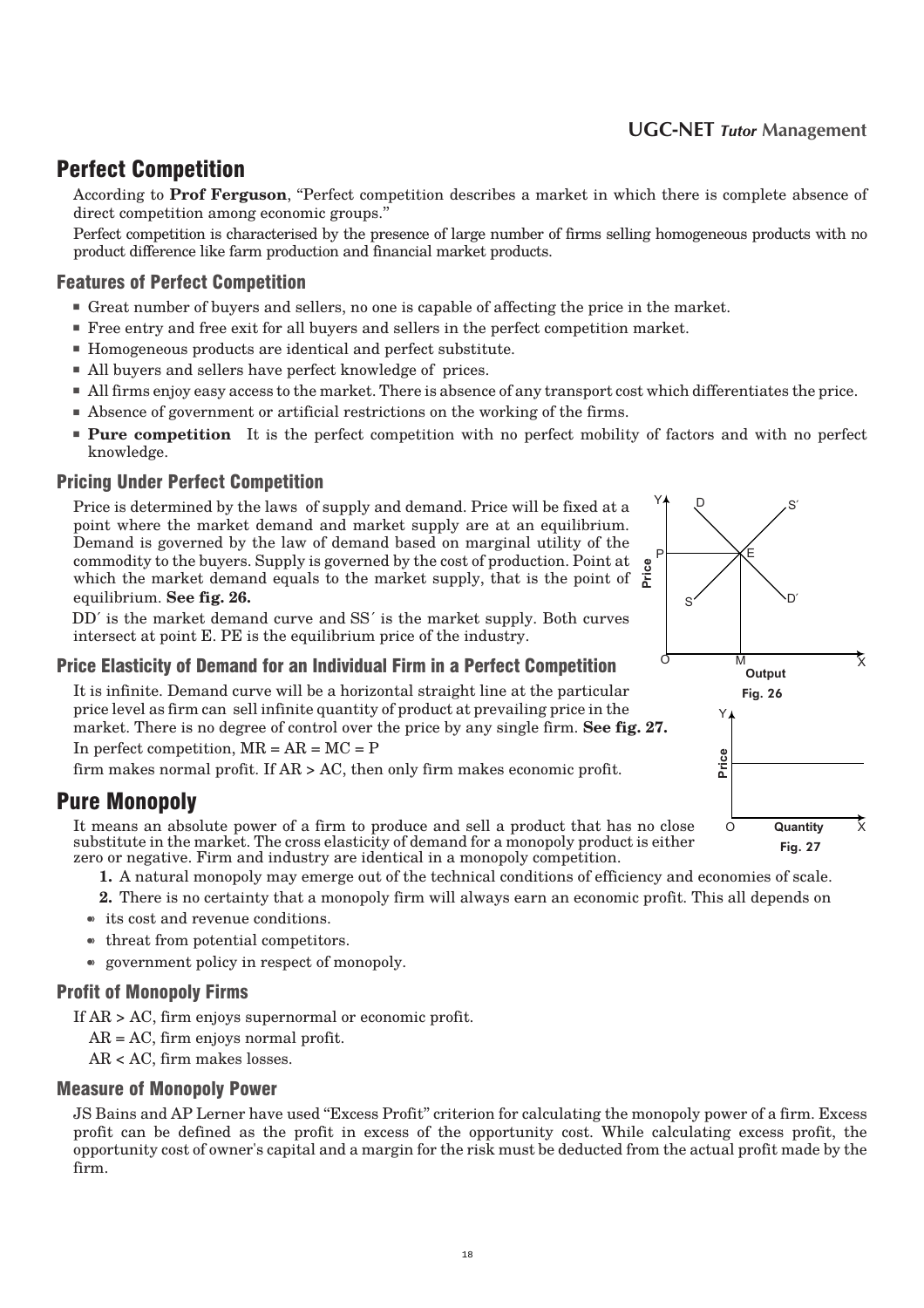#### **(i) JS Bains formula**

$$
Monopoly power = \frac{R - O}{R}
$$

where,  $R = actual profit O = opportunity cost$ 

If (R− O) / R= 0, there exists no monopoly, and if this ratio is greater than zero, there is monopoly. The higher value of (R-O)/R, the greater is the degree of monopoly.

#### **(ii) AP Lerner formula**

$$
Monopoly power = \frac{P - MC}{P}
$$

where,  $P = Price, MC = Marginal Cost$ 

For a profit maximizing firm,  $MC = MR$ ,  $P = AR$ 

$$
Monopoly power = \frac{P - MR}{P} = \frac{1}{e}
$$

Lower the elasticity, greater the degree of monopoly. Even if AR=AC and firm earns only normal profit, monopoly power still exists.

### Monopolistic Competition

It is a market setting in which many firms sell differentiated products. Differentiation is made by way of different brand names, trade marks, designs, colours, shapes, packaging, qualities, etc.

But, still each product is a close substitute for the rival products. Each firm enjoys a quasi-monopoly over its product. Examples are movie theaters, FMCG products, dresses, restaurants, consumer durables. This is perceived difference in the minds of customers.

#### Price Determination in Monopolistic Competition

■ Edward H Chamberlin developed a model for determining equilibrium price. Chamberlin's analysis shows that price competition results in the loss of monopoly profits. All the firms will be looser and no one can gain. He finds out two ways to non-price competition—

(i) Product innovation (ii) Advertisement

- **In monopolistic competition** selling cost includes cost on research and development, free sampling, trade discounts to dealers, free scheme for customers, media ads. Sales increases initially at increasing rates but eventually it decreases. Thus, average selling cost curve initially decreases but ultimately it increases. Therefore, the Average Selling Cost curve is U shaped similar to AC curve.
- Non-price competition through these selling cost leads all the firms to an almost similar equilibrium which Chamberlin calls it as ''**Group-Equilibrium**''.
- Price elasticity of demand in monopolistic market is large.
- $\blacksquare$  Two conditions for the firm''s equilibrium under perfect competition are  $MC = MR = Price$ .

slope of MC curve > slope of MR curve

■ The firm will continue to produce only if it covers its variable costs. The point at which the firm covers its variable cost only is called ''**closing-down point**''. If sale is below this output level, firm will incur losses.

### Oligopoly

This competition is characterised by few firms or sellers selling homogeneous or little differentiated products. The number of sellers is so small that the market share of each firm is large enough for a single firm to influence the market price. Examples are- mineral water, cigarettes, aluminum, steel, cement industry.

#### Barriers to Enter Oligopolistic Market

- Huge investment requirements to match the production capacity of existing firms.
- Strong customer loyalty.
- Preventing entry of new firms by price war. Mostly MNCs and big corporate houses can enter oligopolistic market.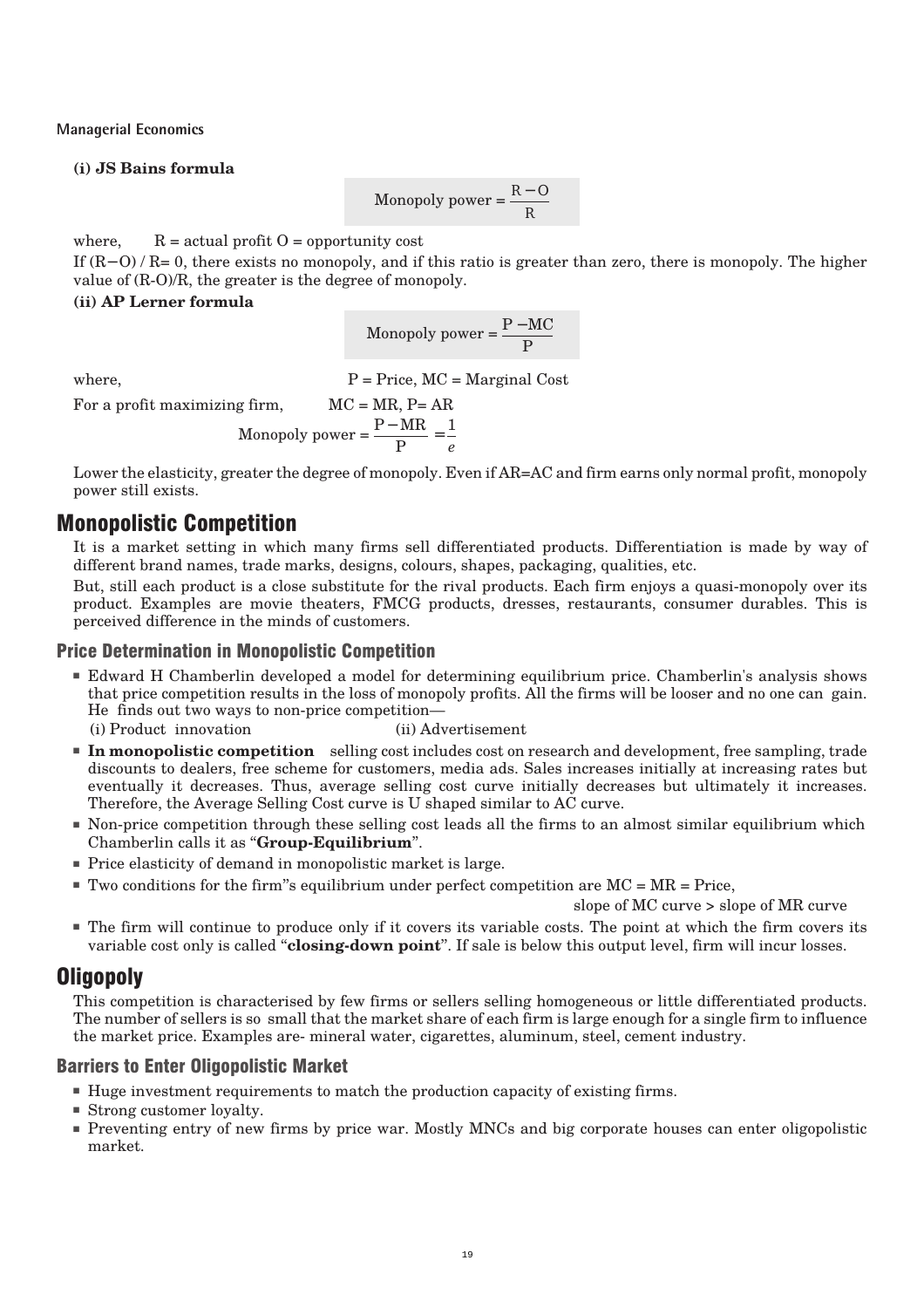#### 2 2 **UGC-NET** *Tutor* **Management**

#### Augustin Cournot Model

He was the first economist to develop a formal oligopoly model in the form of a duopoly model with two firms dealing in mineral water business.

This model assumes duopoly of two firms operating at zero cost, both of them are facing a demand curve with a constant negative slope. According to this model, profit is maximum when  $MC = MR = 0$  and profit maximizing output is half of the total market demand *i.e., Q*/2.

#### Types of Oligopolies

**Partial oligopoly** It refers to that market situation where the industry is dominated by one large firm which is looked upon as the price leader. Rest firm decides their price on the basis of this leader.

**Full oligopoly** It is that market situation where there is no price leadership.

**Perfect/ Pure oligopoly** If the firms are producing homogeneous products. *e.g.*, aluminium industry.

**Imperfect/differentiated oligopoly** When competing firms produce imperfect close substitutes which are somehow differentiated. *Example* mineral water industry.

**Syndicated oligopoly** Situation where the firms sell their products through a centralised syndicate. This syndicate fixed prices and output quotas for all firms.

**Collusive oligopoly** Refers to that market situation where the firms, instead of competing, combine together to fix price. This body is termed as a cartel.

**Non-collusive oligopoly** Lack of agreement among the firms.

#### **Economic Impacts of Oligopoly Markets**

- High selling cost due to aggressive sales promotion efforts as in the case of Pepsi and Coke.
- Economies of scale cannot be achieved leading to higher costs.
- Price is higher than average cost and marginal cost.

#### **Kinked Demand Curve**

- This model of oligopoly was developed by Paul M Sweezy and by Hall and Hitch in the same year 1939. The analysis of kinked demand curve bring out one fact about oligopoly market. **See fig. 28.**
- Price and output once determined tends to remain same even if there is a considerable change in the cost of production. It does not deal with price and output determination.
- Logic behind sticky price of a firm is that **Sweezy** believes if a firm reduces the price, rivals would follow price cuts and neutralise expected benefits from price cut. In case it raises price, other firms may maintain their price or may even reduce it. In this case price rising firm looses its market share. In both cases, price changing firm lose. Thus, it tends to stick to one price.
- The demand curve facing an oligopolist (in case of differentiated products) has a 'kink' at the level of prevailing price. This kink is formed because the segment of demand curve dK above prevailing price level KM is highly elastic and the segment of demand curve below prevailing price level is inelastic. A kinked demand curve dD with a kink at point K has been shown. The prevailing price level is KM and the firm is producing and selling output OM. This difference in elasticities between dK curve and KD curve is due to the particular competitive reaction pattern assumed by



kinky hypothesis. This hypothesis assumes that when a firm raises its price, all customers would not leave because some customers are intimately attached to it due to product differentiation. Thus, demand curve will not be perfectly elastic.

#### Monopsony

It is also termed as buyer's monopoly. Monopsony refers to a market situation when there is a single buyer of a commodity or service. The monopsonist can influence the supply price of his purchases by the amount he buys. The monopsonist regulates his purchases in such a way that  $MC = MU$  whereby his consumer's surplus is the maximum.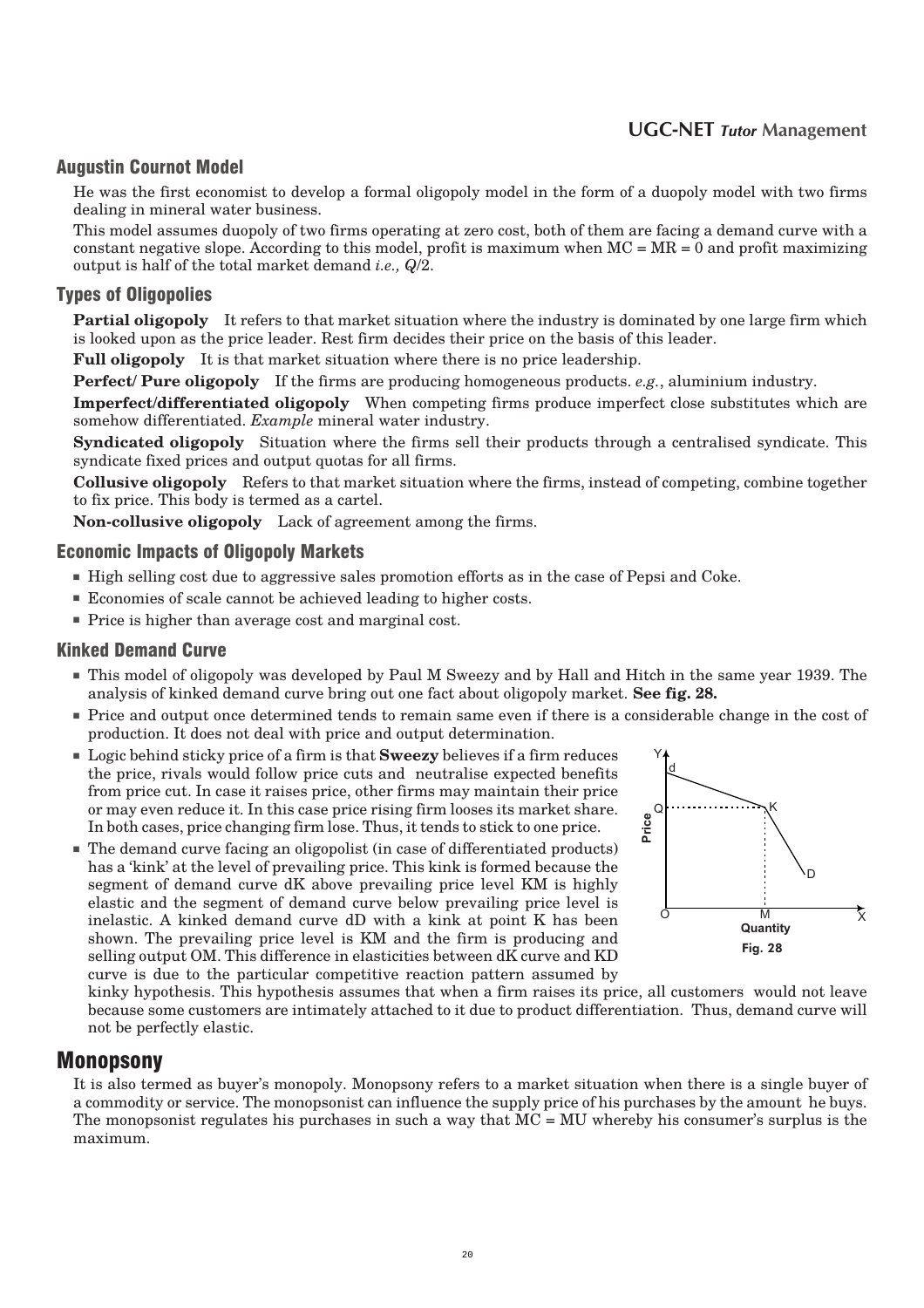### Bilateral Monopoly

It refers to a market situation in which a single producer or seller (monopolist) faces a single buyer (monopsonist). Equilibrium price can be determined by non-economic factors such as bargaining power, negotiation skills, etc.

# Price Discrimination

Refers to the practice of a seller of selling the same goods at different prices to different markets. This variation in prices does not reflect variation in costs in two markets. It is practiced in order to maximise profit.

### **Necessary conditions for Price Discrimination**

- Different markets must be separable for a seller to be able to practice discriminatory pricing. Separation can be on the basis of geographical distance involving high cost of transportation, exclusive use of the goods.
- Elasticity of demand for the product must be different in different markets.
- There should be imperfect competition in the market in the form of monopoly.
- Profit maximizing output must be much larger than the quantity demanded by any one market.

### **Degrees of Price Discrimination**

Prof AC Pigou has proposed three degrees of price discrimination on the basis of the extent to which a seller can extract consumers's surplus of the consumers.

#### First Degree Price Discrimination

It is also termed as perfect price discrimination. It is possible when the market size is small and monopolist knows the highest paying capacity of his buyers. Monopolist sets the price at highest level to extract entire consumer's surplus. Then, he lowers down the price of further units to extract consumer's surplus till last unit consumed. This can be done through auction sale.

#### Second Degree Block Pricing

Block pricing or second degree price discrimination is feasible where market size is very large. Monopolist divides the whole market into three blocks—higher income group, middle-income group and lower income group. He intends to siphon off only the major part of the consumer's surplus. A single rate is applicable to a large number of buyers within a block.

#### Third Degree Price Discrimination

Third degree price discrimination may be practised between any two or more markets, separated from each other by geographical distance, transport barriers, legal restriction or inter-regional transport. Two markets must have different elasticity of demand.

# **Pricing Theories**

In a complex business world, the business firms have to consider various factors while deciding the price for a product. There can be several strategies that can be adopted by a firm for deciding price like

- 
- Cost-plus pricing Multiple product pricing Multiple product pricing
- Pricing in life-cycle of a product Transfer pricing
	-

### **Cost-plus Pricing**

■ This is also known as **"mark-up pricing"**, **"average cost pricing"** and **"full cost pricing"**. This is the most common method of pricing used by the manufacturing firms. This method is based on the average variable cost of output which can be estimated for a given period of time, usually one fiscal year in which '*Q*' output is produced

$$
AVC = \frac{TVC}{Q}
$$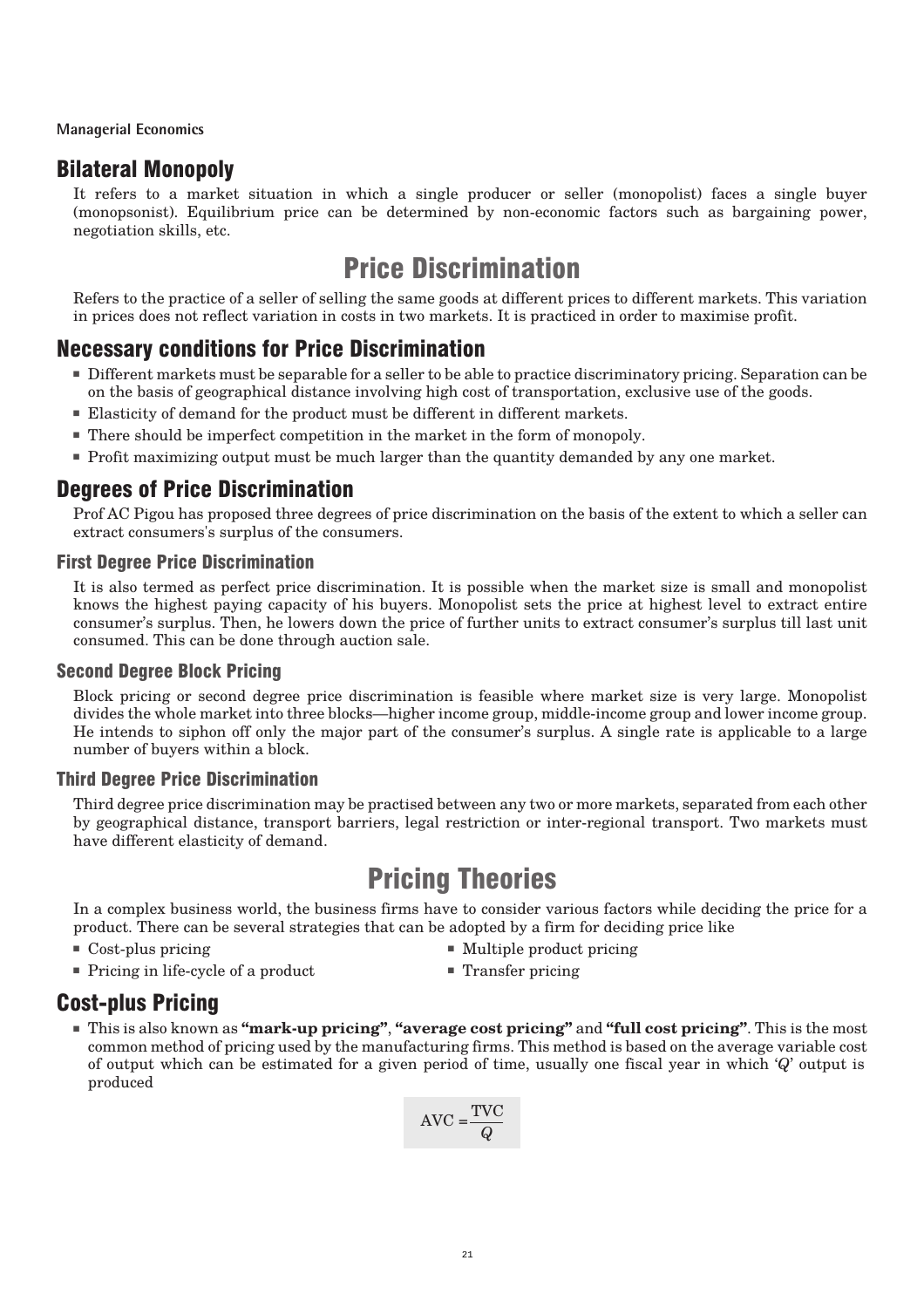#### 2 4 **UGC-NET** *Tutor* **Management**

■ A " mark-up'' is fixed on this AVC which will be the profit margin. Suppose *m* = mark-up percentage, then price  $P'$  is calculated as  $P = \text{AVC} + m \text{ (AVC)}$ 

$$
P = \text{AVC} (1 + m) = \text{MC} (1 + m)
$$

 $($ If MC is constant, MC = AVC $)$ 

### **Multiple Product Pricing**

In actual practice, no firm can produce a single homogeneous product. Almost all firms produce a commodity in multiple models, styles and sizes, each so much differentiated from the other that every model or size of product can be taken as a new product. Each product has different AR and MR curves and that one product of the firm competes against the other product of same firm. The pricing under these conditions is known as multi-product pricing or product-line pricing. Since all the products are produced under one production facilities, they have one joint marginal cost curve but different AR and MR curves. If we sum-up, the intersection of combined MC curve and aggregate MR curve determines the output level and price for each product of the firm.

### Pricing in Life-cycle of a Product

In the words of Kotler and Armstrong, "Product life cycle is the course of a products' sales and profit over its life time." How the product has performed in the market from introduction period to the declining period. A product passes through five stages. **See fig. 29.**

#### Introduction

Stage of launching the product in the market. This is a trial phase with constant sales.

#### Growth

Product gains popularity and sales increasing at fast pace due to cummulative effect of advertisement over the initial stage.

#### **Maturity**

Stage in which sales continue to increase but at a lower rate and the total sale tends to stabalize.

#### Saturation

Phase in which sales have reached their peak the total sale saturates there is no considerable increase or decrease in the sales.

#### **Decline**

This is the last stage in which sales begin to decline due to various reasons like availability of substitutes, loss of product uniqueness, change in fads and fashion, etc.

### Pricing for a New Product

#### Skimming Pricing

This strategy is adopted where close substitutes of a new product are not available. In this policy, firm intends to skim the consumer's surplus off the market by setting a price initially high, then subsequent lowering of prices in a series of reduction . Initial high price should be accompanied by heavy sales promotion, distinct features of the product and demand is relatively inelastic.

#### Penetration Price Policy

This policy is implemented in case of new products which have close substitutes available in market. This policy requires fixing a lower initial price designed to penetrate the market as quickly as possible. As the product catches the sales in the market, price is gradually increased. It requires the demand elasticity greater than one. Economies of large-scale production should be available to the firm. Cross elasticity should be high for substitutes.

#### Veblen Effect

Also termed as **demonstration effect**, when the consumers are ready to buy goods of prestige at a very high price. This effect can be seen in malls.

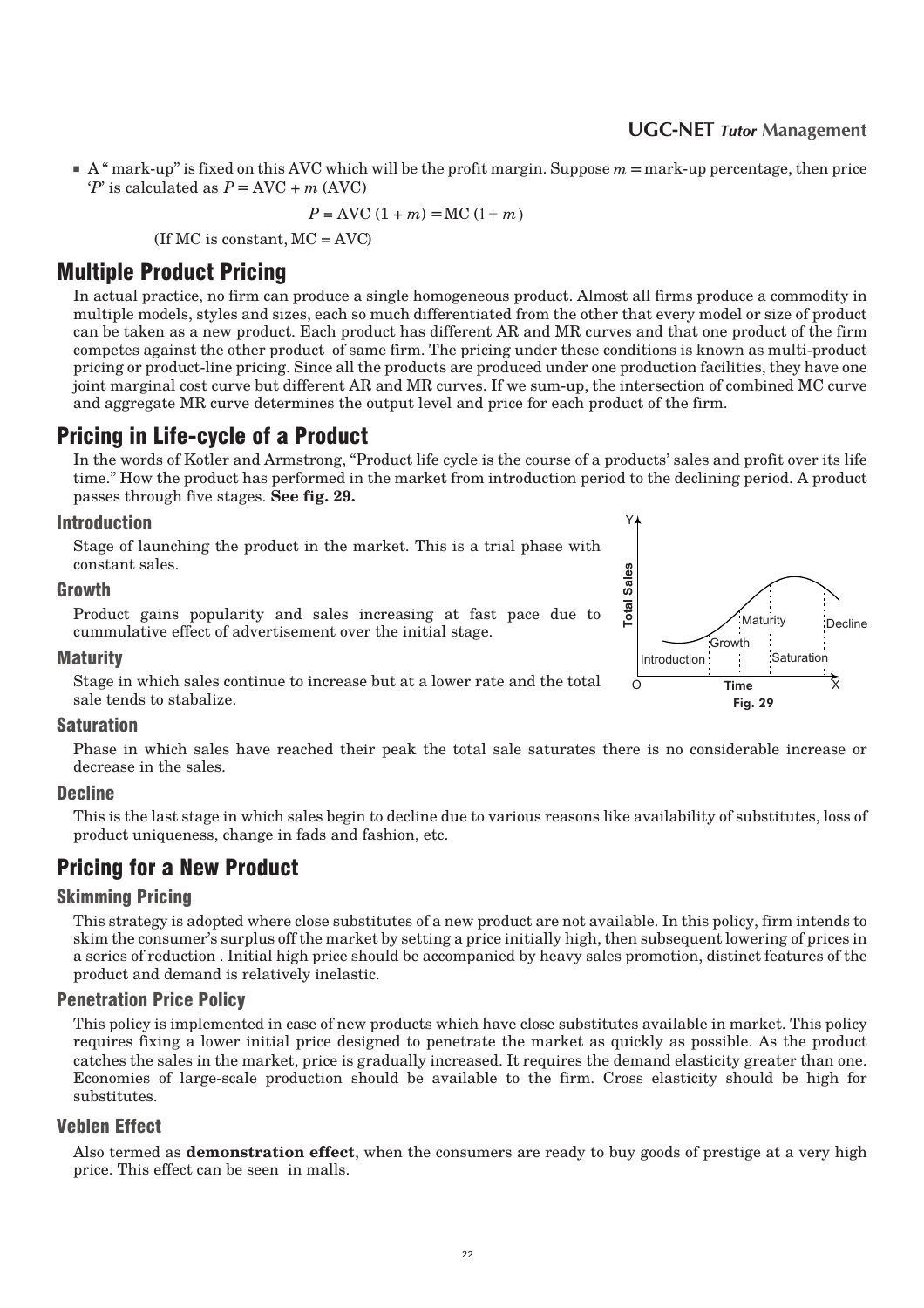#### Transfer Pricing

The goods and services produced by one division of a company is used by the other division of the same company for further production**.** In other words, parent division buys the product of its subsidiaries. There will be a problem of determining an appropriate price for the product transferred from one division to the parent body. Pricing of intra-firm 'transfer product" is referred to as "transfer pricing'. This technique was provided by Hirshleifer. It was assumed that both parent and subsidiary companies have their own profit functions to maximize and firm has option to sell its product completely in external market and/or to transfer it to the parent company.

- The correct transfer price for an intermediate product for which there is no external market is the **Marginal Cost** (MC) of production.
- When a perfectly competitive external market exists, the transfer price for intra-company sales of the intermediate product is given by the external competitive price for the intermediate products.
- When an imperfect market exists, the transfer price is given at the point where the net marginal revenue of the marketing division of the firm is equal to the marginal cost of production division at the optimum level of output of the intermediate product.

# **Advertising**

Advertising is any paid form of non-personal communication by an identified sponsor. Aim is sales promotion of goods and services to the mass customer.

### Objectives of Advertising

- To create awareness and to tell the customers about utility of product.
- To persuade the customer, to convince the customer for buying.
- To remind and stimulate repeat purchase.
- To convince current customers that they are precious to the company.
- Advertising shifts the demand curve to the right and makes the demand curve less elastic.
- In the initial stages of advertisement outlay, the resulting increase in sales will be more than proportionate to the increase in advertisement expenditure. Beyond that point, rate of increase in sales decline. Finally, a stage will come where the sales become saturated and advertisement has no effect.



### Advertisement Elasticity of Demand

It measures the change in sales volumes (*Q*) in response to the change in advertising expenditure (*A*)

 $E_a = \frac{\Delta Q / Q}{\Delta A / A}$ ∆ / /  $=\frac{S_1-S_2}{S_1}+\frac{P_1-P_2}{S_2}$ *S*  $P_1 - P_2$ *P*  $1 - \frac{1}{2}$ 1  $1 - 12$ 1 ,  $\,P_1$  and  $P_2$  are two advertisement expenditures corresponding to  $S_1$  and  $S_2$ 

sales volume **See fig. 30.**

### Factors That Influence Advertising Elasticity

- Stage of the product in market *i.e.*, if it is a new product or if few substitutes already exists.
- Period of advertisement *i.e.*, for how many days advertisement is done.
- Advertising by rival firms.

# Capital Budgeting

■ It refers to the process of planning capital projects, raising funds and efficiently allocating resources to those capital projects which are expected to generate returns for more than one year. These include setting up new plants, installing machines, purchase of heavy vehicles and trucks, purchase of IT products for office automation, expenditure on R and D work for product innovation. Expenditure on advertisement for long period can also be the part of capital expenditure.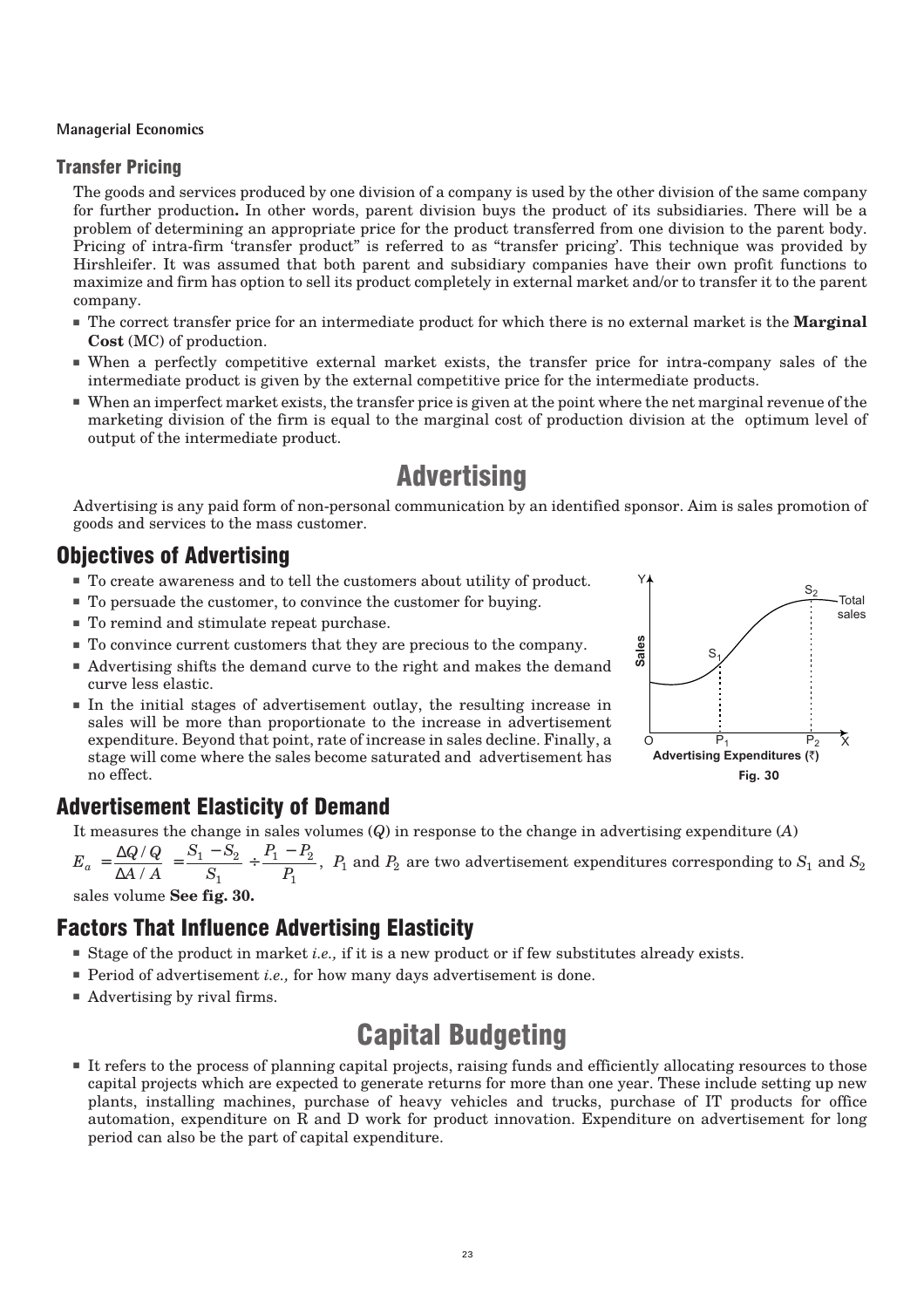### **Decisions Taken in Capital Budgeting are**

- How much money to be raised, fund requirement?
- What could be the source of finances?
- Allocation of the money between different projects over a time period.

### Types of Investments in Capital Expenditure

- Investment for replacing worn out machines.
- Investments on cost reduction by way of bringing new technology, buying more advance machines, training of manpower.
- Investment for expansion of plant capacity in response to increasing demand.
- Investment for introducing new products and to enter new market.
- Investment for complying with government regulations like safely hazards, waste management and social responsibility.

### Capital Expenditure is Irrevocable

Once an investment is made in some project, it cannot be converted into cash without a loss. The very survival of the firm depends on planning of capital expenditure. Thus, only profitable projects must be selected for good returns on investment.

# Methods for Evaluating Investment Returns

### Pay Back Period

■ This method is also called as payout method, calculates the total time period (in number of years) required to return the original investment. From this, the firm can findout the time period in which it can recover its invested funds. It does not take into account depreciation on the machines.

$$
Pay Back period = \frac{Total Investment}{Net cash Inflows per year} = X year
$$

Net cash inflows = Gross profit  $-(\text{tax} + \text{deprecision})$ 

■ In case of projects yielding cash inflow in varying amounts, pay-off period can be obtained through cummulative total of annual returns.

| Year              | <b>Total Fixed Outlay</b><br>$(5 \text{ In } \text{Lacs})$ | $(5 \text{ in } \text{Lacs})$ | Annual Cash-Flows   Cummulative Cash Flows<br>(₹ In Lacs) |
|-------------------|------------------------------------------------------------|-------------------------------|-----------------------------------------------------------|
| - <sub>1</sub> st | 20                                                         |                               |                                                           |
| 2 <sub>nd</sub>   |                                                            |                               |                                                           |
| 3 <sup>rd</sup>   |                                                            |                               |                                                           |
| 4 <sup>th</sup>   |                                                            |                               | 20                                                        |
| 5 <sup>th</sup>   |                                                            |                               | 26                                                        |
| 6 <sup>th</sup>   |                                                            |                               |                                                           |

For Example Total fixed outlay is  $\bar{z}$  20 Lacs, which yields cash flows over 6 years as shown in following Table

From above table we can see that the pay-back period is 4 years as in 4  $^{\rm th}$  year, cummulative cash inflow equates with total outlay of  $\bar{\tau}$  twenty lacs.

### Net Present Value Method

This method is based on the concept of time value of money. A money expected to be received one year later is less valuable than the same amount received today. This is due to the fact that we can earn interest on the money in hand in that time period.

Present value + Interest in 1 yr = Future value in 1 yr

 $FV = PV (1 + r)^{t}$ 

where,  $r =$ rate of interest

 $t =$  time period in yr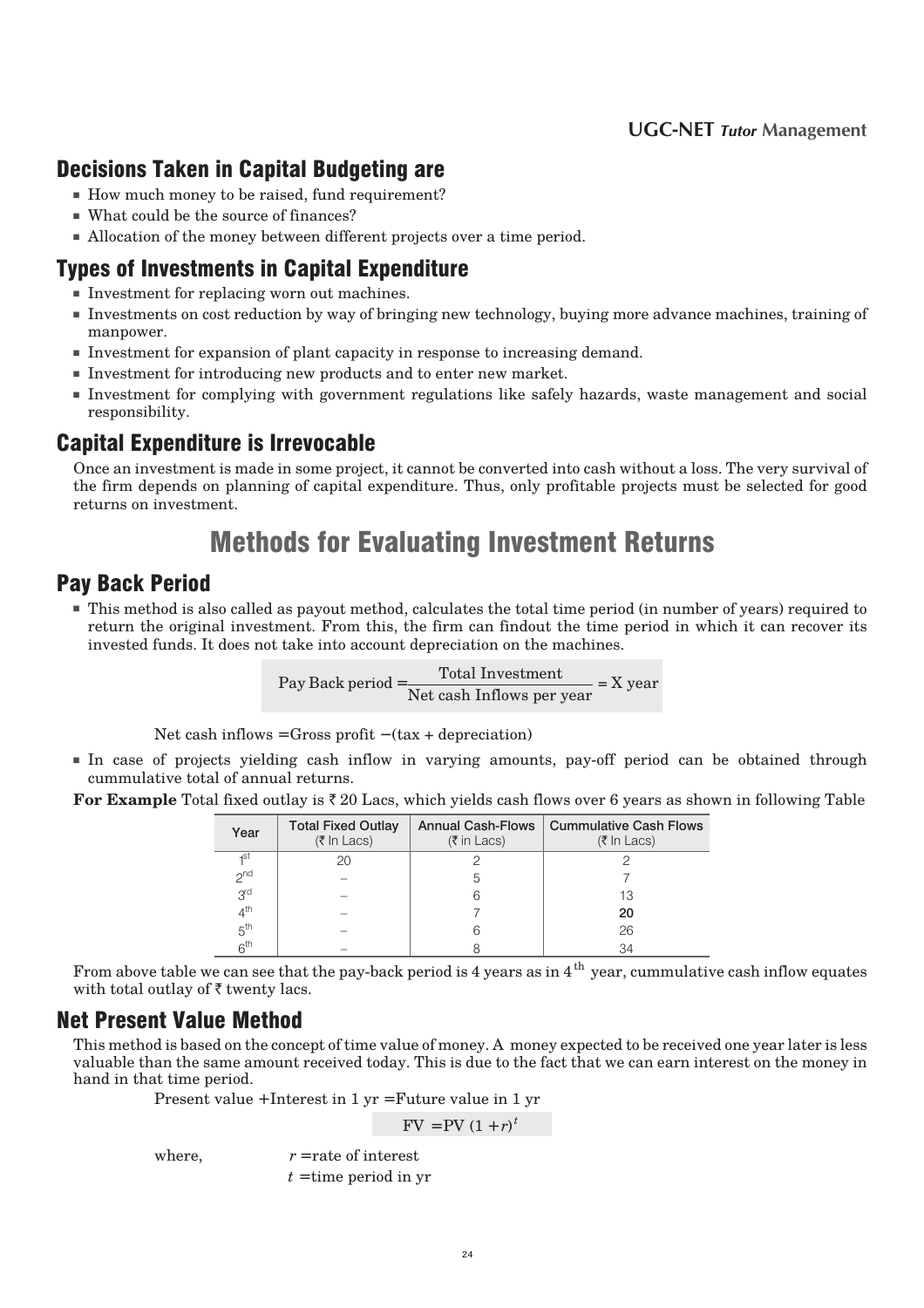$$
PV = FV \left[ \frac{1}{(1+r)^t} \right]
$$

where,  $FV = Future value$ PV = Present value  $PV = FV \times (discounting factor)$ 

Thus, present value of future income can be expressed as its value discounted at the current rate of interest. For Example If we are going to receive  $\bar{\zeta}$  1100 after one year and the rate of interest is 10% per year.

$$
PV = 1100 \left[ \frac{1}{(1+0.1)^1} \right] = \frac{1100}{1.1} = 1000
$$

Thus, present value of  $\bar{\tau}$  1100 is  $\bar{\tau}$  1000

In case of different annual returns (R) over *n* year with '*r*' rate of interest , total present value of an income stream can be calculate as

$$
\text{TPV} = \frac{R_1}{1+r}, +\frac{R_2}{(1+r)^2} + \frac{R_3}{(1+r)^3} + \dots + \frac{R_n}{(1+r)^n}
$$
\n
$$
\text{TPV} = \sum_{i=1}^n R_i \frac{1}{(1+r)^n}
$$

 $\blacksquare$  Net present value NPV = TPV – Cost of investment

$$
NPV = TPV - C
$$

If  $NPV > 0$ , project is acceptable; If NPV =0, project can be accepted or rejected If NPV<0, project should be rejected.

#### Internal Rate of Return Method

This method is also called "discounted rate of return" or "time adjusted rate of return'' method. Also termed as "Marginal efficiency of investment" and "Break-even rate".

This is the rate of return which equates the total outlay on project with the total net present value of annual cash inflows.

$$
\sum_{i=1}^n \frac{R_n}{(1+r)^n} = C
$$

■ IRR method says that so long as internal rate of return is greater than the market rate of interest, it is always profitable to borrow and invest.

#### Average Rate of Return Method

This method does not consider time factor. Average Return of Investment (ARI) is defined as the ratio of net average annual income from the project to the initial investment.

■ Net average annual income can be calculated by dividing the total annual income of all years by the number of years of inflow.

$$
ARI = \frac{\left[\sum_{i=1}^{n} R_n\right] / n}{C_o}
$$

where,  $C<sub>o</sub> = initial cost of project.$ 

 $\tilde{R_n}$  = annual return in  $n^{th}$  year

 $n =$  total number of years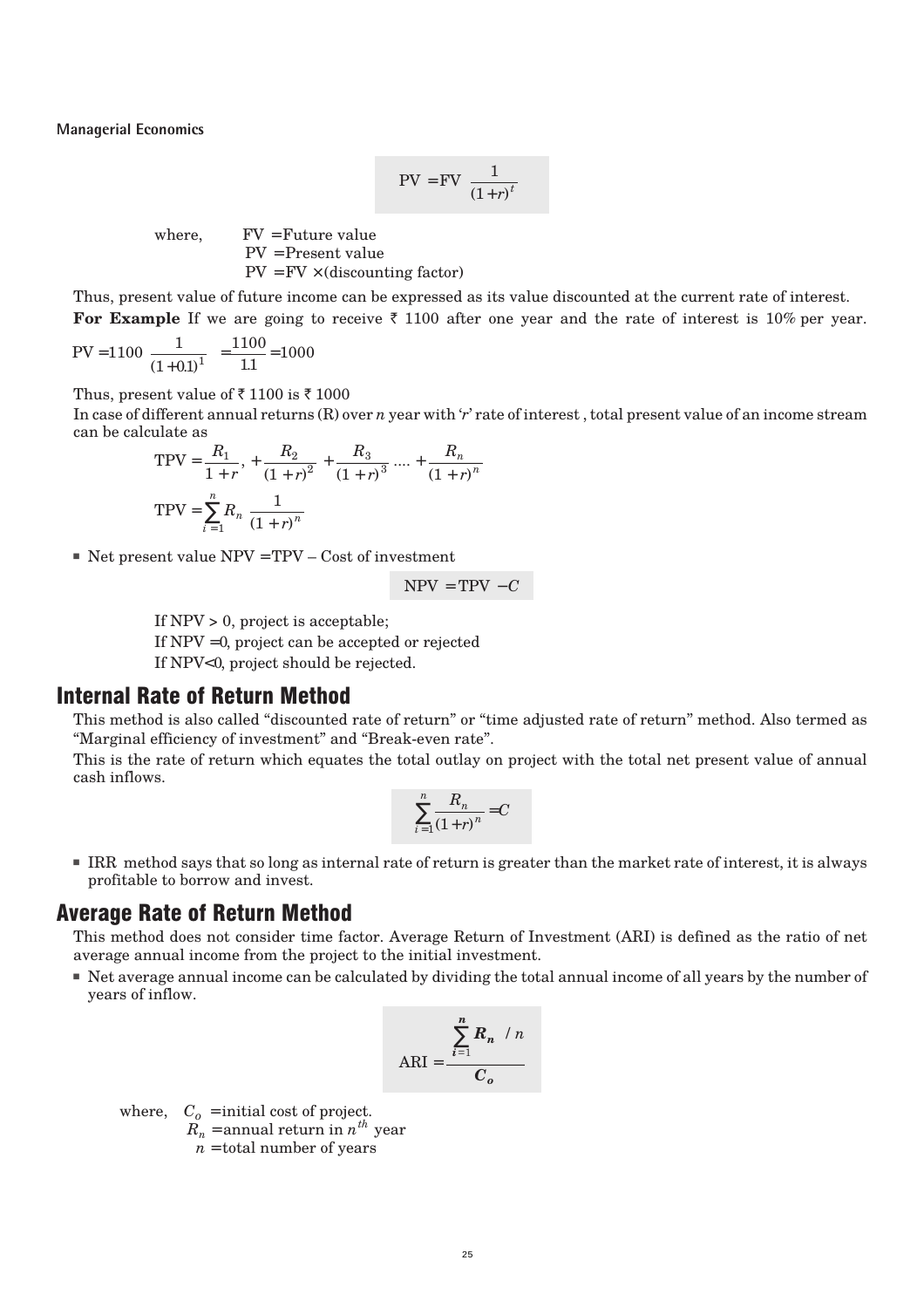#### 2 8 **UGC-NET** *Tutor* **Management**

#### Average Rate of Return in Percentage

$$
ARR = \frac{Average Return}{Average Total Cost of Project} \times 100
$$

In this method the rate of return on investment is calculated without considering time factor.

ARR = Average annual income after Tax and Depreciation

$$
Average investment
$$
\n
$$
= \frac{Annual cash inflow after Tax - Depreciation}{Initial Investment + Salvage} \times 100
$$

For example, there is an initial outlay of  $\bar{\tau}$  20000. Annual cash flow after tax but before depreciation is  $\bar{\tau}$  3000 for first five years and  $\bar{\tau}$  2000 for next five years. Estimated life is 10 years and salvage is  $\bar{\tau}$  2000. Calculate average rate of return.

**Solution** Average annual cash inflow after  $\tan x = \frac{5 \times 3000 + 5 \times 2000}{100}$ ₹ 2500

$$
10
$$
  
Depreciation =  $\frac{\text{Initial outlay}}{\text{Lift Period}}$  =  $\frac{20,000}{10}$  = ₹ 2000  
Average investment =  $\frac{20,000 + 2000}{2}$  = ₹ 11000  

$$
\text{ARR} = \frac{2500 - 2000}{11000} \times 100 = 45\%
$$

### **Profitability Index Method**

It is the ratio of net present value of cash inflows to the present value of cash inflows to the present value of cash outflows. This index considers the time frame or discounted rate of return.

| $P_i =$ | Present value of cash inflows  |
|---------|--------------------------------|
|         | Present value of cash outflows |

For example, Jain Tube Ltd. Co. is considering the purchase of a machine which is costing  $\bar{z}$  100000. A discount rate of 10% is considered. Cash inflows after tax are as follows. Find out the profitability index

| Year | Cash inflows $(3)$ | PV factor $@$ 10% |
|------|--------------------|-------------------|
|      | 15000              | 0.909             |
|      | 20,000             | 0.826             |
|      | 20,000             | 0.751             |
|      | 10,000             | 0.683             |
|      | 5000               | 0.621             |

**Solution** Present value of cash inflows

$$
=15000\Bigg[\frac{1}{\left(1+0.1\right)^1}\Bigg]+20000\times\frac{1}{\left(1+0.1\right)^2}+20000\times\frac{1}{\left(1+0.1\right)^3}+10000\times\frac{1}{\left(1\ 0.1\right)^4}+5000\times\frac{1}{\left(1+0.1\right)^5}
$$

 $= 15000 \times 0.909 + 20000 \times 0.826 + 20000 \times 0.751 + 10000 \times 0.683 + 5000 \times 0.621$ 

 $= 13635 + 16520 + 15020 + 6830 + 3105$ 

$$
=55110
$$

Present cash outflow =  $\bar{\tau}$  100000

$$
PI = \frac{55110}{100000} = 0.55
$$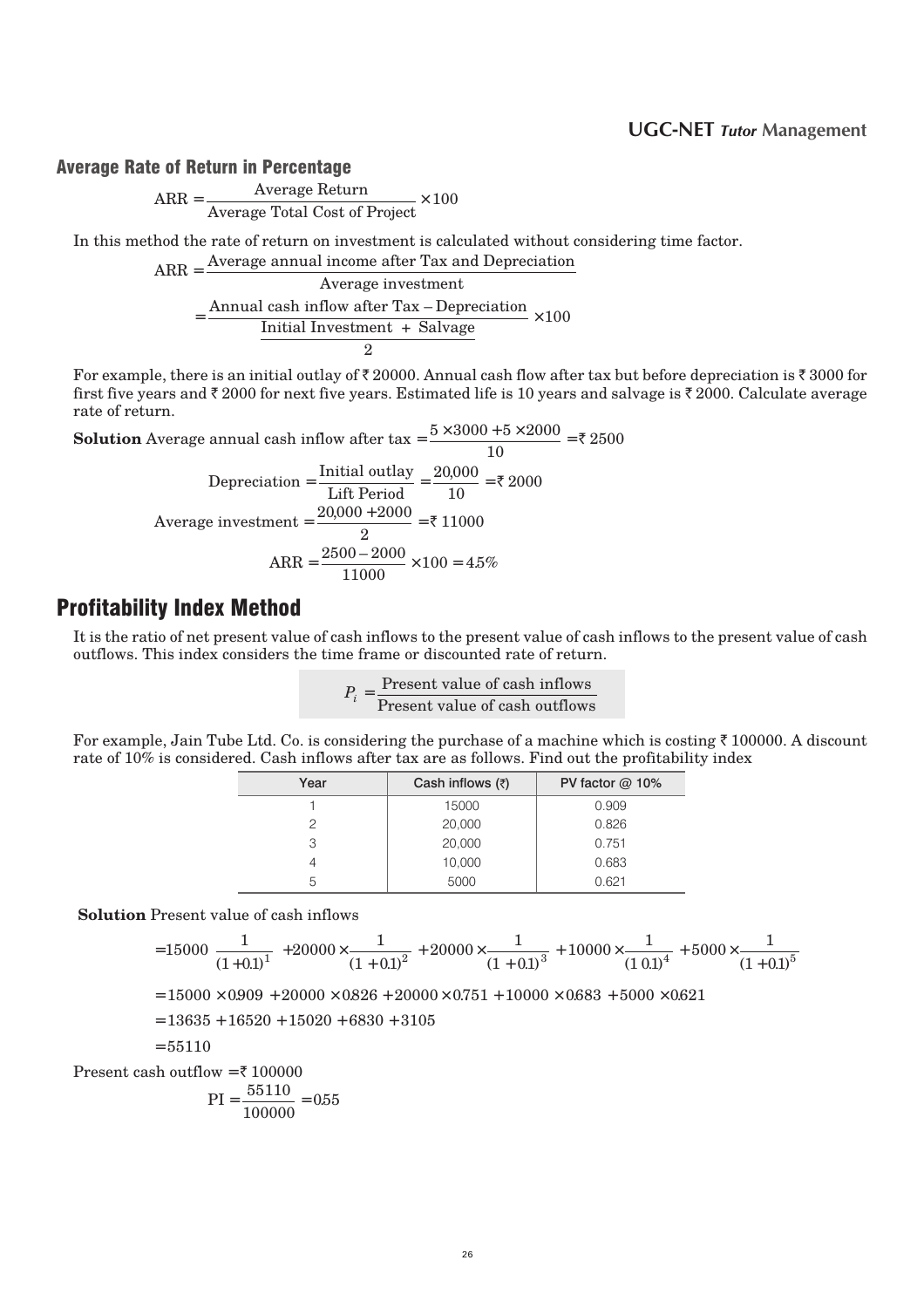# **Capital Budgeting Decision**

A firm can increase its efficiency either by expanding its operations or by reducing costs. This can be done by replacing worn out machines, renovation of plant, removal of obsolete technology, acquire fixed assets for current and new products. Thus, budgeting decisions are of two types

**(i)** To expand revenues by increasing operations

#### **(ii)** To reduce costs

The first decision has higher degree of uncertainity about future revenues than the second decision which can be checked at any stage by way of control.

# **National Income**

It can be defined as the total monetary value of all final goods and services produced in a country during a period of one year. The essential condition is that only those goods and services were included which have market value. This is national income as product flows.

### National Income as Money Flow

National income can also be calculated by adding all money flows due to production activity. This is done by adding all factor costs like wages, rents, interests, profits and earnings of self-employed.

### Gross Domestic Product (GDP)

It is the money value of all goods and services produced within the domestic territory of a country during one financial year. These goods and services may be either consumer goods or capital goods. These may be produced in private sector as well as government sector. However, it does not include the value of intermediate goods and services. The profits earned or losses incurred on account of changes in capital assets as a result of fluctuations in market prices, are not included in the GDP, if they are not responsible for current production of the year.

#### Net Domestic Product (NDP)

NDP = GDP–Depreciation on fixed capital.

#### **Gross National Product** (GNP) = GDP + Net factor income from abroad

The concept measures gross product in the light of citizenship. GDP includes income generated by foreign citizens working in that country but does not include the income generated by the citizens of that country working abroad.

### Net National Product  $(NNP) = GNP - Depreciation$  on capital

NDP is a geographical concept, while NNP is a national concept.

#### **NNP at Market Price**

It is the net value of final goods and services evaluated at current market price in one year after deducting depreciation on fixed capital.

#### **NNP at Factor Cost**

It is the sum total of all incomes earned by factors of production such as wages, salaries, rents, profits, interests, taxes, incomes of self-employed, etc.

```
NNP at Factor Cost = NNP at market price – Indirect taxes + Subsidies = (GNP at market price –
Depreciation) – Indirect taxes + Subsidies = National Income.
```
#### **Private Income**

It is the income obtained by private individuals from any source, productive or otherwise and the retained income of corporations.

Private Income = (NNP at factor cost) + (Transfer payments) − (Deductions)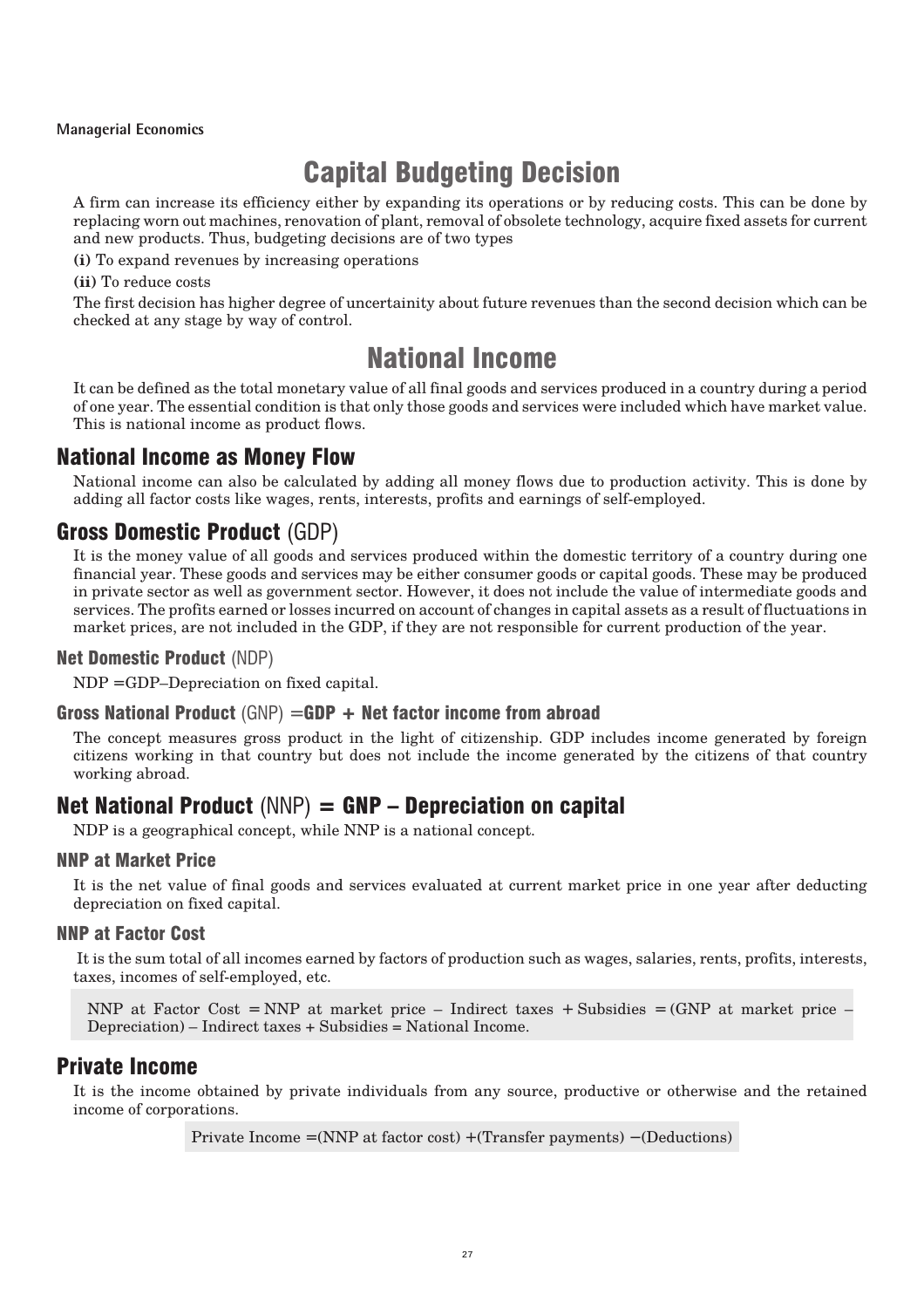#### 3 0 **UGC-NET** *Tutor* **Management**

Transfer payments include pensions, unemployment allowances, sickness, maternity and other social security benefits, gifts from abroad, windfall gains from lotteries and horse racing, and interest on public debt.

Deductions include income from government departments, surpluses of public undertakings, employee's contributions to the provident funds and life insurance, etc.

Private income = National income + Transfer payments for non-productive individuals − social security contributions − Profits of government departments − surpluses of public undertakings.

#### Disposable Income

It is that actual income which can be spent on consumption by individuals and families. The whole of the personal income cannot be spent on consumption because a certain part of the personal income is to be paid for direct taxes.

Disposable Income = Personal Income – Direct Taxes.

### Real Income

It is national income expressed in terms of a general level of prices of a particular year taken as a base. National income is the value of goods and services produced as expressed in terms of money at current prices. But, it does not indicate the real state of the economy. It is possible that the net national product of goods and services this year might have been less than that of last year, but owing to an increase in prices, NNP might be higher this year.

To rectify such a mistake, the concept of real income has been propounded.

In order to find out the real income of a country, a year which has the general price level neither too high nor too low is considered as a base year and the price level of that year is assumed to be 100. Now the general level of prices of the given year for which the real NNP is to be calculated is assessed in accordance with the prices of base year.

> Real NNP = NNP for current year  $\times \frac{\text{Base Year Index} (100)}{\text{6848}}$ Current Year Index

### Per Capita Income

The average income of the citizen of a country in a particular year is called per capita income for that year.

Per Capita Income for  $N^{th}$  year  $=\frac{\text{National Income of N}^{th} \text{ year}}{\text{Mean of N}^{th} \text{ year}}$ Total Population in N th th Year

This concept enables us to know the average income and the standard of living of the people. But, it does not give a clear picture of disposable income of common man as few nations have unequal distribution of national income with a wide gap between poor and rich.

#### Methods of Measuring National Income

Income arises out of the process of economic activity chain. Production — Reference All and Spending

Production generates income; Income causes spending on goods and services; Spending in turn induces production. Accordingly, there are three different ways in which we can measure the size of the income.

- By measuring value of output produced—**Product Approach**
- By measuring income earned by factors—**Income Approach**
- By measuring the size of total expenditure—**Expenditure Approach**

Thus, we can look at national income as a flow of goods and services, a flow of income or a flow of expenditure.

#### Product Approach/Output Method

Total value of final goods and services produced in a country during a year is calculated at market prices to arrive at GDP at market price. Production from agriculture, forest, minerals from mines, goods produced by industries, contributions to production made by transport, communications, insurance companies, lawyers, doctors, teachers, hotels, entertainment, fisheries etc are collected and assessed at current market prices. Then,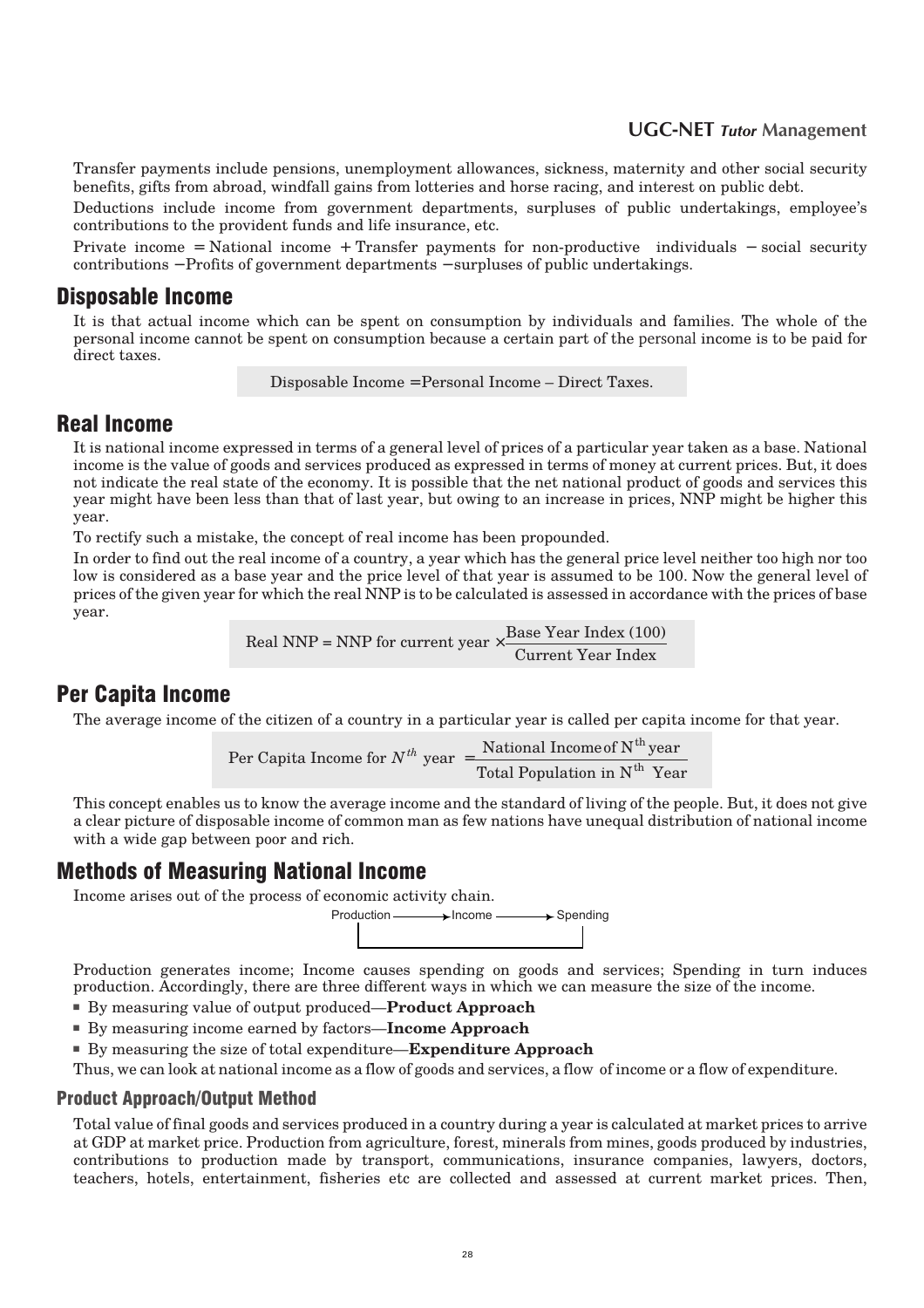depreciation is deducted to arrive at NDP at factor cost. Only the final goods and services are included and the intermediary goods and services, illegal productive activities are left out.

 $NNP_{FC} = NNP_{MP} + Government Subsidies - Indirect Taxes.$ 

#### Income Method

Production of goods and services is an outcome of combined efforts of various factors of production like land, labour, capital and enterprise. Those factors get rewarded in form of wages, rent, interest, profit. Total income received by all the factors of production in an economy during a certain period is called factor income.

These factor incomes were classified into three broad categories.

- **Wage income/Labour income** Income received by employees either in cash or kind.
- **Capital income/Non-wage income** Income paid to factors of production, in form of interest on capital, rent on building, dividends, undistributed profit, interest on savings, bonus, royalties and profits of government enterprises.
- **Mixed income/Other income** Earnings like direct taxes collected by government, net factor income from abroad, value of production for self consumption.

National Income = wage income + capital income + other income.

- This approach is particularly appropriate for those activities whose output are difficult to value specially service sector.
- Transfer payments such as pension, unemployment allowance, subsidies, scholarships are not included in national income.
- d Wealth tax, gift tax, capital gains tax on windfall profits, sales of shares, debentures and bonds should not be included in national income.
- Value of production for self-consumption should be included in national income.

#### Expenditure Method

It is based on the assumption that the income generated in an economy can be disposed either on consumption of goods and services or in investment. Thus, national income equals national expenditure.

- Components of final expenditure are
	- Private consumption Consumption of durable and non-durable consumer goods, utility services done by public.
	- **Private investment** Investment on capital goods like machines, plant setup, inventories, plots, houses.
	- d **Government consumption** Expenditure on compensation of employees, social benefits like pension, unemployment allowance, etc.
	- d **Government investment** Construction of dams, bridges, machines, transport vehicles, power plants, etc.
	- Net foreign investment All exports of merchandise and services minus all these imports in a year.
- Thus, expenditure method takes into account expenditure by houses hold, business houses and government institutions to determine the national income.
- Household sector includes individuals, all non-government, non corporate enterprises like sole proprietorship firms, partnerships and non-profit institutions.

# Macro-economics

- The term macro-economics was first introduced by Ragnar Frisch in 1933. Macro-economics is a study and analysis of all the industries making an economy as a whole. It does not deal with economic problems of individual firms as is done in micro-economics.
- Macro-economics is the study of aggregates or average related to entire population and entire organisations involved in economic activities such as total employment, national income and output, total investment, total savings, aggregate demand and supply, general price level, general wage level etc.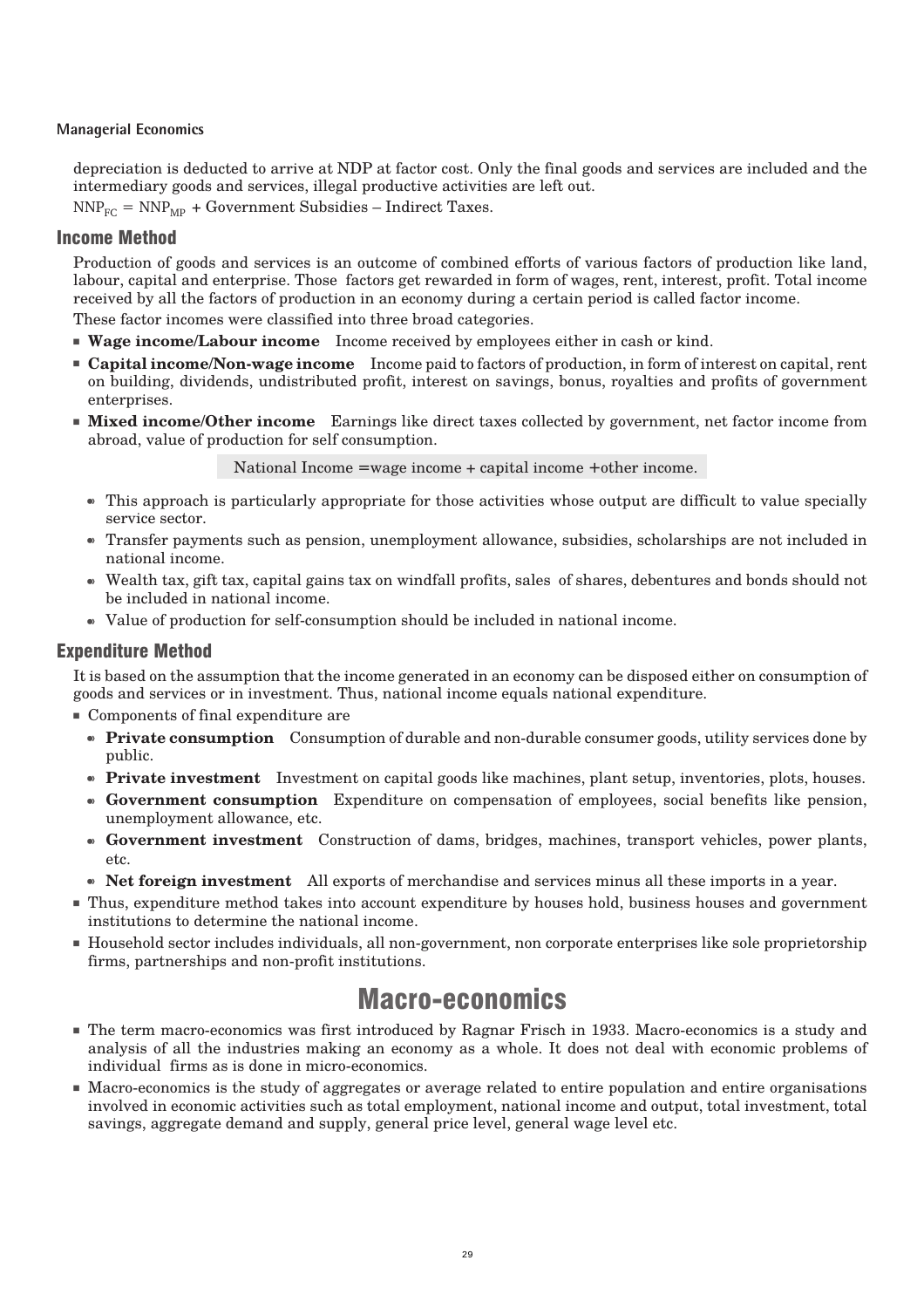#### 3 2 **UGC-NET** *Tutor* **Management**

### Scope **of Macro-economics**

It covers various economic issues which concerns the nation at large scale. These are

- Theory of income and employment
- Economic fluctuations-inflation, deflation, stagflation
- International trade and economic growth.
- Causes of unemployment.
- Effect of investment on total output, total income and aggregate employment.
- Total supply of money and its impact on general price level.
- Balance of payments and foreign direct investment
- Analysis of national income.
- Growth and development of nation.

### Importance of Macro-economics

#### The Ultimate Aim

Macro-economic studies is to formulate macro-economic policies. It helps in providing solutions to three most practical and critical problems any country is facing.

- **Problem of economic growth** To improve GDP, still developing nations like India has its GDP between 7 to 8% which is still very low.
- **Unemployment** This problem is being faced by developing as well as developed nations, now and then. Generating sustainable employment is a major challenge for developing nations specially in countries like India and China where population is very high.
- **Inflation** Continuous rise in the general price level of necessity goods is another problem facing nations especially country like India, where nearly one-fourth of the population still falls below the poverty line.

#### **Macro-economic Paradoxes**

Prof K E Boulding pointed out three possible macro- economic paradoxes *i.e.,* propositions which are true when applied to a single individual but they become false when applied to the economic system as a whole.

#### **First Paradox-hoarding**

The first paradox is that although an individual can accumulate cash balance by the process of hoarding (receipts exceed expenditures) money, it will be his saving. But if same process of hoarding is applied to the whole nation, it could disturb the aggregate demand for goods in the market.

#### **Second Paradox-saving and Investment**

An individual saves by the process of consuming less than what he produces, thus increasing his net worth. But, this decision may not result in saving but will lead to a decline in national output and income. The aggregate of saving is determined by the sum of decisions to invest in capital assets.

#### **Thirds Paradox**

It is concerned with profits, wages and their distribution.

## **Infrastructure**

According to **Albert O Hirschman**, Social overhead Capital (SoC), also termed as infrastructure in common usage, is defined as all those basic services without which primary, secondary and tertiary productive activities cannot function.

In its wider sense, infrastructure includes

- Road and transportation Communication service
- 
- 
- 
- Water and power supply Irrigation and drainage systems
- Education Law and order

 $30$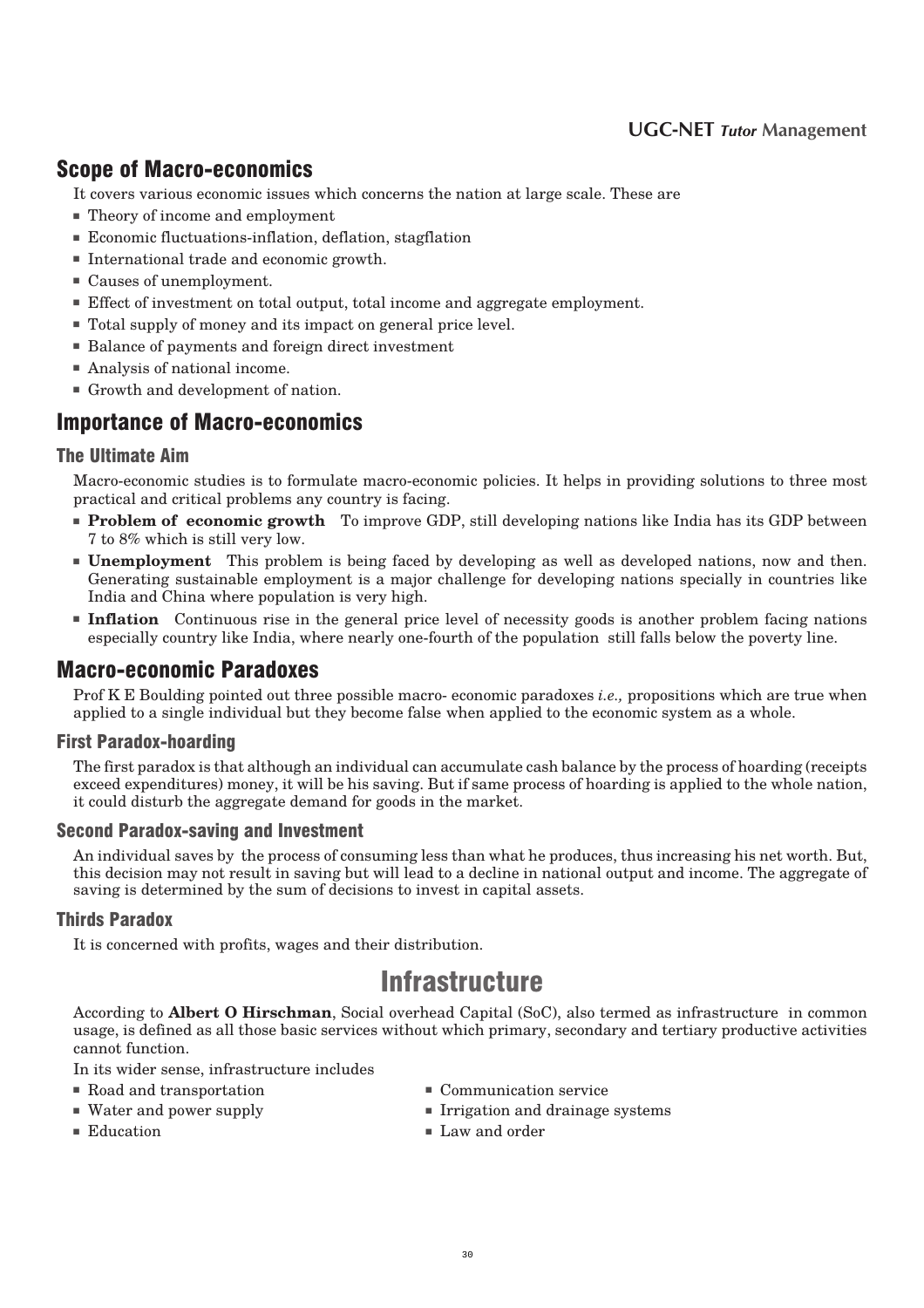### Characteristics of Infrastructure

- **1.** Infrastructure is a source of external economy. It helps the organisations externally in conducting economic activities like roads, power supply, telecom facility.
- **2.** Infrastructure falls into the category of public utility goods. Public goods are provided by state for collective use by citizens .
- **3.** Infrastructure creation involves heavy expenditure which are beyond the capacity of private organisation to setup.
- **4.** Infrastructure development is a kind of investment which creates working conditions for factories to function. This promotes the innovation in society.
- **5.** Infrastructure stimulates production on a large scale by big manufacturing units and make the product accessible to nationwide market.

# Business Environment

- 'Business' can be defined as the planned and organised efforts of the enterprises to create and deliver value goods and services to the consumers.
- 'Environment' of business consists of all those factors, internal as well as external to which business is exposed and affected.
- 'Business Environment' refers to the summation of all the factors which are controllable (internal) as well as uncontrollable (external) by the organisation. These factors influence the business activity on large scale. *e.g.*, value systems of society, government rules and regulations, monetary and fiscal policies of government, employees in the organisation, customers, suppliers, etc.

### Impact of Business Environment to Enterprise

#### **Environmental Threats**

Such as changing taste and lifestyles of consumers, intense competition, foreign direct investment, declining market sales etc.

#### **New Opportunities**

Exploring new market, bringing product innovation, replacing obsolete technology with latest technology, fulfilling unmet needs which have now arised with changing standards of living.

### **Types of Business Environments**

Although, the term environment is generally used to refer to the external environment, which is uncontrollable by business organisations. Business firms have to adjust its internal environment to take advantages of its strength and opportunities and to fight with its weaknesses or threats in the business environment.

#### **Internal Environment**

The internal environment refers to all the factors within an organisation which are directly responsible for the growth or fall of the business unit. These are

- **Value systems** The value system refers to the business policies, the mission and objectives of the organisation, practices and procedures, priorities.
- **Management structure** It comprises of the board of directors, top level management executives. Their entrepreneurial skills and the extent of professionalism in approach to working affect the organisation.
- **Financial capability** Financial resources with the organisation, creditworthiness of the firm in the market, capital accumulation for long run functioning.
- **Marketing capability** Marketing and sales-force team, size of the market.
- **Manpower** All employees and their personal capabilities.
- **Technological capabilities** Availability of funds for Research and Development (R & D), technical know-how, latest machines, trained people.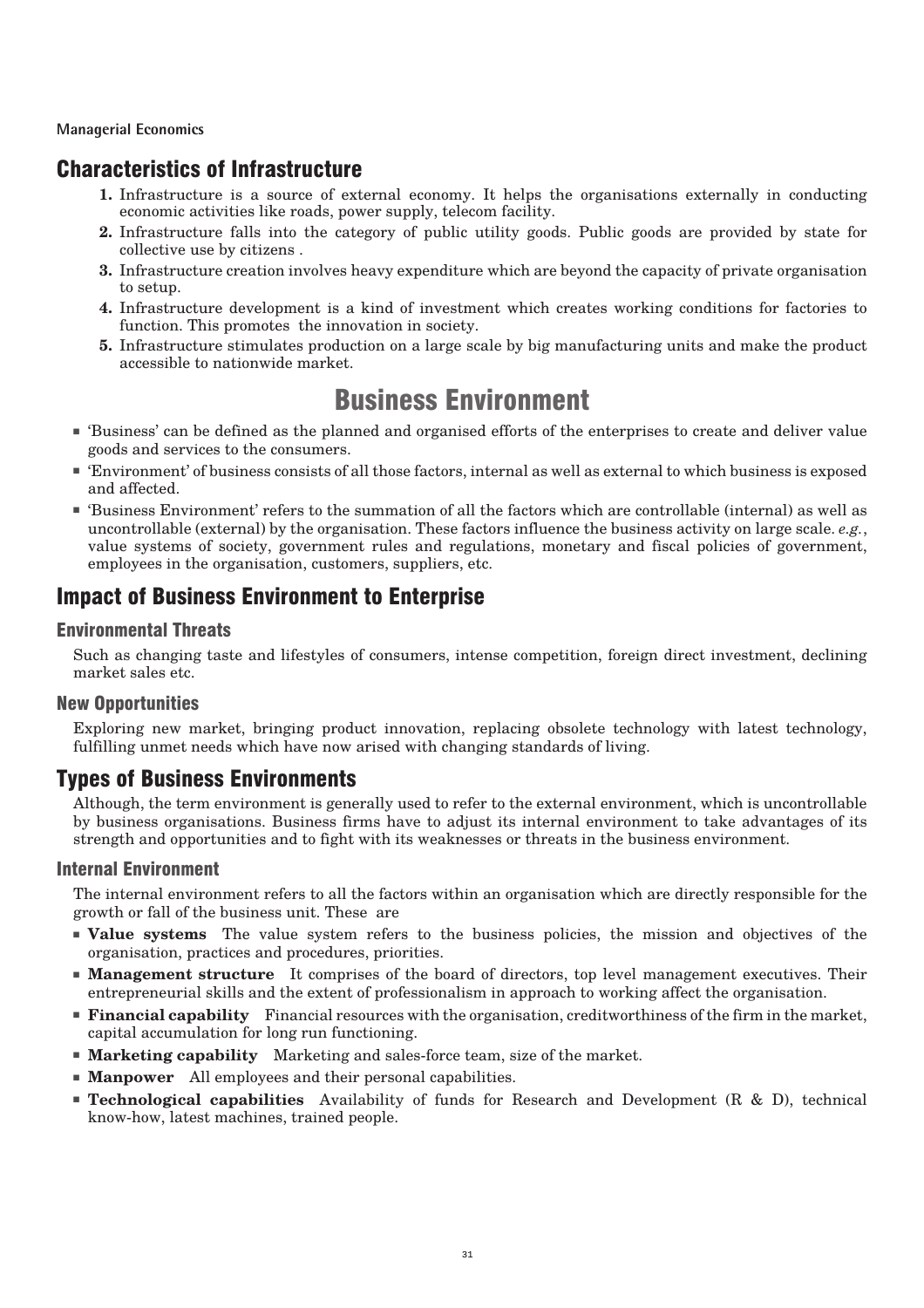#### 3 4 **UGC-NET** *Tutor* **Management**

#### **External Environment**

It includes all those factors which are outside the organisation, which cannot be controlled. These are again divided into two categories.

A. **Micro Environment** All those factors that directly influence the business organization. These factors, though external, are very important for an organization to exist. These include

- $\bullet$  Suppliers  $\bullet$  Customers
	-
- $\bullet$  Competitors  $\bullet$  Intermediaries
- $\bullet$  General public

B. **Macro Environment** It consists of all those factors which indirectly affect the enterprises functioning.

- **Economic environment** All businesses are affected by national and global economic factors. The climate of the economy dictates how consumers, suppliers and other organisational stakeholders such as financers, creditors behave with the organisation. An economy undergoing recession will have high unemployment, low spending power and low stakeholder confidence. Conversly, a booming economy will have high spending power and high stakeholder confidence. Organisations have to employ strategies that protect and promote its business through economic conditions all over the world.
- **Social environment** It focuses its attention on forces within society such as family, friends, colleagues, neighbours and media. Social forces affect our attitudes, interests and opinion changes in the structure and lifestyle of population will affect the supply and demand of goods and services within an economy. If organisations do not respond to changes in society, they will loose market share and demand for their product and service.
- **Technological environment** Technological advances have greatly changed the manner in which business operate organisations use technology infrastructure such as internet, intranet or extranet to communicate with world. Multitude of software like ERP, SAP and hardware like blackberries, bluetooth devices have greatly increased the efficiency of business organisations. A faster exchange of information can benefit businesses as they are able to react quickly to changes within their operating environments.
- **Political environment** Political factors influence organisations in many ways. Government policies can create advantages and opportunities for and organisations conversely, they can place obligations and duties on organizations. Political factors include
	- $\bullet$  Legislation such as minimum wage, anti-discrimination laws.
- Voluntary codes and practices Market regulations
- $\bullet$  Trade agreements, tarriffs  $\bullet$  Tax levies
- -
- $\bullet$  Type of government regime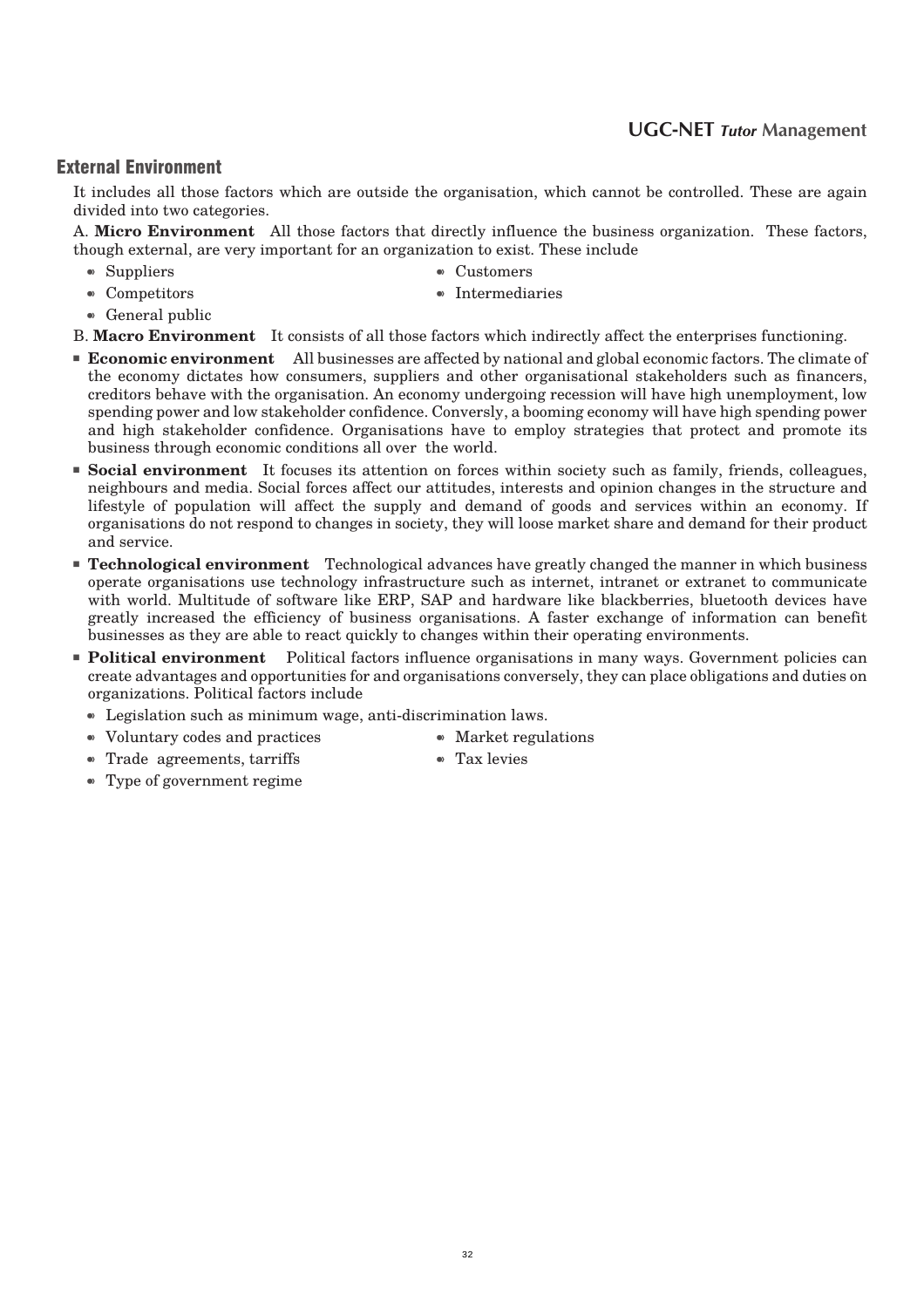# **Quick** Recap

#### A. Great Economists

- Adam Smith *Father of Economics*
- Ragnar Frisch introduced the term
- Marginal utility analysis *Alfred Marshall*
- Law of Diminishing Marginal Utility *Heinrich Gossen*
- Demand paradox for inferior goods *Sir Robert Giffen*
- **Consumer's Surplus** *Marshall*
- ''Value and Capital'' book *JR Hicks*
- Theory of circular causation *Ragnar Nurkse*
- Indifference curve analysis *Hicks and Allen*
- Revealed Preference Theory *Samuelson*
- Substitution effect *Hicks Allen*
- Scientific touch to Indifference curve analyses
- Principles of Economics **Alfred Marshall**
- Diamond Water Paradox *Adam Smith*
- 
- Language of Economics *JK Galbraith*
- Degrees of Price Discrimination *AC Pigou*
- Kinked demand curve hypothesis *Paul M Sweezy*
- Demonstration effect *Thorstein Veblen*
- Product exhaustion theorem *Clark Wicksteed*
- Demand schedule at various prices *Catherin*
- Monopsony concept *Mrs J Robinson*
- 
- 
- 

#### B. Basic Concepts of Managerial Economics

- Law of demand establishes qualitative or directional relationship between demand and price.
- Demand curve for a commodity is drawn on the assumption that the taste, income and price of other goods remain constant. This assumption is termed as ''Cetirus Paribus''.
- **•** Perfectly elastic demand  $E_d = \infty$  (infinite)
- **•** Perfectly inelastic demand  $E_d = 0$  (zero)
- **Unitary elastic demand**  $E_d = 1$
- **Relatively inelastic demand**  $E_d$  **<1**
- **Elastic demand,**  $E_d > 1$
- Exception to the law of demand— demonstration effect goods, Giffen's inferior goods, future scarcity of goods, ignorance of consumer.
- Demand curve moves downward due to law of diminishing MU and income effect.
- Elasticity of demand measures the responsiveness of demand to change in prices.
- Income elasticity  $\frac{\Delta Q}{\Delta} \div \frac{\Delta Q}{\Delta}$ Q y  $\div \frac{\Delta y}{y}$  where  $y=$  income  $Q =$  Quantity demanded

• Arc elasticity 
$$
e_a = \frac{Q_1 - Q_2}{Q_1 + Q_2} + \frac{P_1 - P_2}{P_1 + P_2}
$$

- Movement along demand curve due to change in price causes expansion or contraction of demand.
- Shift in demand curve due to change in factors other than the price like income, taste, price of substitutes or complementary goods causes increase or decrease of demand.
- Production possibility curve is concave to origin because of increasing MRT (Marginal Rate of Transformation) between *X* and *Y*.
- In case of Giffen's goods, price effect is negative with increase in price, demand decreases.
- If demand curve is a rectangular hyperbola, elasticity is one.
- Cross elasticity of demand for substitutes is positive.
- Cross elasticity of demand for complementary goods is negative.
- When average revenue becomes constant,  $AR = MR$
- The falling part of total utility curve shows negative marginal utility.
- $\blacksquare$  Total utility is maximum when MU = 0.
- At the shut-down point, a firm is having all total losses equal total fixed cost, total revenue equal total variable cost, price is equal to average variable cost.
- The emphasis of managerial economics is on normative theory which is more of empirical study.
- Cobb Douglas production function is linear homogeneous production function of first degree presented as  $P = K^{1/4}L^{3/4}C^{1/4}$ .
- Condition of perfect competition firm's equilibrium  $-$  MC = MR, MR  $=$  price, slope of MC should be greater than slope of MR. Long run equilibrium of the firm is established at minimum point of LAC.
- Long-run Average Cost curve (LAC) takes L-shape because of two reasons-Technological progress and learning by-doing.
- Under price discrimination, market having less elasticity of demand can be charged higher price.
- Economics of scale implies reduction, in unit cost of production.

■ Law of equi-marginal utility 
$$
-\frac{MUx}{Px} = \frac{PUy}{Py} = MU_m
$$

- In case of unitary price elasticity of demand, total expenditure remains constant *i.e.*, has no price effect.
- Diamond water paradox establishes the fact that marginal utility can be low but total utility will be high for necessary goods like water.
- $GNP = GDP + Net$  faction income from abroad.
- $NNP = GNP depreciation$
- Monopoly single seller
- Bilateral monopoly-single seller, single buyer
- Monopsony—Single buyer, many sellers
- Duopoly—Two sellers, many buyers.
- Learner's Degree of Monopoly Power =  $\frac{P MC}{P}$ p e MC 1
- SAC is U shaped and more pronounced
- LAC is U shaped and less pronounced -envelope of SACs
- Stage of PLC Introduction, growth, maturity, saturation, decline.

■ **BEP** (units) = 
$$
\frac{\text{TEC}}{\text{P}-\text{MC}}
$$

- *FY Edgeworth*
- Asian Drama *Gunnar Myrdal*
	-
	-

*Micro and Macro Economics*

- 
- 
- 
- 
- Infant industry Argument *Freidrich List*
- Social-Accounting concept *JR Hicks*
- Zero based budgeting *Jimmy Carter*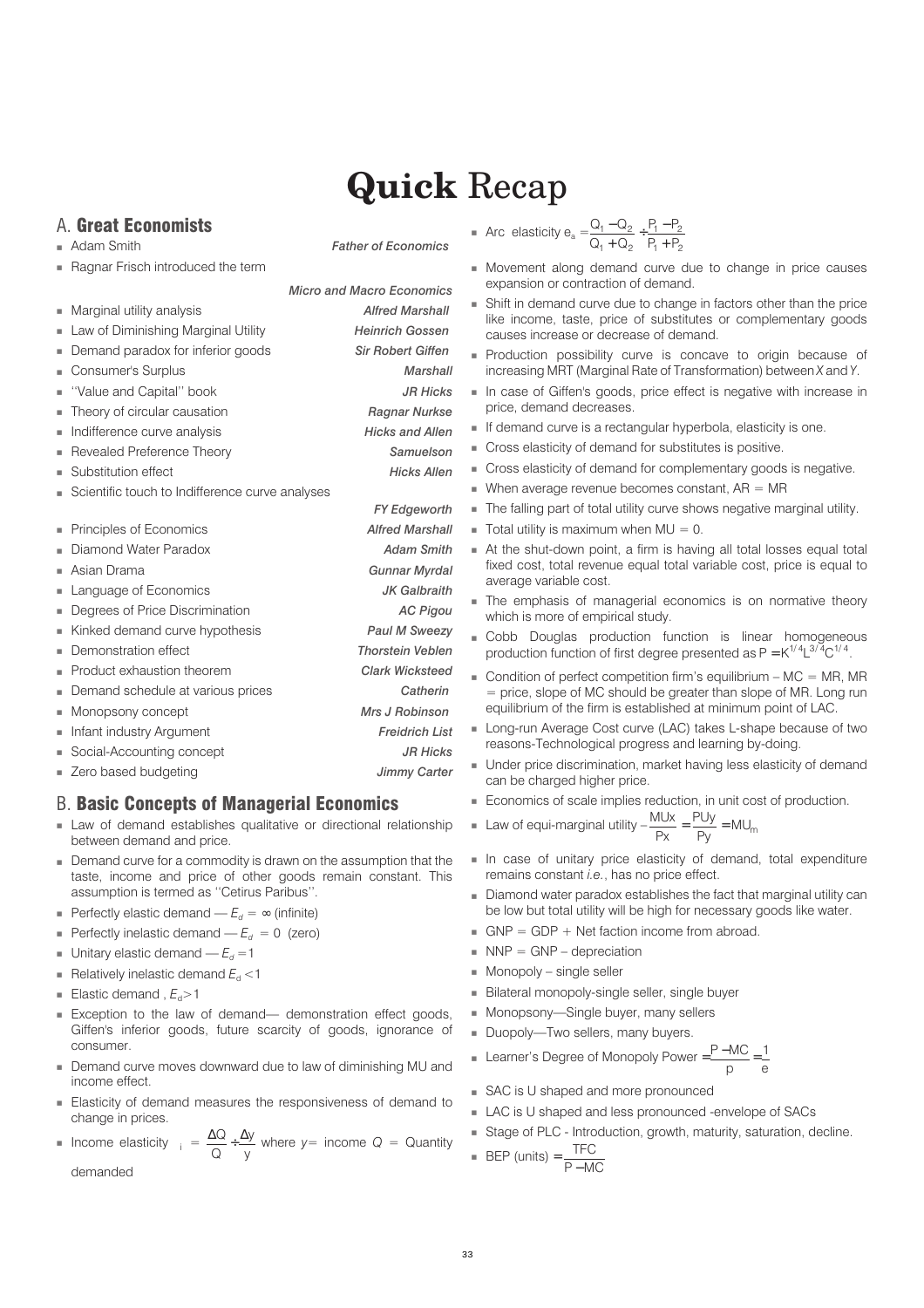#### 3 6 **UGC-NET** *Tutor* **Management**

- Gossen's first Law– Law of diminishing marginal utility.
- Gossen's second law–Law of equimarginal utility
- Indifference curve is based on ordinal utility just as marginal utility analysis is based on cardinal utility.
- L-Shaped indifference curve indicates perfect complementary goods with zero MR<sub>xy</sub>.
- Consumer's indifference curve for perfect substitutes is downward sloping straight line.
- MRS<sub>xy</sub> is decreasing–IC curve is convex to origin.
- $MRS_{xy}$  is zero L- shaped IC curve (complementary goods)
- $\blacksquare$  MRS<sub>xy</sub> is increasing IC curve is concave to origin.
- $\;\;\bar{}\;$  MRS $_{\mathrm{xy}}\;$  is constant–IC is downwards sloping straight line (substitutes)
- $\blacksquare$  MRS<sub>xy</sub> =  $-\frac{\Delta}{4}$ ∆ y x
- Smoothness and continuity of indifference curves means that goods in question are assumed to be perfectly divisible.
- Budget line is the various combinations of the two commodities that a consumer can purchase at a fixed income level.
- A consumer reaches equilibrium when MU= P

$$
e = \frac{AR}{AR - MR}
$$
 or  $MR = AR\left(1 - \frac{1}{e}\right)$ 

■ Revealed Preference Theory of Samuelson is based on strong ordering of observed consumer behaviour.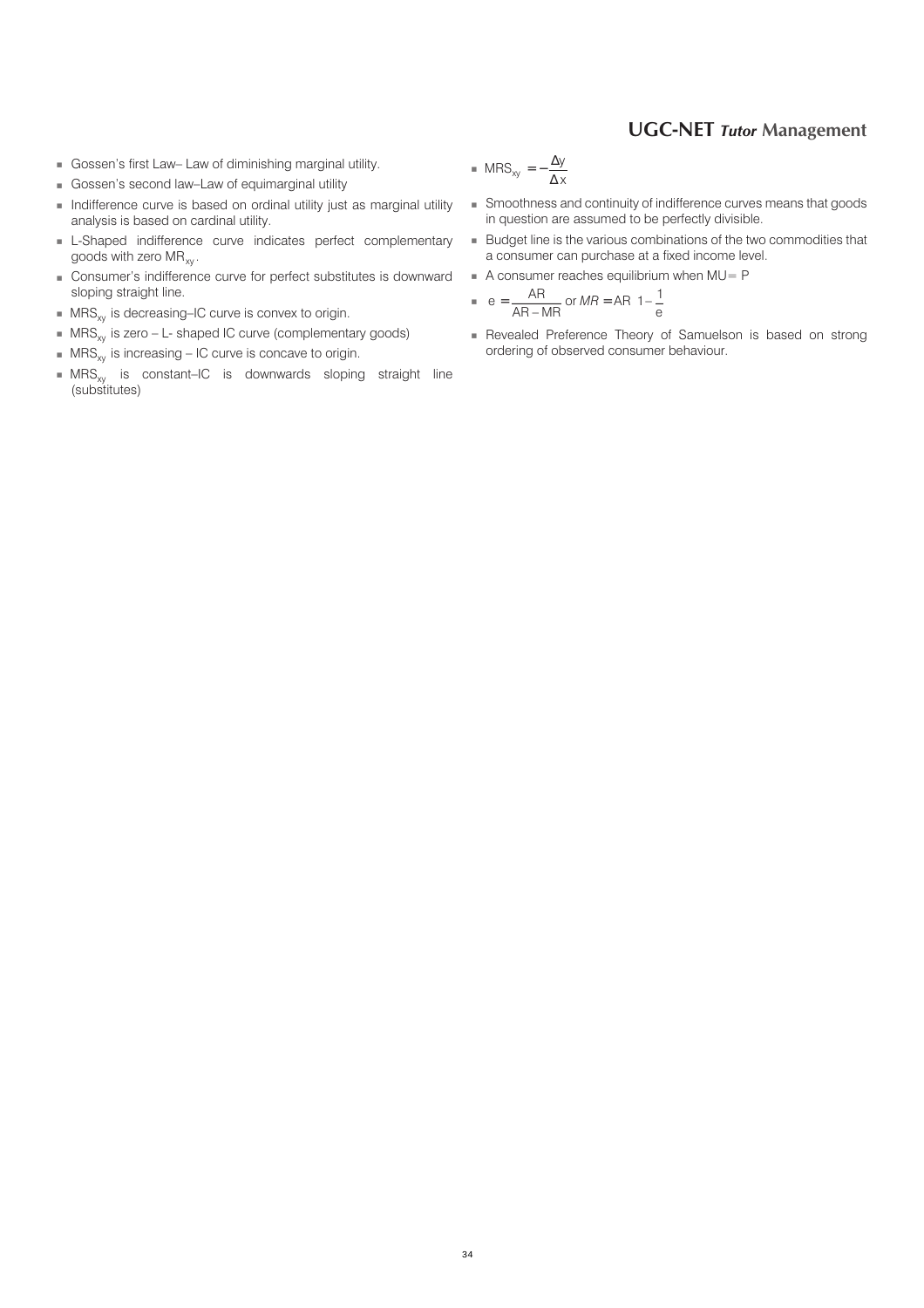# **Factolight** (Based on Previous Years' Paper)

- **1.** Demand curve under monopolistic competition is downward sloping and flat. **[Jun 2005]**
- **2.** If two commodities are complementary, then a rise in price of one commodity will induce a backward shift in demand for the other commodity. **[Jun 2005]**
- **3.** If the demand curve is rectangular hyperbola, the elasticity is unity. **[Jun 2005]**
- **4.** Income is a flow variable where as product, capital formation and wealth is a static variable. **[Jun 2005]**
- **5.** "Supply creates its own demand" is known as Says Law. **[Jun 2005]**
- **6.** In the law of variable proportions, phase two indicates diminishing returns. **[Dec 2005]**
- **7.** The demand curve facing the pure monopolist is negatively sloped. **[Dec 2005]**
- **8.** Total consumer expenditure on a good falls as its price falls; this indicates that its price elasticity is less than one. **[Dec 2005]**
- **9.** National income is NNP at factor cost. **[Dec 2005]**
- **10.** A firm produces output using labour and capital. If prices of both inputs double, then the total minimum cost of producing any given level of output is doubled provided the firm has constant returns to scale technology. **[Jun 2006]**
- **11.** In the long run a firm under perfectly competitive market earns only normal profit. **[Jun 2006]**
- **12.** National income at current prices is equal to NNP at factor cost. **[Jun 2006]**
- **13.** A monopolist always charges a price which is greater than marginal cost. **[Jun 2006]**
- **14.** The Kinky demand curve hypothesis predicts sticky prices in the market. **[Jun 2006]**
- **15.** Price elasticity of demand for luxury goods will be infinitely elastic. **[Dec 2006]**
- **16.** In the short run, profit maximizing firm produces additional units of production, as long as marginal revenue exceeds marginal cost. **[Dec 2006]**
- **17.** In the typical demand schedule, quantity demanded varies inversely with price. **[Dec 2006]**
- **18.** Shut down point is that point where price is equal to variable cost. **[Dec 2006]**
- **19.** Bank rate, CRR and trading of shares in open market are monitory policies but taxation is a fiscal policy.

**[Dec 2006]**

**20.** The assumption that economic conflict between the organization leads to innovativeness and the new product development, technological advancement and better services at lower prices, refers to Cost Reduction strategy. **[Dec 2006]**

- **21.** ISO Cost Line is also called as production line. **[Jun 2007]**
- **22.** Quadratic cost function is written as  $TC = a + bQ+cQ2$ **[Jun 2007]**
- **23.** Transfer pricing is referred to as price charged under intra firm transfer of product. **[Jun 2007]**
- **24.** Margin of safety is above the break even point.

**[Jun 2007]**

- **25.** Profit is maximized when MC = MR. **[Jun 2007]**
- **26.** The shape of short run average cost curve is U shaped. ` **[Jun 2007]**
- **27.** Bax-Jenkin is one of the important methods used in trend projection of sales forecast. **[Dec 2007]**
- **28.** The Cobb Douglas production function has the equation  $P = AK(a)L(1-a)$ . **[Dec 2007]**
- **29.** Skimming price for a new product is high initial price.

**[Dec 2007]**

- **30.** Under monopoly market structure, the degree of freedom in pricing decision is quite good. **[Dec 2007]**
- **31.** Capital budgeting decisions are generally irreversible. **[Dec 2007]**
- **32.** Intervention of the Government is not the pre-requisite of a perfect market. **[Dec 2007]**
- **33.** The demand curve of a monopolistically competitive firm is highly though not perfectly elastic. **[Jun 2008]**
- **34.** A decision maker has to remember the proverb, "a bird in hand is worth two in bush", while he examines Opportunity Cost principle. **[Jun 2008]**
- **35.** Market with one buyer and one seller is called bilateral monopoly. **[Jun 2008]**
- **36.** Cardinal measure of utility is required in Utility Theory. **[Jun 2008]**
- **37.** In case of Giffen goods, price effect is positive.

**[Jun 2008]**

- **38.** The term opportunity cost refers to cost of one product in terms of production of others sacrificed. **[Dec 2008]**
- **39.** Consumer's willingness to pay minus (–) actual payment is called Consumer's Surplus. **[Dec 2008]**
- **40.** The pay-back period refers to the number of years a project takes to recover its investment cost. **[Dec 2008]**